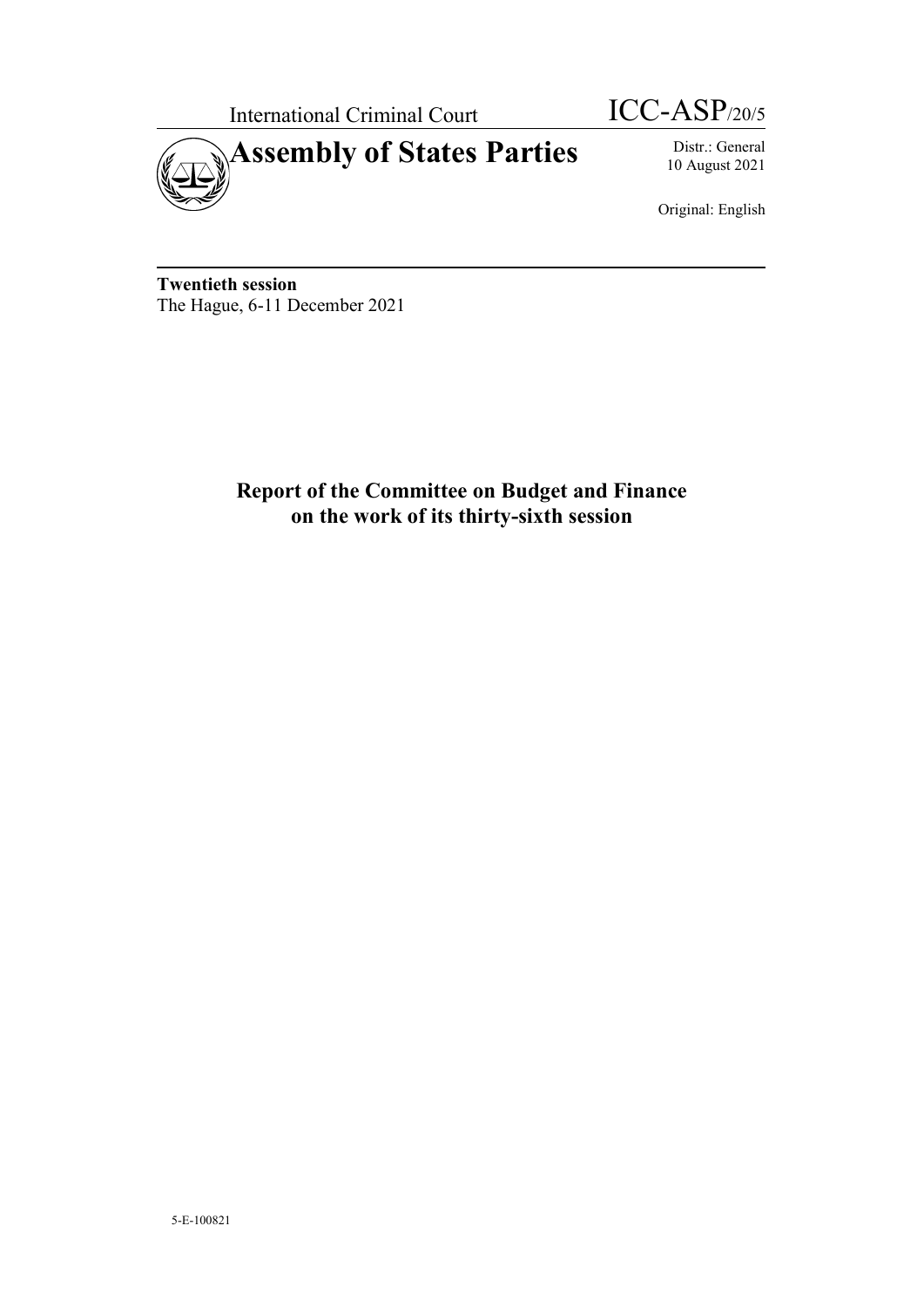# **Table of Contents**

| Ī.          |                                                                                     |  |
|-------------|-------------------------------------------------------------------------------------|--|
| $A_{-}$     |                                                                                     |  |
|             |                                                                                     |  |
| B.          |                                                                                     |  |
|             |                                                                                     |  |
| П.          |                                                                                     |  |
| Ш.          | Consideration of issues on the agenda of the Committee at its thirty-sixth          |  |
|             |                                                                                     |  |
| A.          |                                                                                     |  |
|             | 1. Impact of COVID-19 on operations and further measures to achieve efficiency7     |  |
|             | 2. Budget implementation and the baseline: Presentation of baseline data for year   |  |
|             |                                                                                     |  |
|             |                                                                                     |  |
|             |                                                                                     |  |
| В.          |                                                                                     |  |
|             |                                                                                     |  |
|             |                                                                                     |  |
|             |                                                                                     |  |
|             |                                                                                     |  |
|             |                                                                                     |  |
|             |                                                                                     |  |
|             |                                                                                     |  |
| $C_{\cdot}$ |                                                                                     |  |
|             |                                                                                     |  |
|             | 2. Equitable geographical representation and gender balance16                       |  |
|             |                                                                                     |  |
|             |                                                                                     |  |
|             |                                                                                     |  |
|             |                                                                                     |  |
|             | 7. Update on redeployment of post from the Democratic Republic of the Congo to      |  |
|             |                                                                                     |  |
|             | 8. Proposal to introduce the National Professional Officer category19               |  |
|             |                                                                                     |  |
|             | 1. Alternative arrangements explored to further integrate maintenance and capital   |  |
|             |                                                                                     |  |
|             | 2. Negotiations with a view to reducing the interest rate on the loan20             |  |
| E.          |                                                                                     |  |
|             | 1. External auditing firm: objectives and audit to implementing partners20          |  |
|             | 2. Update on approaches to the use of donor funds for Incidental Programme Costs    |  |
|             |                                                                                     |  |
| F.          |                                                                                     |  |
|             | 1. External Auditor's Note on the Governance Oversight workshop 21                  |  |
|             |                                                                                     |  |
|             | 1. Update on the establishment of the alternative dispute resolution mechanism 22   |  |
|             |                                                                                     |  |
|             |                                                                                     |  |
|             |                                                                                     |  |
|             |                                                                                     |  |
|             | Annex III: Reflections of the Committee on the ten questions raised by the External |  |
|             | 28                                                                                  |  |
|             | Annex IV: The Committee's comments on 15 recommendations of the Independent         |  |
|             |                                                                                     |  |
|             |                                                                                     |  |
|             |                                                                                     |  |
|             |                                                                                     |  |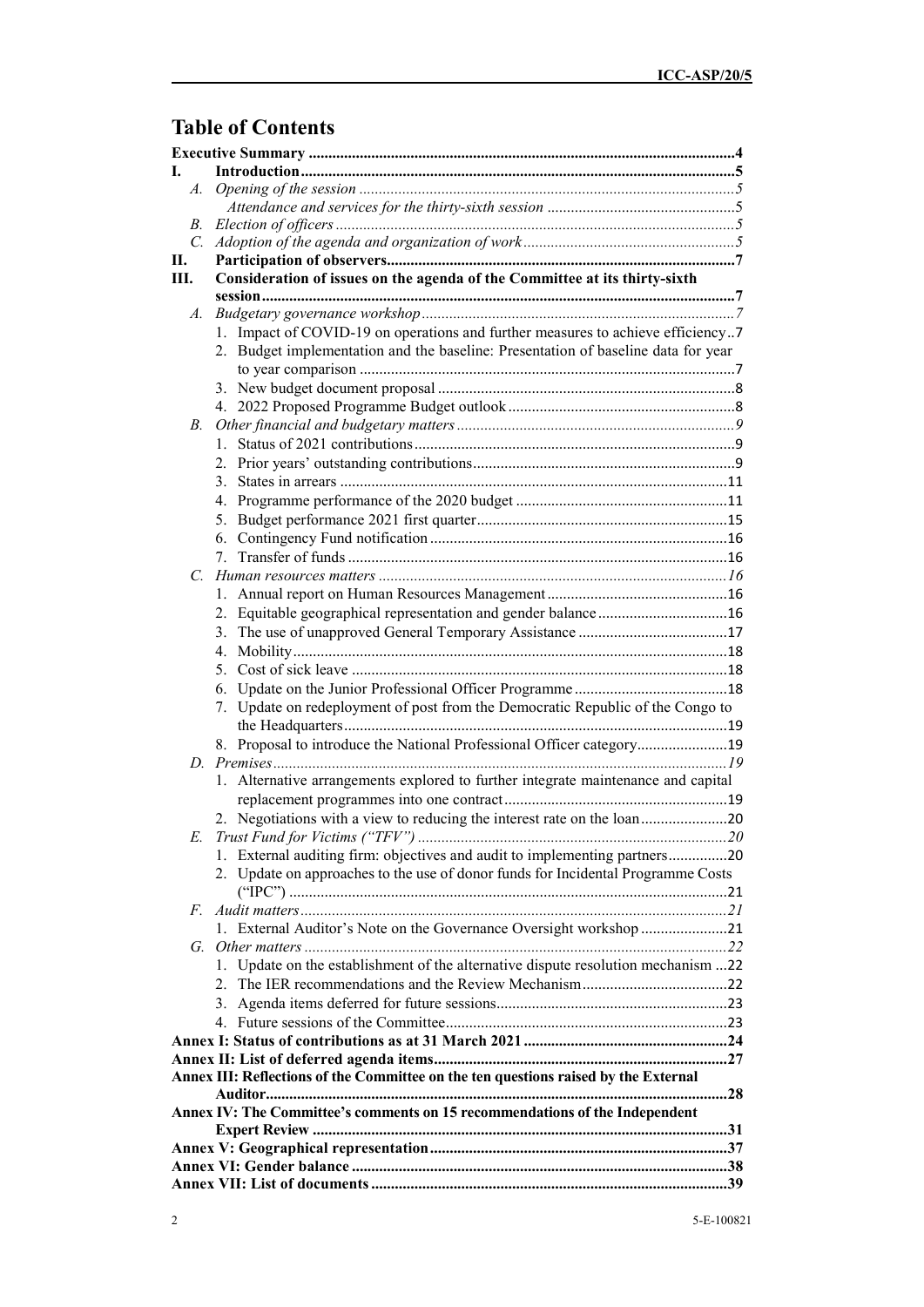## **List of Tables**

| Table 2: Budget Performance 2020 by expenditure item (amounts in thousands of euros)11     |  |
|--------------------------------------------------------------------------------------------|--|
|                                                                                            |  |
| Table 4: Unapproved General Temporarily Assistance positions and duration of contracts  18 |  |

## **List of Figures**

Figure 1: Outstanding contributions over the past ten years (in thousands of euros) .......... 10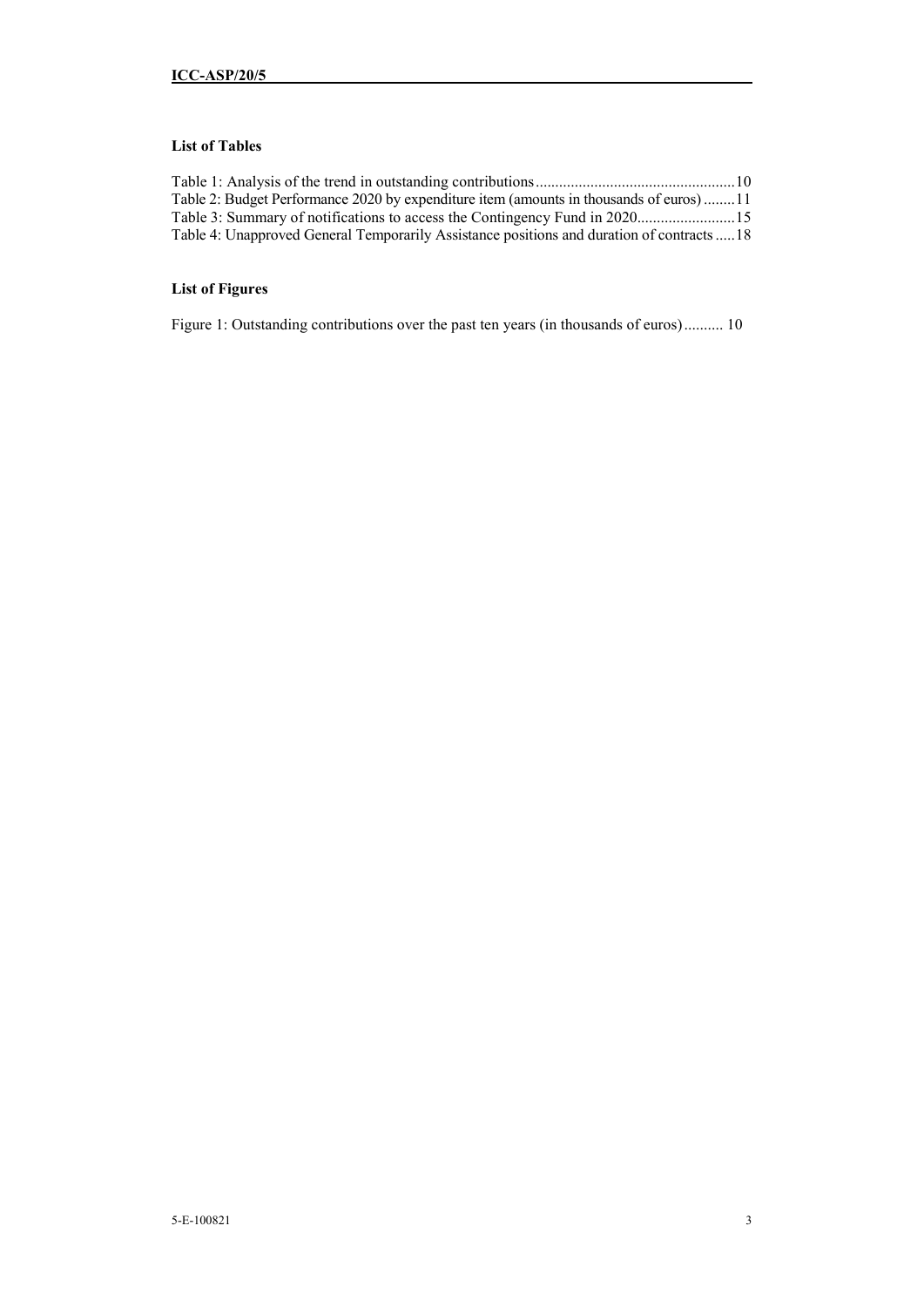## **Executive Summary**

1. The Committee on Budget and Finance held its thirty-sixth session from 17-21 and on 28 May 2021. During the virtual session the Committee considered a range of issues, and the Court provided updates on the following: the impact of COVID-19, the liquidity challenges facing the Court, and the performance of the budget in 2020 and the first quarter of 2021. The Committee discussed with the Court several other issues including Human Resource strategies, Premises management and the Trust Fund for Victims. Some agenda items were delayed due to the security classification of the virtual platform, these will be considered at the next session, if/when travel permits.

2. The Committee would first and foremost like to recognise the resilience, determination and creativity demonstrated by the Court during a challenging year. As an organisation the Court has, in difficult circumstances, proved to be adaptable when swiftly changing the way it works to enable operations and resilient as a workforce as it made progress against expected outcomes. The Committee commended the sustained effort and skill displayed by the Court since the start of the pandemic and is reassured that if presented with similar challenges the Court should be equipped to navigate them effectively.

3. In 2020, the Court highlighted the challenges it faced when absorbing unforeseen costs. Furthermore, the Court used one-time savings generated by the pandemic, delivered longer term efficiencies and continued to explore new policies to find further efficiencies. The Committee heard specifically about efficiencies the Court had found for the provision of training and the intention to explore a possible National Professional Officer cadre. As the Court's ability to bring forward cases and investigations increases, travel restrictions are lifted, and existing fixed costs remain high, the Committee is conscious that the budget will come under increasing pressure.

4. The Committee continued to be concerned about the liquidity issues faced by the Court. During 2020, the liquidity situation was resolved on a one-time basis through early payments and reprioritisation; this will potentially exacerbate the liquidity challenge in 2021. The Committee requested that the Court outline its ability to reprioritise and effectively manage the liquidity risk during the potentially problematic final months of the year.

5. The Court foresees a workload increase and may seek a budget uplift for 2022. Before presenting the proposed budget for 2022, the Committee requested that the Court continue to: recognise the economic challenges facing States Parties; review where new savings and efficiencies could be found or expanded; identify where further prioritisation could offset rising costs; and fully scrutinise any requirements both in terms of necessity and the costeffectiveness of the solution. The Committee was concerned that in light of a difficult global economic context and the rising percentage of outstanding contributions the Court would, without action, face either increasing budgetary pressures and/or liquidity issues. The Court and State Parties will need to agree how best to balance difficult prioritisation decisions against the ability to find efficiencies and affordability (for States Parties). There is a risk that any agreement to increase the budget could simply increase the level of outstanding contributions and the liquidity risk the Court faces.

6. The Committee wished to highlight its recommendations: more effective management of unapproved General Temporary Assistance and rising contractor expenditure, and the pursuit and material reduction of outstanding contributions.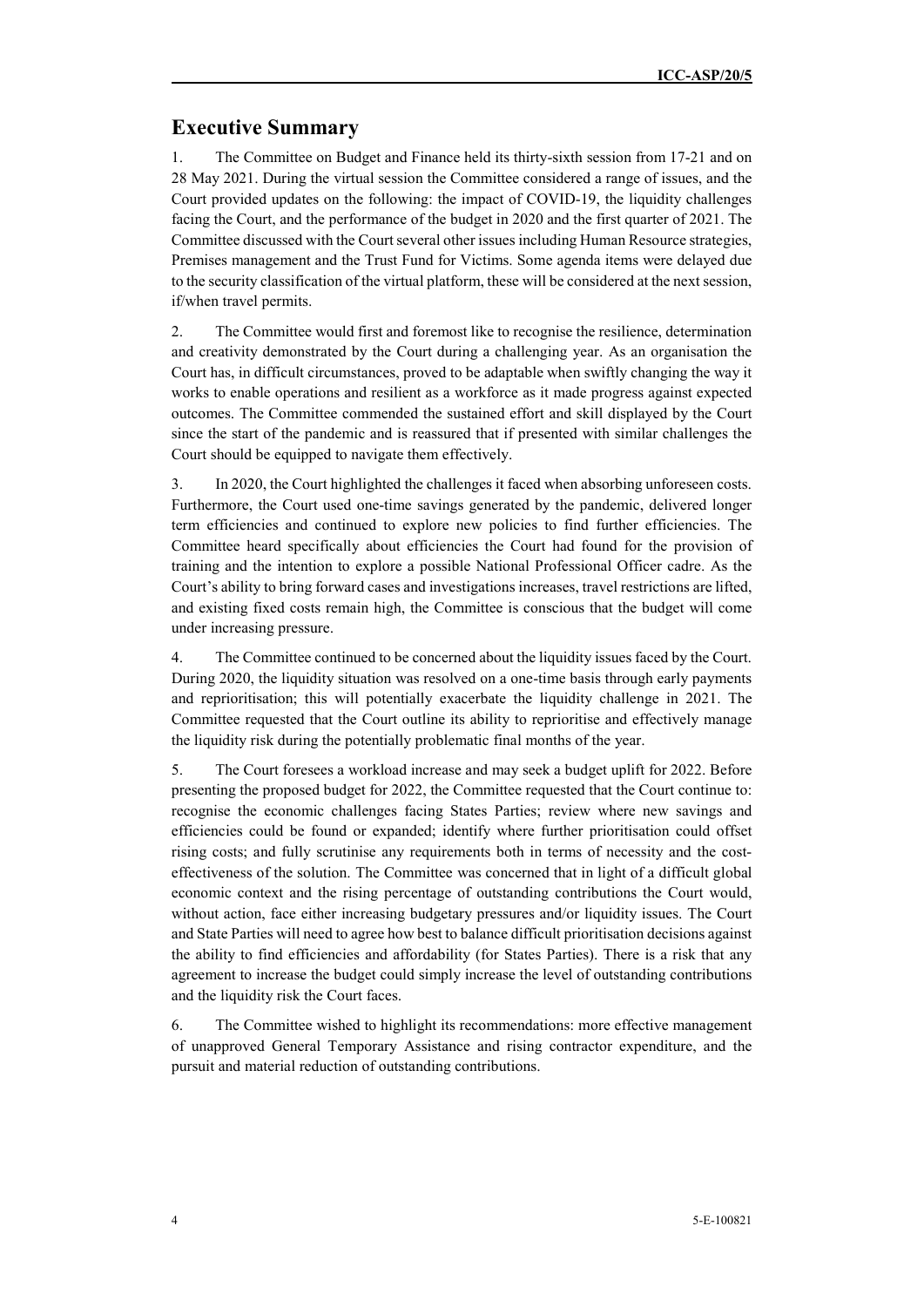# **I. Introduction**

## **A. Opening of the session**

1. The thirty-sixth session of the Committee on Budget and Finance ("the Committee"), comprising six meetings, was held from 17 to 21 May 2021, in accordance with the decision of the Assembly of States Parties ("the Assembly") taken at its nineteenth session.<sup>1</sup> Due to COVID-19 restrictions, the Committee also met on 28 May. The session was held via remote-link.

2. The President of the Assembly of the States Parties, ("the Assembly"), Mrs. Silvia Fernández de Gurmendi, delivered her remarks and the President of the International Criminal Court ("the Court"), Judge Piotr Hofmański, delivered the welcoming remarks at the opening of the session. The Prosecutor of the Court, Mrs. Fatou Bensouda, also delivered her remarks.

*Attendance and services for the thirty-sixth session* 

- 3. The following members attended the thirty-sixth session of the Committee:
	- (a) Werner Druml (Austria);
	- (b) Carolina María Fernández Opazo (Mexico);
	- (c) Fawzi A. Gharaibeh (Jordan);
	- (d) Yukiko Harimoto (Japan);
	- (e) Urmet Lee (Estonia);
	- (f) Loudon Overson Mattiya (Malawi);
	- (g) Daniel McDonnell (United Kingdom);
	- (h) Mónica Sánchez Izquierdo (Ecuador);
	- (i) Margaret Wambui Ngugi Shava (Kenya);
	- (j) Elena Sopková (Slovakia);
	- (k) Klaus Stein (Germany); and
	- (l) Richard Veneau (France).

4. The Executive Secretary to the Committee on Budget and Finance, Mr. Fakhri Dajani, acted as Secretary of the Committee, and his team assisted in providing the necessary substantive and logistical support to the Committee.

## **B. Election of officers**

5. In accordance with Rule 10 of its Rules of Procedure, the Committee elected Mr. Werner Druml (Austria) as Chairperson of the Committee and Mrs. Carolina María Fernández Opazo (Mexico) as Vice-Chairperson. The Committee further appointed Mr. Urmet Lee (Estonia) as Rapporteur in accordance with Rule 13 of the Rules of Procedure.

6. The Committee extended its great appreciation to former member Mr. Hitoshi Kozaki (Japan) for his work during previous years.

## **C. Adoption of the agenda and organization of work**

7. At its first meeting, the Committee adopted the following agenda<sup>2</sup> for the thirty-sixth session:

 $\overline{a}$ <sup>1</sup> *Official Records of the Assembly of States Parties to the Rome Statute of the International Criminal Court, Nineteenth session, The Hague, 14-16 December 2020* (ICC-ASP/19/20), vol. I, part I, section B., para. 40, and Res. 6, Annex I, para.19 (a). <sup>2</sup> CBF/36/1/Rev.1.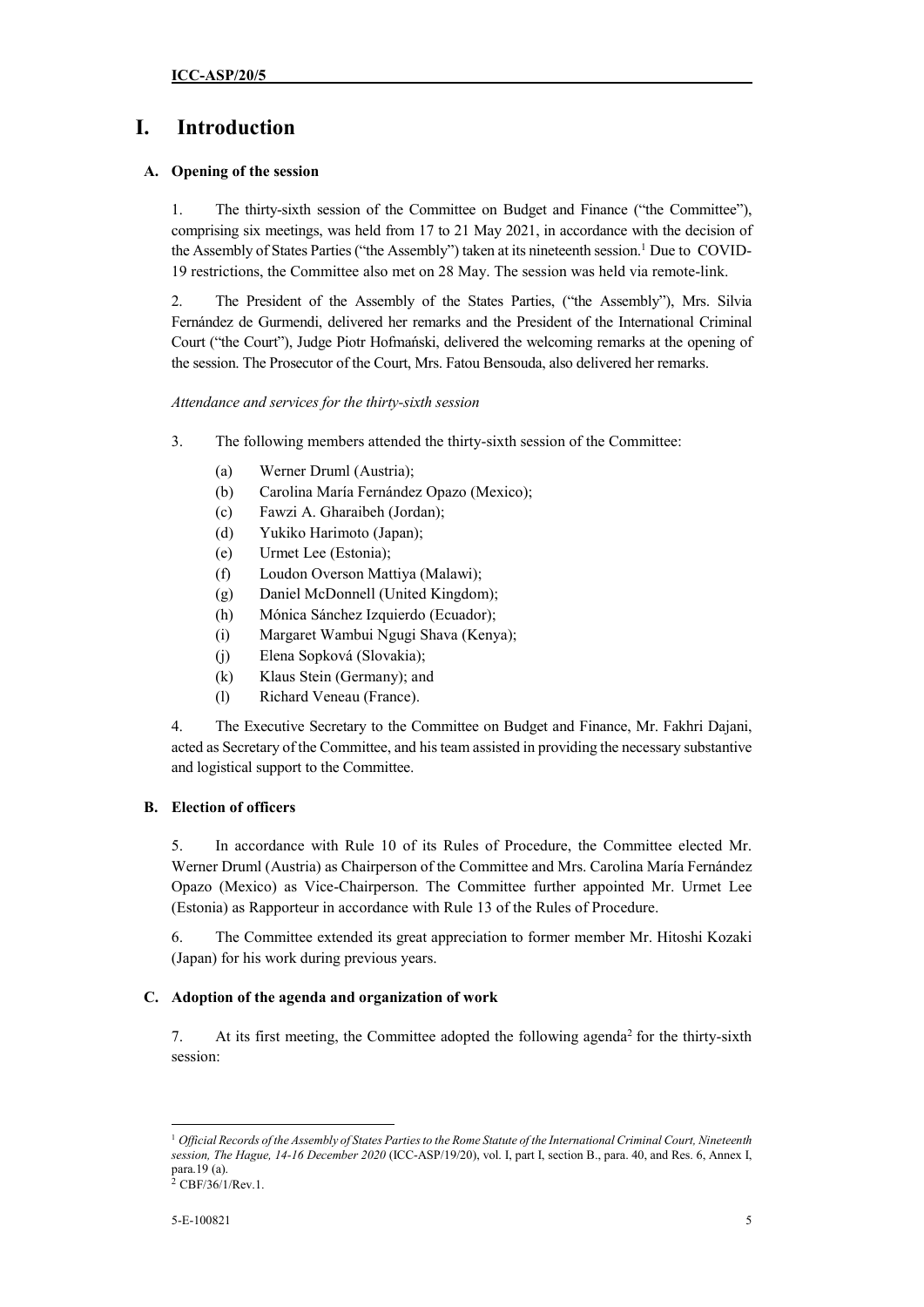## **1. Opening of the session**

- (a) Election of officers
- (b) Adoption of the agenda and organization of work
- (c) Participation of observers
- (d) Internal discussion
- (e) Remarks by the President of the Assembly of the States Parties
- (f) Welcoming remarks by the President of the Court
- (g) Remarks by the Prosecutor of the Court

### **2. Budgetary governance**

- (a) Workshop on the budgetary process and analytical annexes:
	- (i) Impact of COVID-19 on operations and further measures to achieve efficiency
	- (ii) Budget implementation and the baseline: Presentation of baseline data for year to year comparison
	- (iii) New budget document proposal
	- (iv) 2022 Proposal Programme Budget outlook

## **3. Other financial and budgetary matters**

- (a) Status of contributions
- (b) States in arrears
- (c) Programme performance of the 2020 budget and 2021 first quarter

## **4. Human resource matters**

- (a) Annual report on Human Resources Management
- (b) Geographical distribution and gender balance
- (c) The use of unapproved General Temporary Assistance
- (d) Cost of sick leave
- (e) Update on the Junior Professional Officer Programme
- (f) Update on redeployment
	- (i) of post from the Democratic Republic of the Congo to the Headquarters
	- (ii) of staff in Major Programme II
- (g) Proposal to introduce the National Professional Officer category

## **5. Premises**

- (a) Alternative arrangements explored to further integrate maintenance and capital replacement programmes into one contract
- (b) Negotiations with a view to reducing the interest rate on the loan

## **6. Trust Fund for Victims**

- (a) External auditing firm: objectives and audit to implementing partners
- (b) Update on approaches on the use of donor funds for Incidental Programme Costs

## **7. Audit matters**

(a) External Auditor's Note on the Governance Oversight workshop

### **8. Other matters**

- (a) Update on the outcome of the Court's consideration of the recommendations of the Independent Expert Review including update on the establishment of the alternative dispute resolution mechanism
- (b) Agenda items deferred for future sessions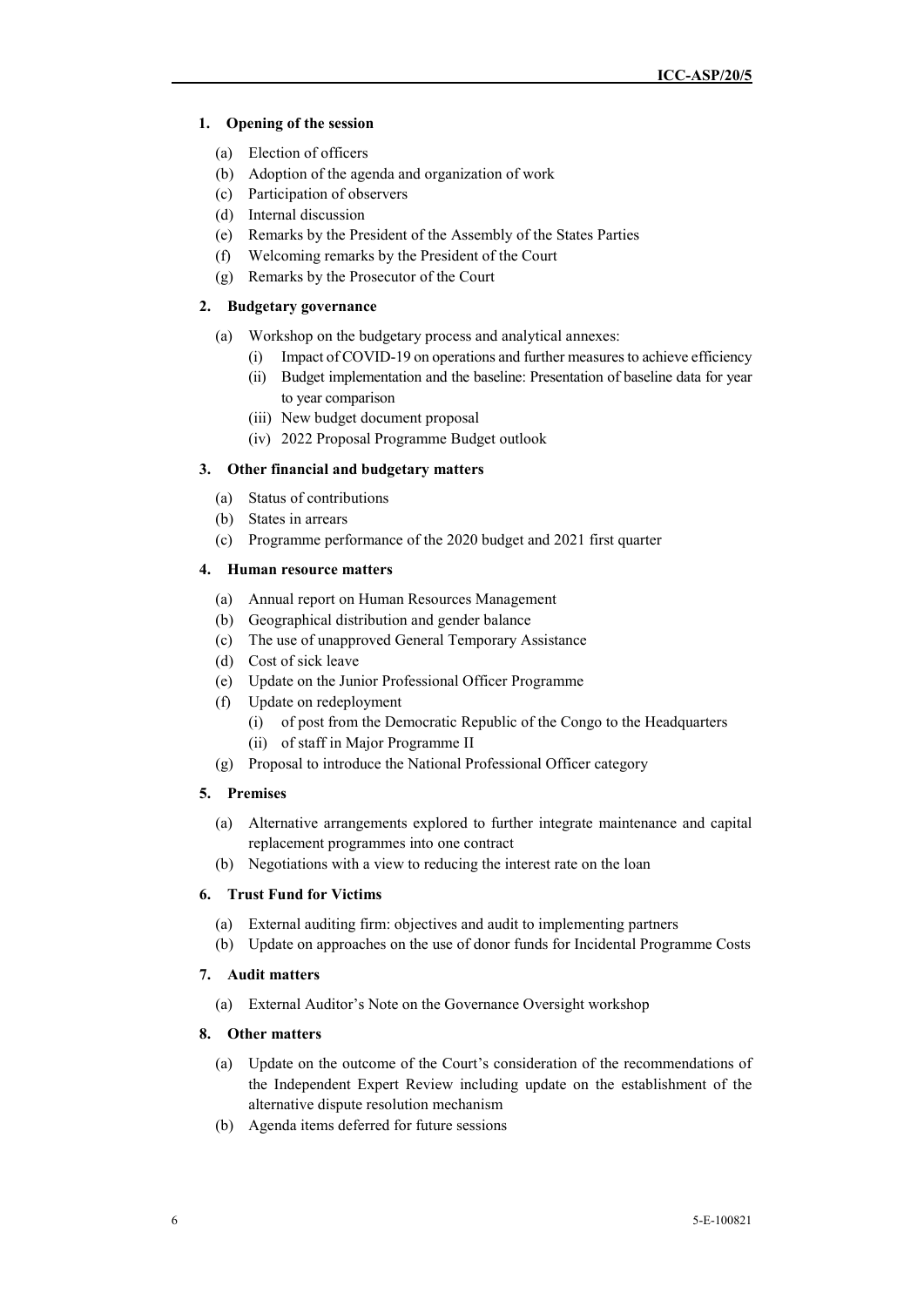## **II. Participation of observers**

8. Representatives from the Presidency, the Office of the Prosecutor ("the OTP") and the Registry addressed the Committee and participated in the session. The Committee wished to thank the observers for their input to the discussions.

# **III. Consideration of issues on the agenda of the Committee at its thirty-sixth session**

## **A. Budgetary governance workshop**

9. The Committee held a workshop with the Court on (a) the impact of COVID-19 on operations and further measures to achieve efficiency; (b) budget implementation and the baseline: Presentation of baseline data for year to year comparison; (c) the new budget document proposal; and, (d) 2022 Proposed Programme Budget ("PPB") outlook, such as savings and efficiencies in light of the unpredictability of the COVID-19 pandemic, etc.

## **1. Impact of COVID-19 on operations and further measures to achieve efficiency**

10. The Committee received an update from the Court and considered the impact of the COVID-19 pandemic and the potential new cases on its operations, in particular on the IT Section. The Court informed the Committee of an increase to its workload in response to the recent developments and a resilient modality, which was identified to run the Court to fulfil its mandate and the measures taken to protect the health and safety of its staff. Additional costs related to COVID-19 mainly concern safety measures in connection with equipment and consultancy services.

11. The Committee noted that 75 per cent of staff were still working remotely and it would monitor the budgetary implication of all human resources arrangements.

12. It was noted that the Crisis Management Team continues to provide guidance and recommend practical measures to manage the COVID-19 pandemic to organize the activities of the Court in a coordinated manner. While acknowledging the role the Crisis Management Team has played, the Committee observed the need to adjust the approach and activities at the Court from long term perspectives under the new circumstances.

13. **The Committee recommended that the Court continue its efforts to identify the efficiency and savings in its operations as a result of the pandemic. Furthermore, the Committee invited the Court to present a plan on its projections in terms of return to office planning, the hybrid work model and the new working environment at its thirtyseventh session.** 

## **2. Budget implementation and the baseline: Presentation of baseline data for year to year comparison**

14. At its last session, the Committee<sup>3</sup> invited the Court to continue compiling the baseline as an analytical tool for the future budgetary process. Therefore, the budget workshop focused on the annex concerning savings and efficiencies. It was recognized by the Committee members, as well as by the Court, that in using the current way of representing certain types of costs<sup>4</sup> that by nature lower the budget increase and linking them rigidly with the notion of budget baseline may be oversimplified and will not give the correct picture for a year-to-year comparison of baseline. The savings and efficiencies annex brings value as a quantitative

<sup>&</sup>lt;sup>3</sup> Official Records ... Nineteenth session ... 2020 (ICC-ASP/19/20), vol. II, part B.2, para. 29.

<sup>4</sup> Savings, efficiencies, non-recurrent costs, and additional cost reductions.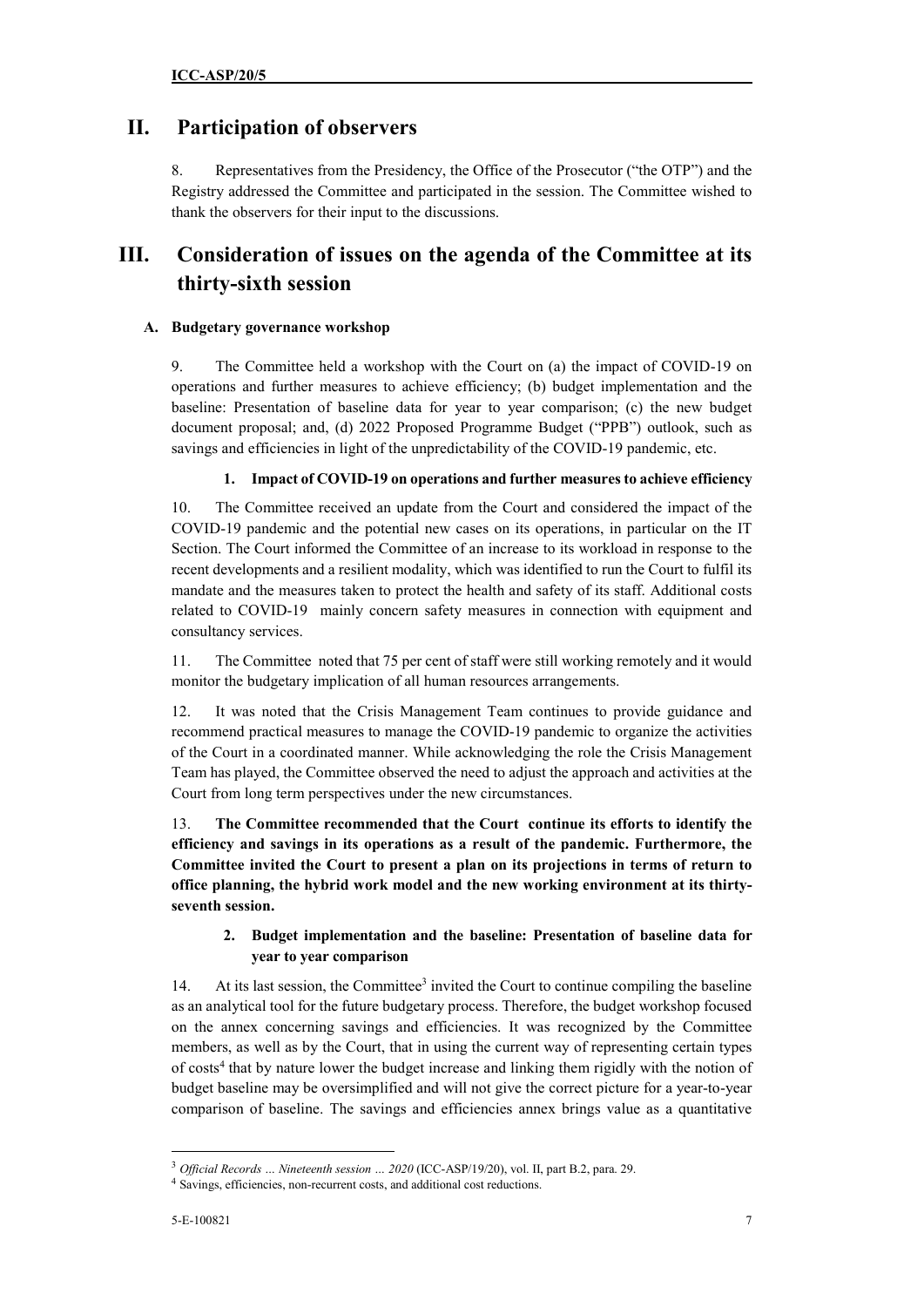representation of direct savings and non-recurrent costs, which can be compared year-to-year, but not so much in terms of costs avoided, and even less so in the case of efficiencies.

15. **The Committee recommended that the Court should develop and agree with the Committee a new improved solution to the issue of how to present evidence of efficiency gains, and it recommended that until then an annex concerning the baseline, as well as savings and efficiencies, should continue to be provided with the proposed programme budget.** 

#### **3. New budget document proposal**

16. The Committee was briefed by the Court about the new budget document proposal. The idea of changing the budget structure should meet the recommendation of the External Auditor<sup>5</sup> to produce a leaner document with more comparable quantitative data. The proposal of the Court involves trying to harmonize the budget structure with the presentation of the United Nations organizations. Also, the Court is seeking to synchronize the three important management processes, namely strategic, risk and budget management and produce a comprehensive view of why funds are needed, how much and where are they going to be spent. This is in line with the recommendation made by the Independent Expert Review ("IER") about budget planning.<sup>6</sup> In implementation reporting, this budget set-up would create new opportunities to link the use of financial resources with results, which are due to be expressed using the Key Performance Indicators.

17. The Committee welcomed the initiative of the Court to renew the budget structure and make the budget document leaner. **For the next step, the Committee recommended that the Court also produce, along with the 2022 Proposed Programme Budget for the thirtyseventh session of the Committee, a mock-up of one major programme using the new structure.** Before fully launching the comprehensive change of budget presentation, this would allow the Committee and States Parties to have a better idea of what information will be available and what information will be excluded from the budget narrative. There are both positive and negative aspects to performance budgeting which need to be further discussed so that the optimal solution can be designed for the Court.

#### **4. 2022 Proposed Programme Budget outlook**

18. At its thirty-fifth session, the Committee noted the significant difference between the PPB and the budget baseline for 2021 and that not all of the reductions would be sustainable over the coming years. There had been innovations and changes to managing country offices and interviewing witnesses, as well as arranging communication within the Court, which had generated cost savings. The Committee looked forward to seeing new budget proposals to take full advantage of the Court's adaptability, process innovations and flexible administration of funds demonstrated while managing the COVID crises.

19. At its thirty-sixth session, especially through the presentations by the heads of the Organs and the Budget Workshop, the Committee received some indication on the 2022 PPB outlook. The Court foresees an increase in workload, which may lead to budget increases in 2022 PPB. The size of the increase is not clear yet. The Committee was also informed that there are judiciary proceedings in progress that may increase resource needs significantly and due to the timing, the impact of those decisions may become clear only after the first draft of 2022 PPB is circulated at the end of July 2021.

20. **The Committee took note of the 2022 PPB outlook and recommended that the Court look for efficiencies and savings before submitting the next financially sustainable budget proposal. This requires a diligent budget preparation, especially in view of the** 

<sup>5</sup> CBF33/10S01 Recommendation No. 5.

<sup>6</sup> See IER recommendation No. 132.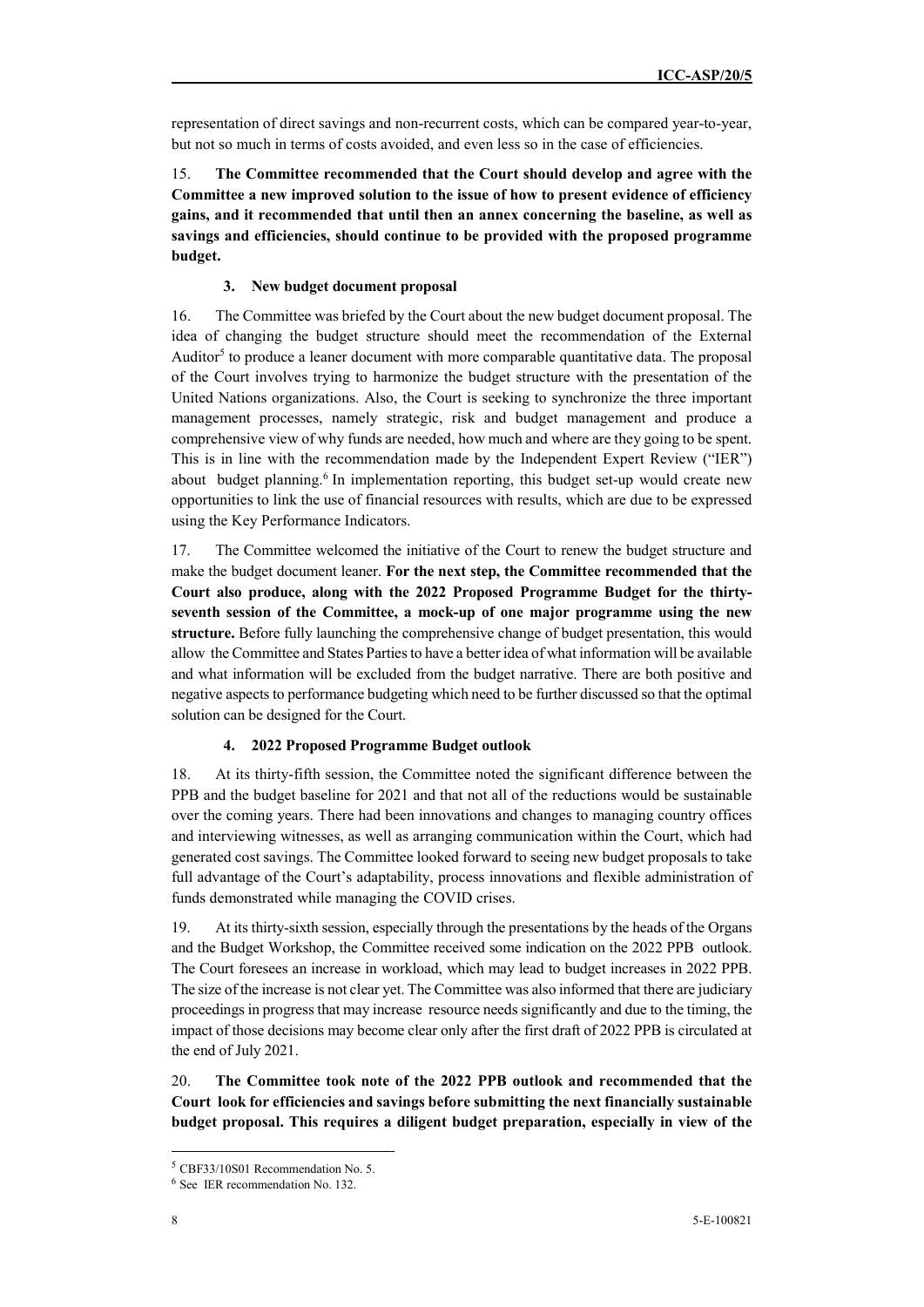**fact that there is a high level of outstanding contributions and that liquidity shortage constitutes a risk for budget implementation.** 

## **B. Other financial and budgetary matters**

## **1. Status of 2021 contributions**

- 21. The Committee reviewed the status of contributions as at 31 March 2021. See Annex I:
	- (a) the assessed contribution of the 2021 approved budget of  $\epsilon$ 144,673,900;<sup>7</sup> and

(b) contributions corresponding to Major Programme VII-2 (host State loan) amounting to  $63,585,100$  for the permanent premises.

22. The Committee noted that as at 31 March 2021, regular contributions of €70,049,109 (48.4 per cent) were outstanding for the 2021 approved budget (excluding host State loan). The Committee observed that only 40 out of the 123 States Parties had fully paid their contribution as at 31 March 2021.

23. States Parties that did not opt to make a one-time payment were required to cover the instalment payments due on the loan from the host State. The outstanding contributions for the host State loan as at 31 March 2021 stood at €1,725,545.

24. the Committee noted with great concern that a total of  $\epsilon$ 71.8 million of 2021 contributions (budget plus host State loan) was outstanding as at 31 March 2021, which represents 48.4 per cent of the 2021 approved budget. The Committee recalled that it was imperative for States Parties to make their contributions on time.

## 25. **The Committee requested that the Court continue to remind States Parties that had not paid their contributions in full of their obligations.**

## **2. Prior years' outstanding contributions**

26. The Committee noted with great concern that the outstanding/unpaid regular contributions from previous years (excluding the host State loan) as at 31 March 2021 stood at  $\epsilon$ 32,245,200. In this regard, the Committee noted that the total outstanding contributions (excluding the host State loan) from previous years of only four States Parties amount roughly to €30.8 million (or roughly 95.5 per cent) of the overall outstanding contributions from previous years.

27. States Parties that did not opt to make a one-time payment were required to cover the instalment payments due on the loan from the host State. Prior years' outstanding contributions for the host State loan as at 31 March 2021, stood at €882,177.

28. The Committee recalled that it was imperative for States Parties to pay their outstanding contributions. Failure to do so may result in a shortage in the cash flow needed for the Court's core activities and operations. This risk, which the Committee has been pointing out for quite some time, almost materialised at the end of 2020 had the Court not been able to convince some of the States Parties to pay their contribution for 2021 in advance. The Committee also noted from the "Monthly financial situation report as at 31 December 2020" that a total of  $E$ 20.7 million contributions received in 2020 was related to 2021 assessments. Without these contributions received in advance, liquidity shortfall at the end of 2020 financial year would have reached  $E14.3$  million, which would have been only partially covered by the current level of the working capital fund of  $\epsilon$ 11.5 million, leaving a cash deficit of  $\epsilon$ 2.8 million.

29. As a consequence, the liquidity situation in 2021 becomes even tighter. The cash flow projections of the Court for the current year show a liquidity shortfall amounting to approximately to  $E$ 620.6 million by the end of 2021. Considering this projection the Committee

<sup>7</sup> ICC-ASP/19/Res.1, Section A, para 3.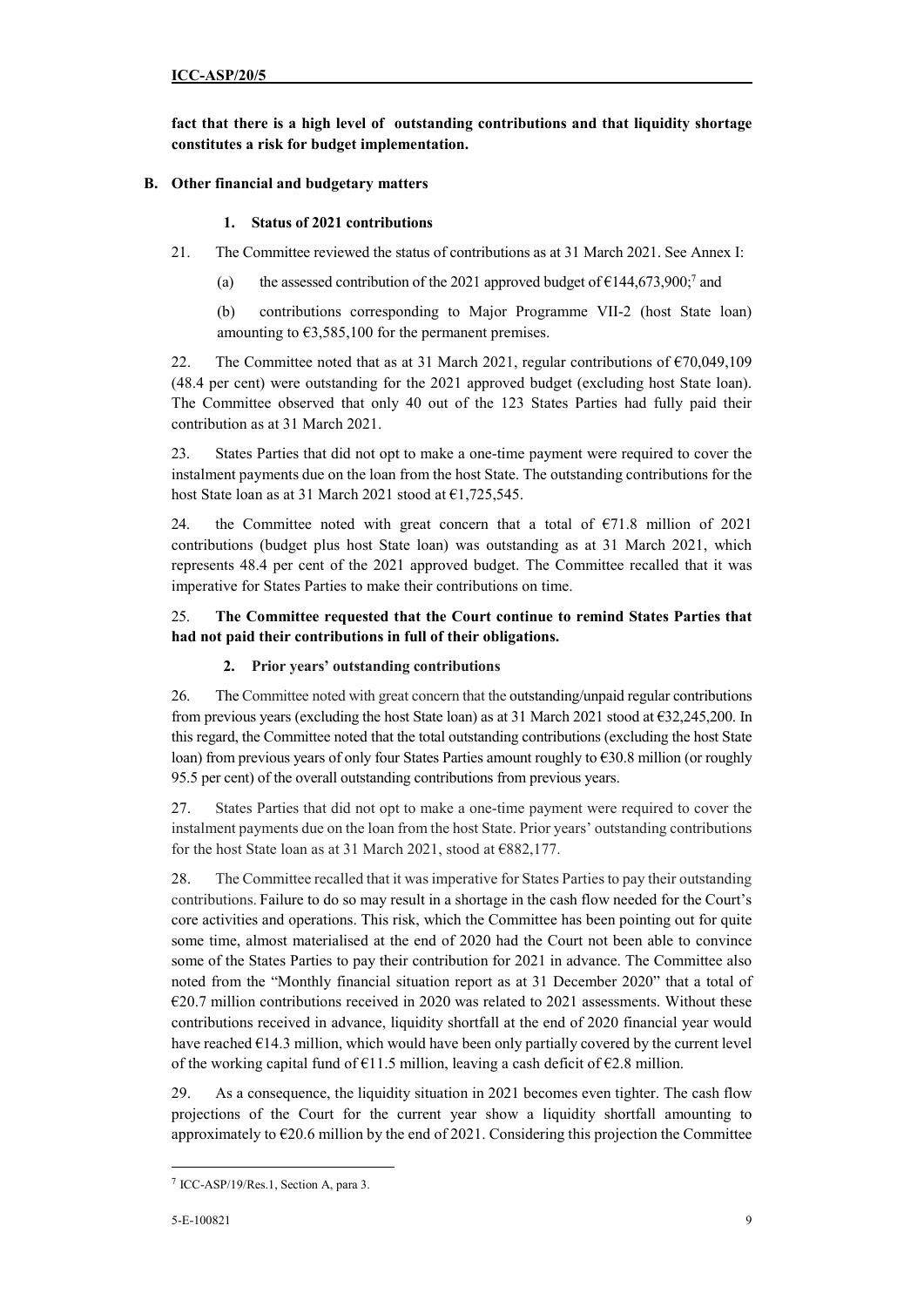can only underline the urgent need for States Parties to pay their contributions on time, in accordance with Regulation 5.6 of the Financial Regulations and Rules ("FRR") in order to ensure that the Court has sufficient funds throughout the year.

30. Table 1 below provides an analysis of the trend in outstanding contributions, including a projection for 2021 based on information available as at 31 March 2021.

31. The trend over the last ten years has seen the level of outstanding contributions rise from about three per cent in 2011 to about 26 per cent in 2020,  $\epsilon$ 2.8 million to  $\epsilon$ 38.4 million respectively. Over the same period the programme budget for the Court has risen from  $E103.6$ million to €149.2 million, a growth of about 44 per cent. The raw numbers suggest that a number of State Parties might have struggled to keep up with the growth in demand for the Court's budget.

|         | Programme<br>budget | Outstanding budget contributions at<br>the end of the period (incl. for prior<br>years) | Outstanding<br>contributions<br>(in per cent) |
|---------|---------------------|-----------------------------------------------------------------------------------------|-----------------------------------------------|
| 2011    | 103,607.90          | 2,791.60                                                                                | 2.69%                                         |
| 2012    | 108,800.00          | 6,569.27                                                                                | 6.04%                                         |
| 2013    | 115,120.30          | 6,980.18                                                                                | 6.06%                                         |
| 2014    | 121,656.20          | 14,489.26                                                                               | 11.91%                                        |
| 2015    | 130,665.60          | 20,785.67                                                                               | 15.91%                                        |
| 2016    | 139,590.60          | 18,405.97                                                                               | 13.18%                                        |
| 2017    | 144,587.30          | 31,047.93                                                                               | 21.47%                                        |
| 2018    | 147,431.90          | 21,121.66                                                                               | 14.33%                                        |
| 2019    | 148, 135. 10        | 25,771.66                                                                               | 17.40%                                        |
| 2020    | 149,205.60          | 38,401.74                                                                               | 25.74%                                        |
| $2021*$ | 148,259.00          | 48,835.90                                                                               | 32.94%                                        |

**Table 1: Analysis of the trend in outstanding contributions**

## **Figure 1: Outstanding contributions over the past ten years (in thousands of euros)**



*\* The forecast for 2021 is based on 2020 trends of contributions received. As reported by the Court in its monthly financial situation report as at 31 March 2021, information on payment of €104.98 million of outstanding contributions is currently pending.* 

32. **The Committee requested that the Court continue to remind States Parties that had not paid their contributions in full of their obligation. It is those States Parties that could make a positive difference to the liquidity situation of the Court. Furthermore, the Committee recommended that the Bureau, through the President of the Assembly, the Coordinator of the New York Working Group and Court officials, continue engaging in a dialogue with States Parties that have outstanding contributions and take up this issue in their bilateral and multilateral meetings.**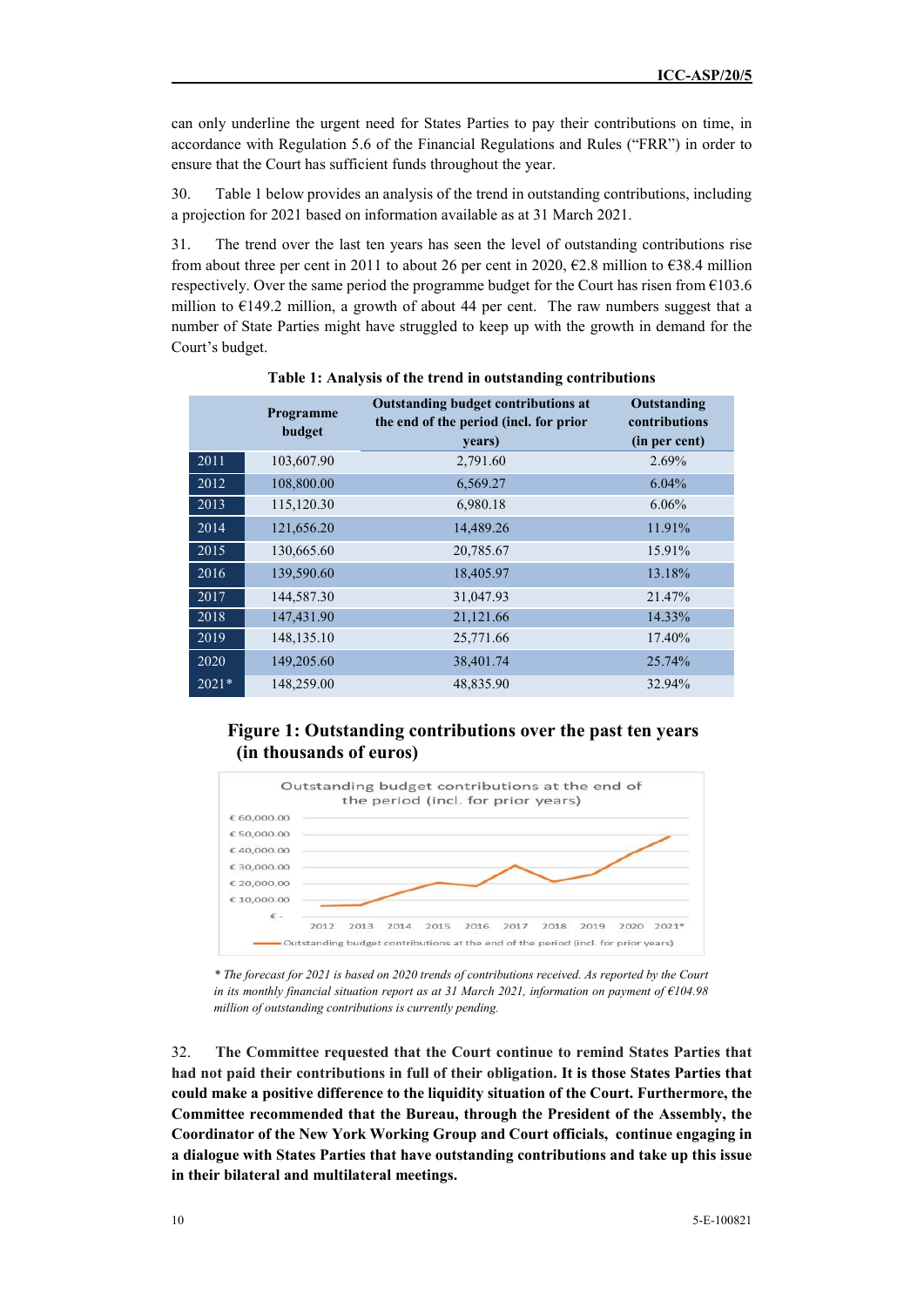33. The Committee welcomed the fact that the Court considered the payments of contributions as a political issue that needs attention, not only at the end of a year but right at the beginning. In that sense the Court will contact State Parties which are behind with their payments early on to encourage them to pay their contributions and arears. Notwithstanding those efforts, the Court should also develop a contingency spending plan that enables it to reduce spending if need be to avoid a deficit at year end.

## **3. States in arrears**

34. The Committee observed that as at 31 March 2021, nine States Parties were in arrears and would not be able to vote in accordance with article 112(8) of the Rome Statute.

35. In light of the continuously deteriorating liquidity situation, the Committee emphasized again the External Auditor's recommendation that in order to strengthen the process of recovering outstanding contributions, States Parties in arrears for the preceding two full years should only be allowed to vote once the payment schedule is fulfilled, and that requests for exemption should only be granted once a minimum amount identified has been paid and once a payment plan for the remaining balance is presented.

36. **The Committee recommended that the Court work closely with States Parties to implement an affordable and realistic repayment plan for those States Parties in arrears.**

## **4. Programme performance of the 2020 budget**

## **a) General observations**

37. The Committee considered the "Report on activities and programme performance of the International Criminal Court for the year 2020" and noted that in 2020, based on preliminary and unaudited figures, the Court's total actual expenditure including the Contingency Fund ("CF") amounted to  $E$ 144.72 million, which represents 97 per cent of the approved 2020 budget of  $\epsilon$ 149.21 million. The remaining balance represents a surplus of  $\epsilon$ 4.49 million. See Table 2 below.

38. The implementation rate of the regular budget for 2020 was 95.2 per cent or a total of  $€142.06$  million against the approved budget of  $€149.21$  million.

39. Four CF notifications were submitted to the Committee with a total notified amount of €3.59 million, of which €2.66 million was actually needed. The Committee welcomed the Court´s effort to absorb the expenditure for unforeseen situations and developments within its regular budget.

| <b>Items</b>          | <i><b>Approved</b></i><br><b>Budget</b><br>2020 | <b>Total</b><br>Fund(CF)<br>2020 | <b>Total</b><br><b>Contingency Consolidated</b><br><b>Budget</b> and<br>CF 2020 | <b>Actual</b><br>Expenditure Expenditure<br>$2020*$ | <b>Actual</b><br>$CF 2020*$ | Incl. CF                | <b>Total Actual</b> Total Actual incl. CF<br><b>Expenditure</b> Implementation Rate<br>2020 against<br>2020 Approved Budget in % |
|-----------------------|-------------------------------------------------|----------------------------------|---------------------------------------------------------------------------------|-----------------------------------------------------|-----------------------------|-------------------------|----------------------------------------------------------------------------------------------------------------------------------|
|                       | [1]                                             | [2]                              | $[3] = [1] + [2]$                                                               | [4]                                                 |                             | $[5]$ $[6] = [4] + [5]$ | $[7] = [6]/[1]$                                                                                                                  |
| Judges' Salaries      | 5,516.9                                         |                                  | 5.516.9                                                                         | 5,208.5                                             |                             | 5.208.5                 | 94.4                                                                                                                             |
| Professional staff    | 61,403.7                                        | ٠                                | 61,403.7                                                                        | n/a                                                 | n/a                         | n/a                     | n/a                                                                                                                              |
| General Service staff | 26,082.4                                        | ۰                                | 26,082.4                                                                        | n/a                                                 | n/a                         | n/a                     | n/a                                                                                                                              |
| Subtotal staff        | 87,486.1                                        |                                  | 87.486.1                                                                        | 89.011.6                                            |                             | 89,011.6                | 101.7                                                                                                                            |

## **Table 2: Budget Performance 2020 by expenditure item (amounts in thousands of euros)<sup>8</sup>**

 $\overline{a}$ 8 CBF/36/10: Report on activities and programme performance of the International Criminal Court for the year 2020, Annex XVI: Budget Performance 2020 by Sub-Programme, Programme and Major Programme and by Item (amounts in thousands of euros), Table 10: Court consolidated budget performance in 2020, by item of expenditure (amounts in thousands of euros).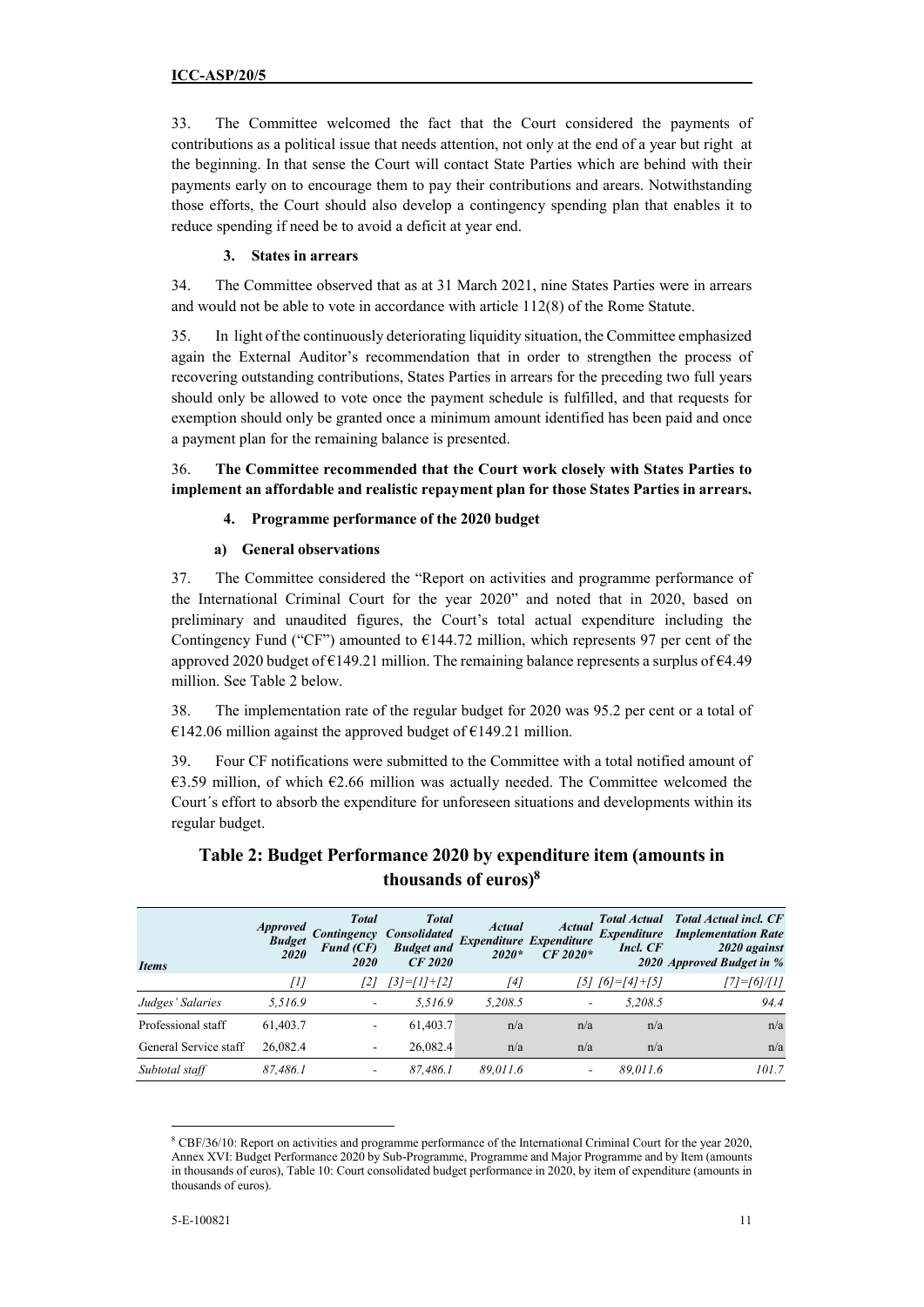| <b>Items</b>                                     | <b>Approved</b><br><b>Budget</b><br>2020 | <b>Total</b><br>Contingency<br><b>Fund (CF)</b><br>2020 | <b>Total</b><br><b>Consolidated</b><br><b>Budget and</b><br><b>CF 2020</b> | <b>Actual</b><br><b>Expenditure Expenditure</b><br>$2020*$ | <b>Actual</b><br>$CF 2020*$ | <b>Total Actual</b><br><i><b>Expenditure</b></i><br>Incl. CF | <b>Total Actual incl. CF</b><br><b>Implementation Rate</b><br>2020 against<br>2020 Approved Budget in % |
|--------------------------------------------------|------------------------------------------|---------------------------------------------------------|----------------------------------------------------------------------------|------------------------------------------------------------|-----------------------------|--------------------------------------------------------------|---------------------------------------------------------------------------------------------------------|
| General temporary<br>assistance                  | 17,341.4                                 | 620.7                                                   | 17,962.1                                                                   | 17,044.6                                                   | 348.6                       | 17,393.2                                                     | 100.3                                                                                                   |
| Temporary<br>assistance<br>for meetings          | 283.5                                    | 191.6                                                   | 475.1                                                                      | 446.7                                                      | 166.3                       | 613.0                                                        | 216.2                                                                                                   |
| Overtime                                         | 223.5                                    | 70.0                                                    | 293.5                                                                      | 181.9                                                      | 40.1                        | 222.0                                                        | 99.3                                                                                                    |
| Subtotal other staff                             | 17,848.4                                 | 882.3                                                   | 18,730.7                                                                   | 17,673.2                                                   | 555.0                       | 18,228.2                                                     | 102.1                                                                                                   |
| Travel                                           | 6,332.2                                  | 287.9                                                   | 6,620.1                                                                    | 1.995.4                                                    | 123.1                       | 2,118.5                                                      | 33.5                                                                                                    |
| Hospitality                                      | 28.0                                     |                                                         | 28.0                                                                       | 14.0                                                       |                             | 14.0                                                         | 50.2                                                                                                    |
| Contractual services                             | 4,072.7                                  | 300.6                                                   | 4,373.3                                                                    | 3,373.8                                                    | 177.3                       | 3,551.2                                                      | 87.2                                                                                                    |
| Training                                         | 1.045.1                                  |                                                         | 1.045.1                                                                    | 365.9                                                      |                             | 365.9                                                        | 35.0                                                                                                    |
| Consultants                                      | 689.4                                    | 158.1                                                   | 847.5                                                                      | 1,006.9                                                    | 128.2                       | 1,135.0                                                      | 164.6                                                                                                   |
| Counsel for defence                              | 3,167.5                                  | 978.1                                                   | 4,145.6                                                                    | 2,721.7                                                    | 921.4                       | 3,643.1                                                      | 115.0                                                                                                   |
| Counsel for victims                              | 1,300.0                                  | 374.3                                                   | 1,674.3                                                                    | 1,211.9                                                    | 328.8                       | 1,540.7                                                      | 118.5                                                                                                   |
| General operating<br>expenses                    | 15,523.9                                 | 428.0                                                   | 15,951.9                                                                   | 13,674.2                                                   | 208.8                       | 13,883.0                                                     | 89.4                                                                                                    |
| Supplies and<br>materials                        | 1,233.7                                  | 99.5                                                    | 1,333.2                                                                    | 920.1                                                      | 138.5                       | 1,058.6                                                      | 85.8                                                                                                    |
| Furniture and<br>equipment                       | 1,376.6                                  | 84.6                                                    | 1.461.2                                                                    | 1,294.2                                                    | 82.1                        | 1,376.3                                                      | 100.0                                                                                                   |
| Subtotal non-staff                               | 34,769.1                                 | 2,711.1                                                 | 37,480.2                                                                   | 26,578.1                                                   | 2,108.2                     | 28,686.3                                                     | 82.5                                                                                                    |
| Total                                            | 145,620.5                                | 3,593.4                                                 | 149,213.9                                                                  | 138,471.4                                                  | 2,663.2                     | 141,134.6                                                    | 96.9                                                                                                    |
| Host State Loan                                  | 3,585.1                                  |                                                         | 3,585.1                                                                    | 3,585.1                                                    |                             | 3,585.1                                                      | 100.0                                                                                                   |
| <b>Total Including</b><br><b>Host State Loan</b> | 149,205.6                                | 3,593.4                                                 | 152,799.0                                                                  | 142,056.5                                                  | 2,663.2                     | 144,719.7                                                    | 97.0                                                                                                    |

*\* Expenditure for 2020 is based on preliminary, unaudited figures which are subject to change.*

#### **b) Judicial development and pandemic impacting the use of budgetary resources**

40. The Committee observed that in 2020 the Court was able to overcome major challenges posed by the COVID-19 pandemic while ensuring business continuity, including conducting hearings and investigations. Furthermore, unforeseen changes to judicial activities, as well as other external factors, had a direct impact on the use of budgetary resources that had been approved by the Assembly.

41. The breakout of the pandemic affected all areas of the Court´s judicial activities, however, postponement of missions and travel restrictions led to the most significant underspend of €4.33 million; in addition, the curtailment of planned training activities underspend of  $\epsilon$ 0.68 million<sup>9</sup> and general operating expenses underspend of  $\epsilon$ 1.64 million<sup>10</sup> linked to the low occupation of the Court´s premises and hearing days of 71 days had allowed the Court to absorb higher staff costs overrun of  $E1.25$  million, legal aid overrun of 0.72 million<sup>11</sup> and consultants overrun of  $60.45$  million.<sup>12</sup> The Committee welcomed the Court's effort to reprioritize its activities and find efficiencies and savings, and to reallocate funds in order to cover unforeseen expenditures and remain within the approved budgetary envelope.

42. The Committee observed that in 2020 not a single day for hearings had been budgeted for. The Committee noted that in the case of Al Hassan the trial was opened in July and continued throughout 2020 and in the trial case of Ongwen closing statements were made in March and the judgment was delivered in April 2021. In the case of Yekatom/Ngaissona the trial was set to begin on 09 February 2021. The final appeals continued in two cases: Gbagbo and Blé Goudé, and Ntaganda.

43. On 15 March 2020, Mr. Lubanga, the first sentenced person, was released having served his sentence (14 years of imprisonment); however, reparations proceedings that started in 2012 are still ongoing. The reparations proceedings in Ntaganda, Katanga and Al

<sup>&</sup>lt;sup>9</sup> Training: €0.68 million = €1.05 million - €0.37 million.

<sup>&</sup>lt;sup>10</sup> General operating expenses:  $\epsilon$ 1.64 million =  $\epsilon$ 15.52 million -  $\epsilon$ 13.88 million.

<sup>&</sup>lt;sup>11</sup> Legal aid:  $\epsilon$ 0.72 million =  $(\epsilon$ 3.18 million +  $\epsilon$ 1.30 million) –  $(\epsilon$ 3.64 million +  $\epsilon$ 1.54 million).

<sup>&</sup>lt;sup>12</sup> Consultants:  $\epsilon$ 0.45 million =  $\epsilon$ 0.69 million -  $\epsilon$ 1.14 million.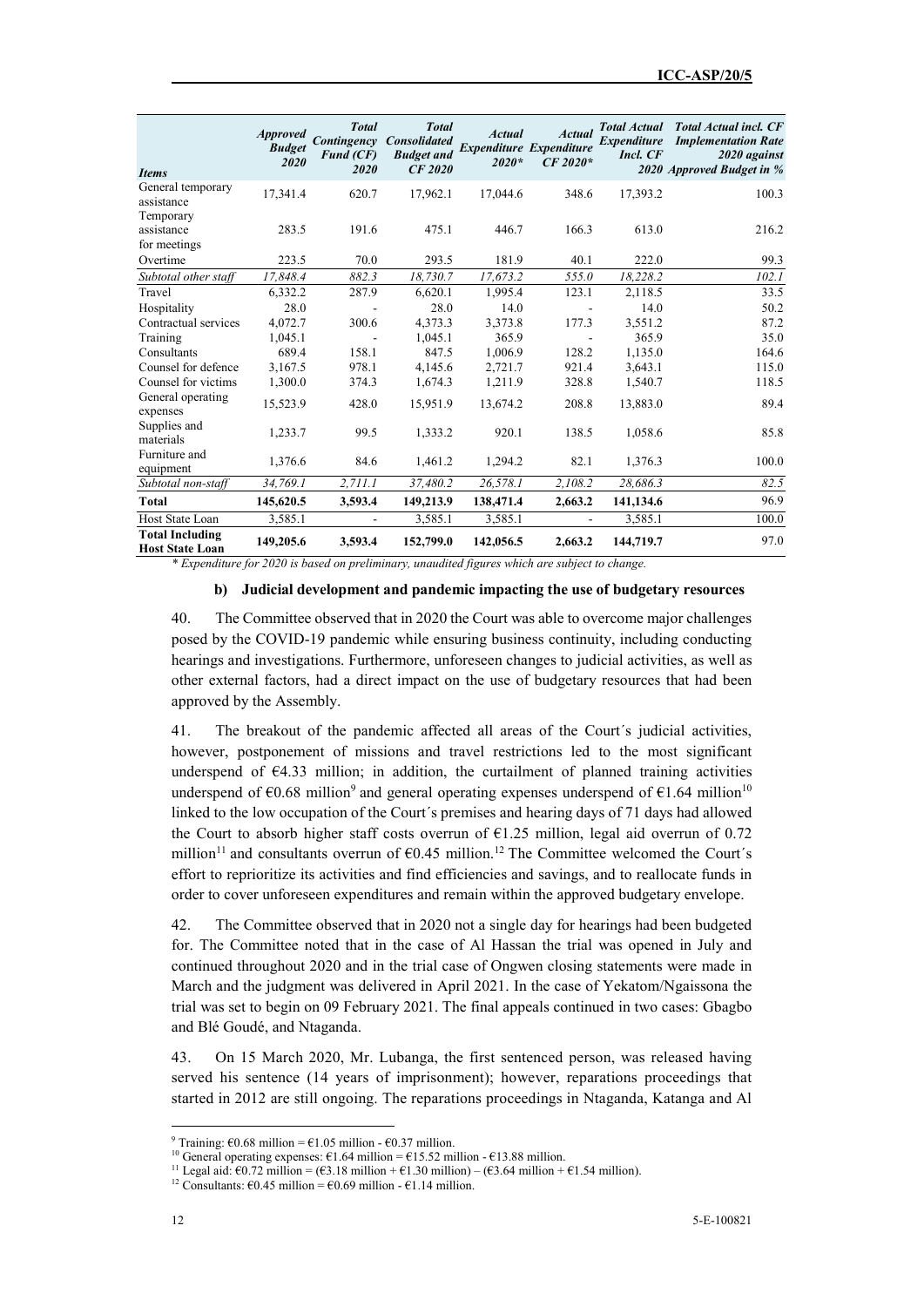Mahdi continued throughout 2020. The Committee noted that in no case were the reparation proceedings completed in 2020 and recalled its earlier assessment that the issue of reparations had a potentially significant impact on the reputation of the Court. The Committee was cognizant of the fact that the final pattern of reparations would depend on a decision by Chambers, however, it reiterated its intention to closely monitor the situation at its forthcoming sessions.

## **c) Staff costs for established posts, GTA and Temporary assistance for meetings**

44. In 2020, the cost of the Court´s staff for established posts exceeded the approved budget by  $\epsilon$ 1.5 million (approved budget  $\epsilon$ 87.49 million versus  $\epsilon$ 89.01 million). A high implementation rate of 101.7 per cent was due to the application of the revised UNCS salary scales. The Committee welcomed the fact that recruitment activities were rescheduled and postponed in order to strike a balance between reducing the financial impact of increased staff costs and meeting relevant operational needs, including but not limited to judicial activities.

45. The overspend rate under the budget line item "Temporary assistance for meetings" including CF of 216.2 per cent, or  $\epsilon$ 0.33 million against the approved budget of  $\epsilon$ 0.28 million was directly linked to COVID-19 pandemic, when additional interpretation services for a second session of the Assembly were needed and the engagement of freelance interpreters enabled the Registry to support courtroom operations proactively.

46. **The Committee recommended that the Court reap the benefits of 2020 practices and make every effort to manage its human resources in a flexible, justifiable and transparent manner to react to unexpected situations. As far as possible, the Court should use resources based on actual workload requirements and redeploy or discontinue posts that are unfilled and considered not to be needed. The Committee stressed that approved staff budget lines should not be exceeded, as the UNCS salary scales will not change in 2021.**

## **d) Travel**

47. The health and safety measures that were implemented to protect staff and travel restrictions meant that the travel budget including CF was implemented at a rate of 33.5 per cent or  $E$ 2.12 million against the approved budget of  $E$ 6.33 million. The funds allocated to missions were used to offset the overspend in the 2020 staff costs and had generated a surplus for the 2020 budget.

## **e) Hospitality**

48. In response to the COVID-19 pandemic, many in-person meetings were cancelled; the number of official visits to the Court was reduced to a minimum, which resulted in an implementation rate for hospitality of 50.2 per cent of the €28 thousand approved budget.

## **f) Training**

49. The training budget was implemented at 35.0 per cent, or  $\epsilon$ 0.37 million, against the approved budget of  $\epsilon$ 1.05 million as most training was conducted remotely or postponed.

## 50. **The Committee recommended exploring the possibility of organizing training activities remotely in the future as much as possible.**

## **g) Consultants**

51. The consultants' budget including CF had an implementation rate of 164.6 per cent, or  $€1.14$  million, against the approved budget of  $€0.69$  million as a result of more consultants being needed due to unforeseen situations and to travel restrictions applied on the Court's staff. Nevertheless, the Committee observed that the Court has reached a certain degree of maturity and, therefore, it is expected to have sufficient experienced staff, which will reduce the use of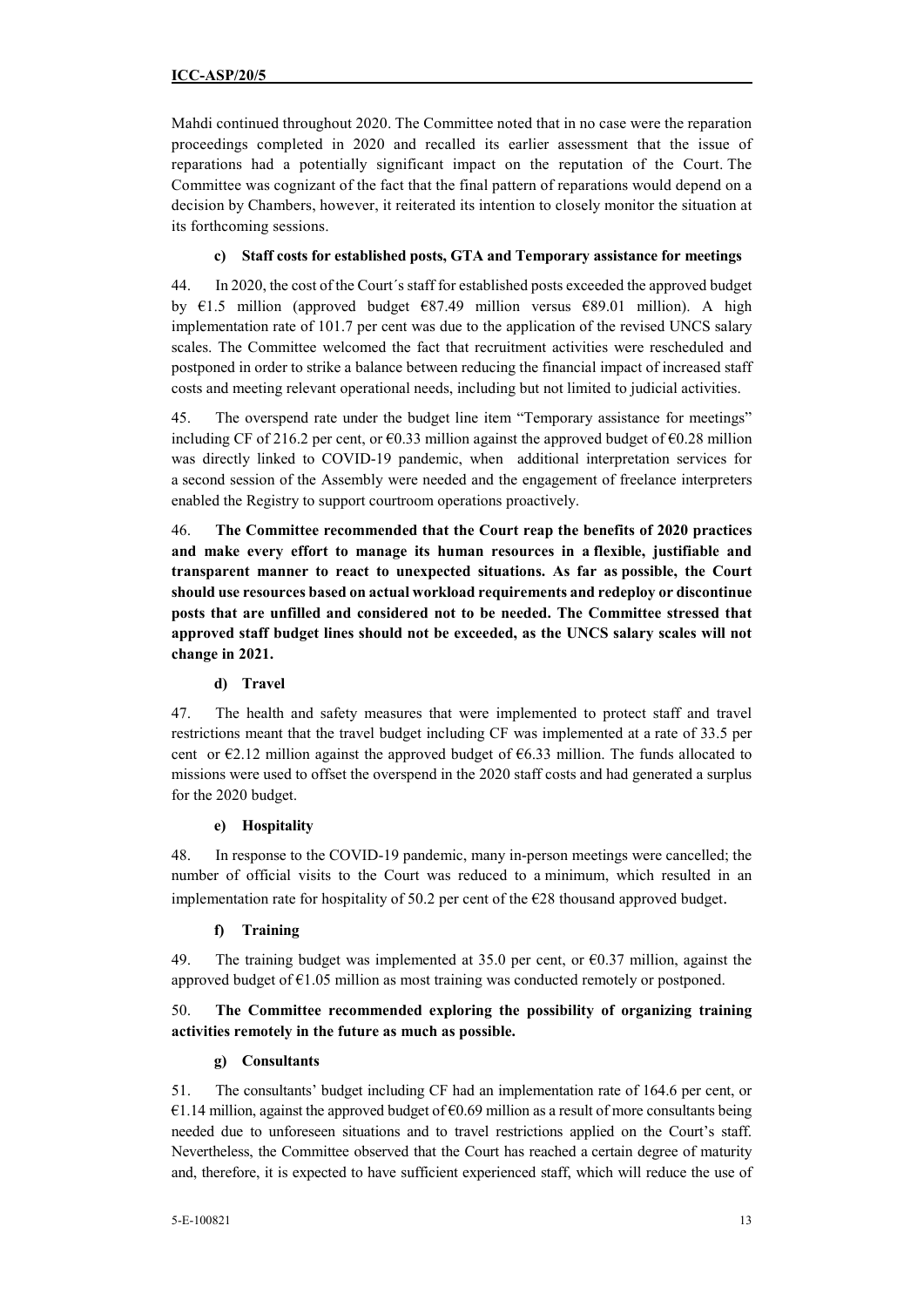consultants. **The Committee recommended that the Court reverts to the practice of using its own staff and that the services of consultants are used exceptionally and temporarily when the Court is unable to meet its needs using in-house resources.**

#### **h) Legal aid**

52. The total expenditure including CF of  $65.2$  million for legal aid was overspent by  $60.72$ million against the approved budget of  $64.47$  million, which was mainly due to unforeseen development in the case of Abd-Al-Rahman and Gicheru. The Committee noted that unexpected differences between budget assumptions and actual developments in other cases also have a direct impact on the implementation rate of the approved legal aid budget.

#### **i) General operating expenses**

53. The budget including CF was underspent by  $61.64$  million as result of a reduction in the cost of utilities, the renegotiation of a number of building expenses contracts, the postponement of some activities such as adjustments to the premises and slowing down some investigative activities. However, the pandemic also gave rise to additional expenditure, including the cost of expanding the remote working Citrix infrastructure and the purchase of WebEx licences required to accommodate secure remote access for staff working from home.

#### **j) Supplies and materials**

54. The Committee welcomed the compliance with the budget appropriations for supplies and materials despite some unplanned expenditure for personal protective equipment in order to provide a safe environment during the phased return of staff to the premises and reduce the risk at the country offices.

#### **k) IT expenditure**

55. The Committee acknowledged the role effective and resilient IT systems have played in securing remote working, as well as the continuation of the Court's operations during the pandemic. It is evident that a number of new work practices and procedures introduced throughout the Court are here to stay and they will heavily rely on the Court's IT systems. As the 5-year IT/IM strategy enters its completion phase and the Judicial Workflow Platform enters its launch phase, the COVID-19 lessons must be translated into a new IT vision and development plans. There is an opportunity to offset or reduce the structural costs of the Court's operations and at the same time increase staff work satisfaction and provide technological flexibility for the Court's operations when the workload increases.

## **l) Transfer of funds**

56. The Court reported on one transfer of funds involving an amount greater than  $\epsilon$ 200 thousand during 2020. The amount of  $E$ 250.00 thousand was transferred within the Programmes of the Secretariat of the Assembly travel budget line to contractual services for translation services required during the nineteenth session of the Assembly in The Hague. The Committee acknowledged that the transfer was in conformity with the FRR and was due to unforeseen or unplanned development at the time of the submission of the proposed programme budget; nevertheless the Committee underlined the fact that any such transfer of funds should not be considered when calculating the baseline for the following year.

#### **m) Contingency Fund notifications in 2020**

57. In 2020, the Court was confronted with a number of unforeseen developments and submitted four CF notifications as detailed in Table 3 below.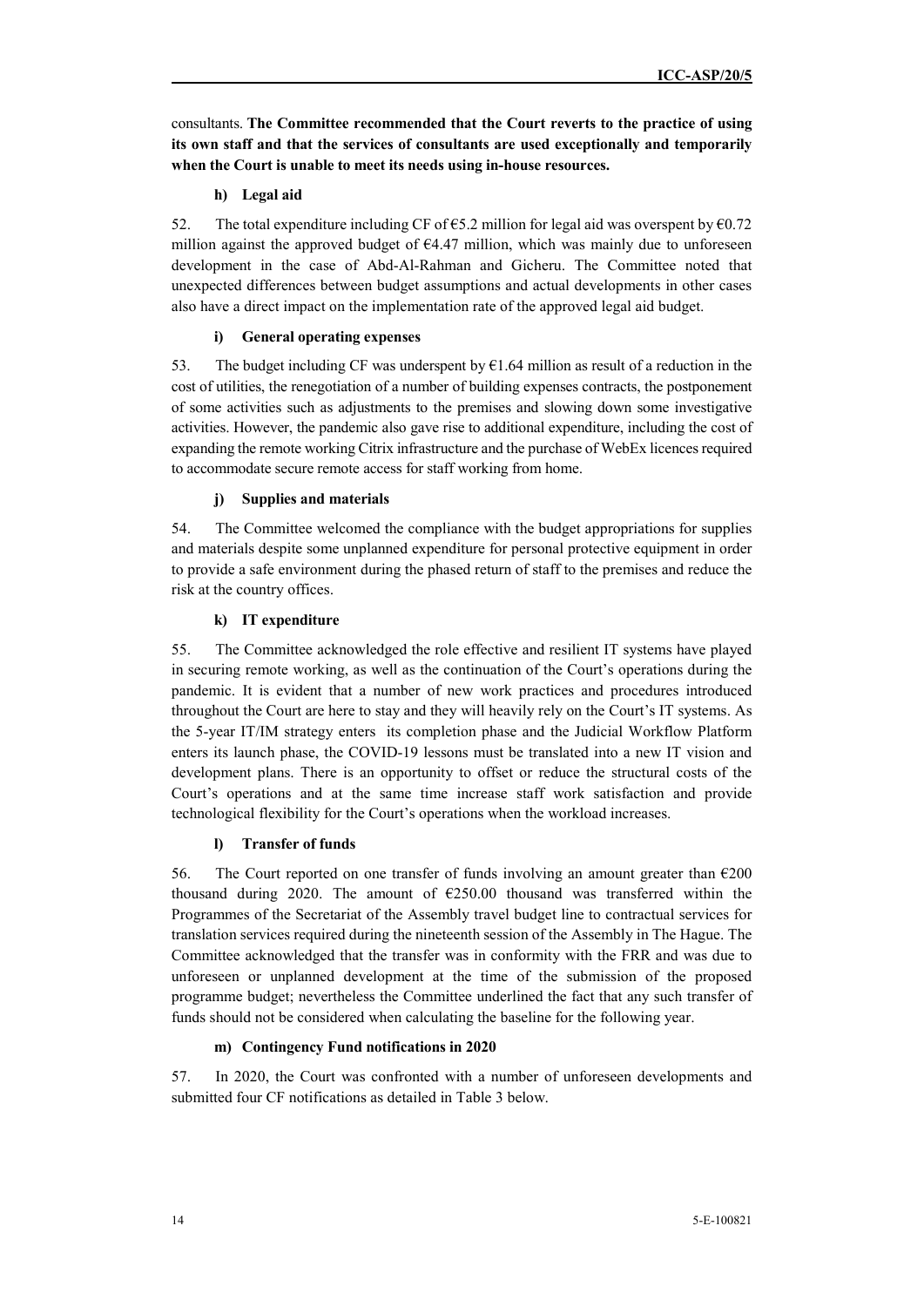| <b>Date</b>  | <b>Justification</b>                                                                                                                                         | (Revised) amount<br>notified |
|--------------|--------------------------------------------------------------------------------------------------------------------------------------------------------------|------------------------------|
| 10/01/2020   | Situation in Cote d'Ivoire for the case The Prosecutor v.<br>Laurent Gbagbo and Charles Blé Goudé                                                            | £138,500                     |
| 19/06/2020   | Situation in Mali for the case <i>The Prosecutor v. Al Hassan</i>                                                                                            | E909,500                     |
| 24/06/2020   | Situation in the Central African Republic (CAR II) for the case<br>The Prosecutor v. Alfred Yekatom and Patrice-Edouard<br>Ngaïssona (Yekatom and Ngaïssona) | £1,751,300                   |
| 23/10/2019   | Situation in Sudan for the case <i>The Prosecutor v. Mr Abd-</i><br>Al-Rahman                                                                                | £794,100                     |
| <b>Total</b> |                                                                                                                                                              | 63,593,400                   |

**Table 3: Summary of notifications to access the Contingency Fund in 2020**

58. The Committee noted that the overall use of resources for unforeseen situations amounted to  $\epsilon$ 2.66 million, or 74.1 per cent, compared to the total notified amount of  $\epsilon$ 3.59 million and that these resource requirements were absorbed within the regular approved budget.

## **5. Budget performance 2021 first quarter**

59. The Committee had before it the "Report on budget performance of the International Criminal Court as at 31 March 2021."<sup>13</sup> The Committee noted that the implementation rate, as at 31 March 2021, was 29.9 per cent, or €43.22 million, against the 2021 approved budget of  $€144.67$  million (excluding the instalments for the host State loan of  $€3.59$  million) and agreed to continue monitoring the situation at its thirty-seventh session in September 2021.

60. The Committee noted that although the implementation rate was lower than in 2020, it remained high. <sup>14</sup> Furthermore, the Committee observed that the continuing pandemic situation was having a direct impact on the Court´s operations and thus on the 2021 budget implementation. Activities that required travel were the most affected, both in terms of additional costs for mitigating measures and in terms of delays or cancellations. The Committee was informed that 75 per cent of staff continued to work remotely.

61. The Committee took note that the implementation rate for the Judges' costs was 20.1 per cent. This low rate of implementation was due to the introduction of the new remuneration system for the judges. The Committee observed that the 2021 budget was approved for the remuneration of 14 full-time judges. At the time of the Committee's session the number of judges corresponded with the 2021 budget assumption. However, upon information received from the Court the mandate of three former judges, of which term of nine years had reached the end at the beginning of March 2021 continued for a short time in accordance with Article 36 of the Rome Statue. **The Committee recommended that the Court make utmost efforts to absorb any additional unforeseen costs resulting from the extension of the mandate of the former judges into the approved budget.**

62. The Committee noted high implementation rates in contractual expenses, training, general operating expenses, supplies and materials. The yearly budget provisions allocated to consultants have even been overspent with the unprecedentedly high implementation rate of 103.3 per cent.

63. The high percentage rate of implementation of non-staff costs in the first quarter of the year was explained by the front-loading of the same expenses in relation to leases in the field, obligations linked to yearly contracts for information and communications technology services, maintenance of premises, outsourcing security services at country offices and

 $\overline{a}$ <sup>13</sup> CBF/36/12.

<sup>&</sup>lt;sup>14</sup>As at 31 March 2020, the Court's programme budget implementation rate was 31.8 per cent, or €46.29 million against the approved budget of  $\epsilon$ 145.62 million (CBF/34/9/Rev.1).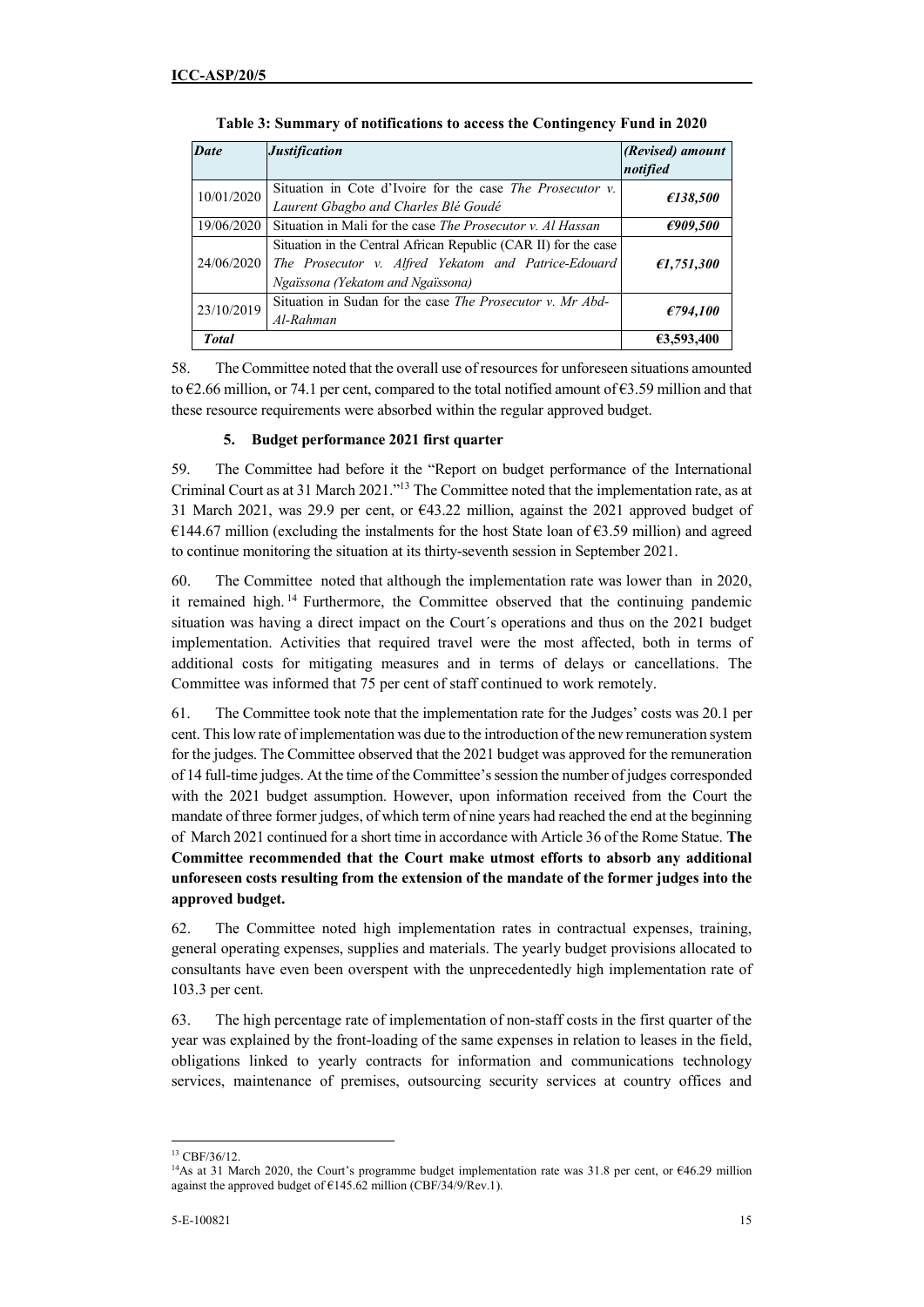obligations for the rental of detention cells. The exceptionally high level of costs for consultants was justified by the need to provide legal representation for victims.

## 64. **Implementation rate for training reached 30 per cent. Taking into account the experience gained in 2020 from on-line learning, the Committee recommended that this budget line be kept in the approved budget envelope.**

65. The Committee noted with concern that the implementation rate for non-staff costs was 51.4 per cent and with the exception of travel and hospitality, all budget lines were overspent. **The Committee recommended that the Court carefully manage financial resources and make every effort not to exceed the 2021 approved budget**.

66. The implementation rate for Court-wide staff costs was 24.2 per cent. **The Committee recommended that the Court continue to monitor its recruitment activities in an effort to achieve a balance between staff costs and relevant operational needs, including but not limited to judicial, investigative, and prosecutorial and support activities.** Furthermore, the Committee reiterated its previous recommendation that the Court manage its human resources in a flexible and efficient manner to allow it to react to unexpected situations as much as possible and redeploy resources based on actual workload requirements.

#### **6. Contingency Fund notification**

67. The Committee noted that no CF notifications were submitted during the first quarter of 2021. However, a CF notification is in preparation for submission to the Committee to meet unforeseen costs with regard to the case of The Prosecutor v. Mahamat Said Abdel Kani in the situation in the Central African Republic (CAR II).

## **7. Transfer of funds**

68. The Committee observed that there were no transfers of funds greater than  $\epsilon$ 200.00 thousand during the first quarter of 2021.

#### **C. Human resources matters**

#### **1. Annual report on Human Resources Management**

69. The Committee considered strategic objectives in relation to human resources management: workforce statistics; gender balance and gender equality; geographical distribution; use of unapproved GTA; sick leave; redeployment and a proposal on mobility.

70. Overall, the Committee was satisfied with the way the Court had handled human resources during the COVID-19 pandemic and expressed its willingness to continue discussing the lessons learnt during such a complex time, as well as continuing with the further digitalization of human resources processes.

#### **2. Equitable geographical representation and gender balance**

#### *Geographical representation*

71. The Court submitted the Human Resource Management report early in May 2021, preceded by statistical tables showing the status of Geographical Representation and Gender Balance ("GRGB") as at 31 March 2021. The Court subscribed to the opinion that a diverse workforce would increase productivity and acknowledged that its "organizational legitimacy required representation of all State Parties". The Court also noted that progress in the area of GRGB had been slow; measures taken in the past few years were not as effective as had been hoped for. Therefore, the Court felt that a new targeted approach was called for. The Court included GRGB as a strategic objective in the Registry's plan. A new policy, which emphasized balance throughout the staff selection process, was drafted in 2020; its promulgation is expected in the second half of 2022 or 2023.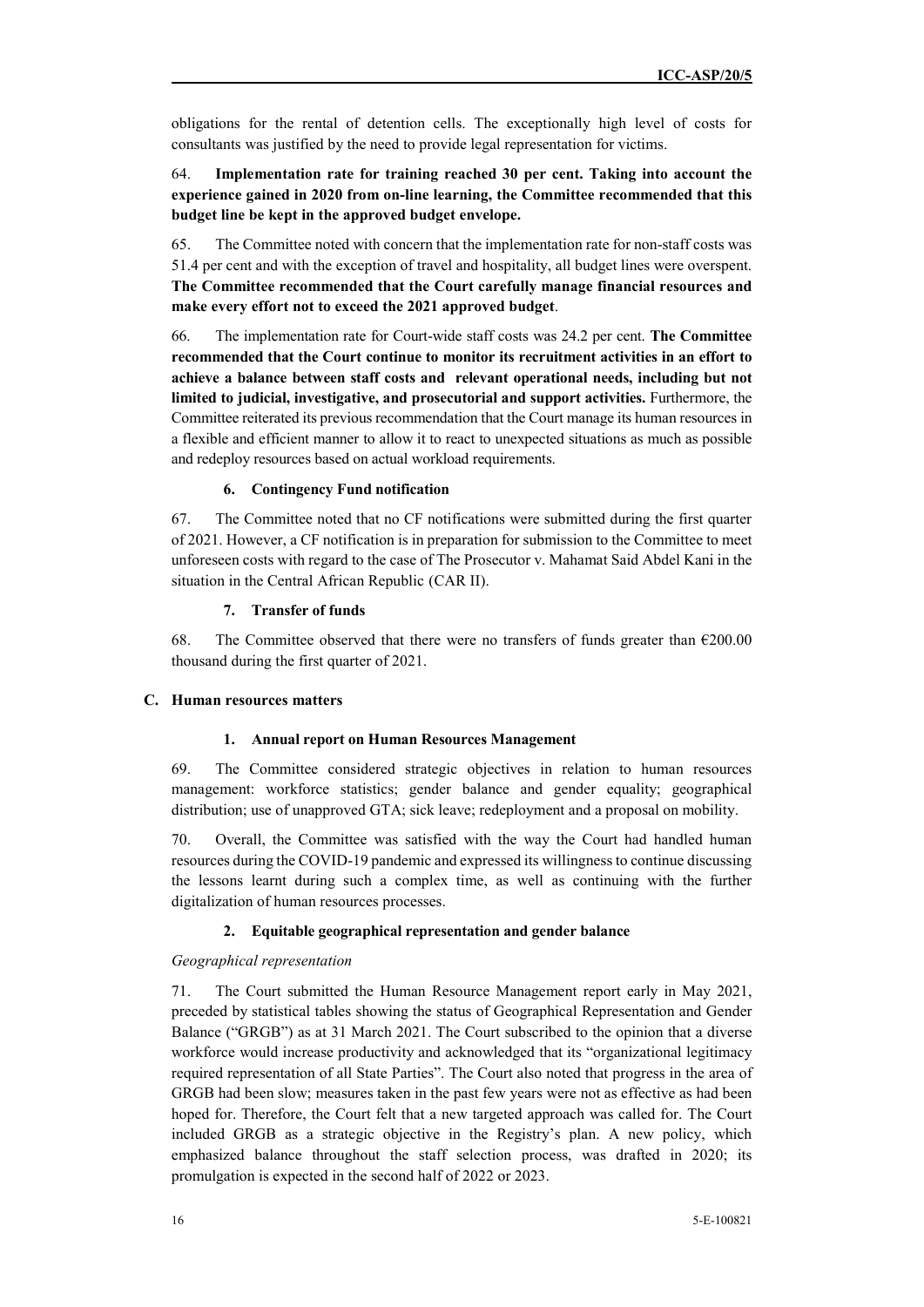72. Over the span of five years (2016-2021), the human resources statistics pertaining to representation of States Parties in the Professional staff showed significant improvement in the in-balance category and slight improvement in the under-represented and non-represented categories; whereas no improvements had taken place in the over-represented and no reduction in the number of non-ratified countries. More details are illustrated in Annex  $V(1)$ .

73. As at 31 March 2021, the total staff count was 1,361.<sup>15</sup> The total established posts for Professional staff was 437 excluding 21 elected officials and 40 language staff; the number of staff nationalities stood at 92. More details are illustrated in Annex V(2).

74. Total GTA positions involving Professional staff was 113 which included 43 nationalities.

75. The imbalance has almost remained the same since 2016 in terms of the regional distribution of the Professional staff, where Africans occupied 16.5 per cent, Asians 7.1 per cent, East Europeans 10.3 per cent, GRULACs 7.6 per cent, and WEOGs 58.7 per cent. See Annex V(2). The distribution by higher grade level (D-1, P-5 and P-4) showed imbalance between the regional Groups. See Annex V(3) for details. **The Committee recommended that the Court draw up a long-term plan to gradually alleviate the imbalance in the regional geographical representation of professional staff.**

## *Gender balance*

76. The Court's Human Resource Management report furnished data classified by major programme and professional grade level as at 31 March 2021. Overall, females and males comprised 49.3 per cent and 50.7 per cent of the Professional Staff, excluding elected officials and language staff. The large number of females occupying the lower grade levels, namely, P-3, P-2 and P-1, that constituted 77 per cent of all females employed in the Court, almost bridged the gender gap. At the higher professional grade levels, namely, D-1, P-5 and P-4, females constituted 32.8 per cent of the total higher professional grade levels. Annex VI shows the gender distribution by major programme, and percentages by grade.

77. In response to the large gender imbalance the Principals of the Court's organs agreed to establish a Gender Equality Focal Point to assist in improving the development of Courtwide policies and to address gender issues concerning conditions of employment at the Court. **The Committee recommended that the Court draw up a long-term timeline to gradually narrow the gender gap.**

## **3. The use of unapproved General Temporary Assistance**

78. Since its thirty-third session, the Committee had noted repeatedly with concern the Courtwide use of unapproved GTA contracts and the fact that their resources were not included in the CF notifications as unavoidable or unforeseeable human resources needs and were mainly justified as a consequence of increased workload. Since then, the Committee had stressed the need for proper justification and strongly recommended that the Court refrain from using GTAs in the future.

79. Unfortunately, the Court has continued its practice of using unapproved GTA, as the following Table 4 shows that a significant increase of unapproved GTA contracts Court-wide is evident over the period of the last three years, not only in number of contracts but more significantly in number of months.

 $\overline{a}$ <sup>15</sup> ICC Staff count 1,361: established posts (854), approved GTA (168), Short-Term Appointment (37), JPO (4), Interns (48), Visiting Professionals (14), Individual Contractors and Consultants (215), and Elected officials/Judges (21).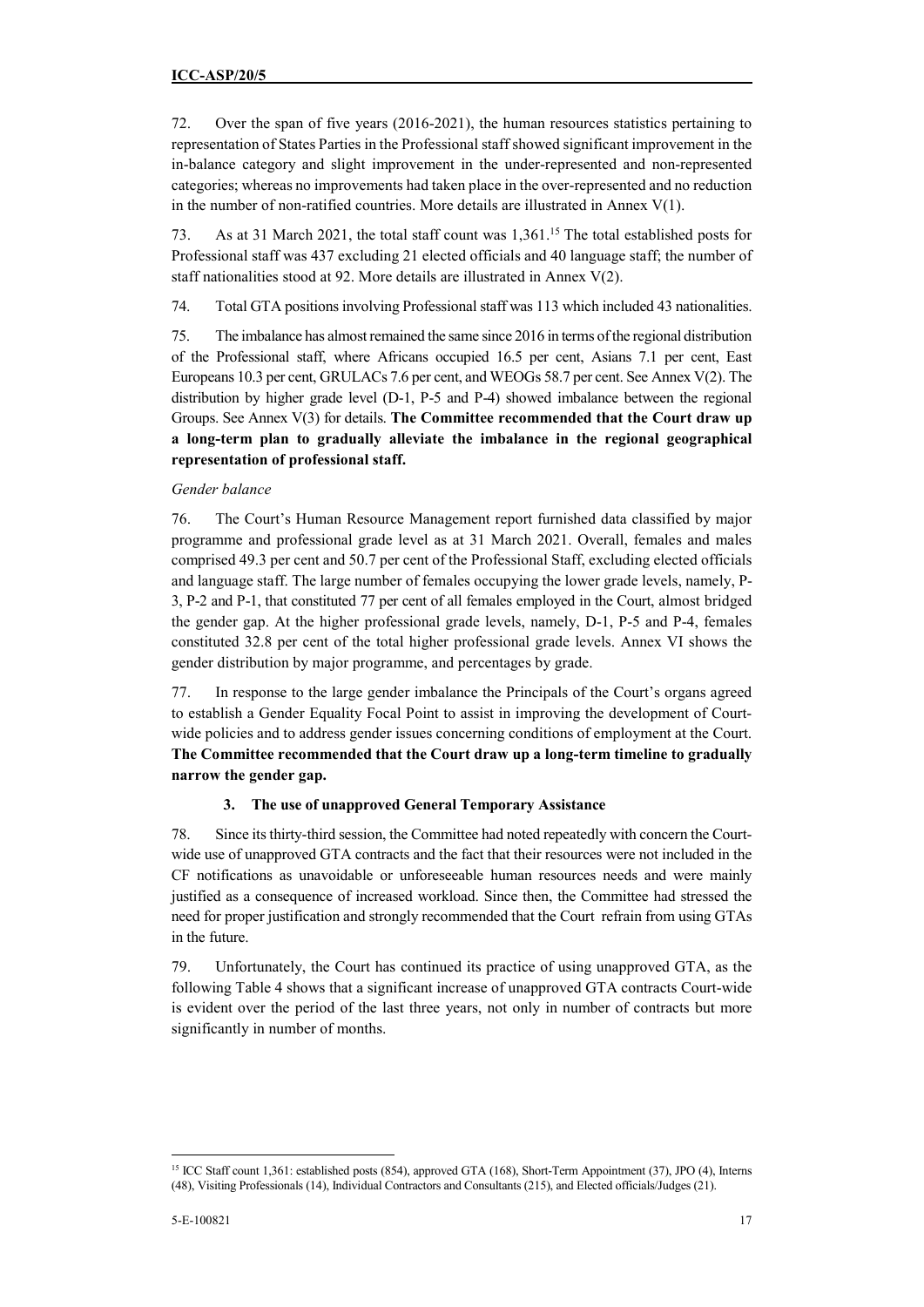|      | MP I  |          | <b>MPII</b> |        | MP III |        | <b>Summary Total</b> |        |
|------|-------|----------|-------------|--------|--------|--------|----------------------|--------|
| Year | No.   | No.      | No.         | No.    | No.    | No.    | No.                  | No.    |
|      | posts | months   | posts       | months | posts  | months | posts                | months |
| 2016 | 2     | 24       | 3           | 33     | 4      | 23     | 9                    | 80     |
| 2017 | 0     | $\theta$ | 6           | 38     | 3      | 14     | 9                    | 52     |
| 2018 | 0     | $\theta$ | ⇁           | 38     | ⇁      | 33     | 14                   | 71     |
| 2019 | 4     | 23       | 17          | 93     | 6      | 52     | 27                   | 168    |
| 2020 | 4     | 40       | 13          | 150    | 5      | 60     | 22                   | 250    |

**Table 4: Unapproved General Temporarily Assistance positions and duration of contracts** 

80. The situation of hiring unapproved GTA has continued in 2021. From January to March 2021, 23 unapproved GTA contracts were used Court-wide. None of these cases was characterised as unforeseen or unavoidable and they were not included in the CF notification. The Court in many cases continued to justify the recruitment for additional positions because of the expected increase in activities, strengthening capacity, and a higher level of duties. A number of unapproved positions were maintained for more than two consecutive and full years.

81. The Committee stressed that the use of unapproved GTA by the Court undermines budget discipline and the purview of the Assembly, following advice from the Committee after its thorough examination of assumptions and workload.

82. **The Committee expressed concern about the fact that the situation in terms of the use of unapproved GTA has remained unchanged and recommended that the management of the Court accountable for the prudent use of human resources takes all necessary measures to improve the situation and refrain from using unapproved GTA in line with financial and budgetary discipline. The Committee requested that it be updated on the use of the unapproved GTAs at its thirty-seventh session.** 

#### **4. Mobility**

83. The Committee noted that there had been a decrease in the number of staff using either temporary horizontal or vertical mobility, while the number on Special Leave Without Pay had remained relatively stable.

84. The Committee also considered the proposed changes to the Financial Rules and Regulation in order to allow the Court a better and more flexible use of resources, particularly by allowing for the temporary assignment of staff members across organs, and it was of the view that further discussion was warranted and that the Committee would continue to consider the item during its thirty-eighth session.

#### **5. Cost of sick leave**

85. The Committee took note of the fact that the Court had developed an analytical data dashboard for sick leave, resulting in some initial conclusions, while the Committee will continue to monitor the issue closely.

#### **6. Update on the Junior Professional Officer Programme**

86. The Committee took note of the Court's request to establish the Junior Professional Officer Programme on a permanent basis due to the apparent success and increase in the size of the programme.

87. **The Committee took note that the additional workload in the Human Resources Section brought on by the pandemic in 2020 had not allowed the Court to finalize this exercise, and thus requested an extension to the deadline for submitting the report, to be accompanied by new guidelines and a sample agreement for consideration by the Committee at its thirty-seventh session.**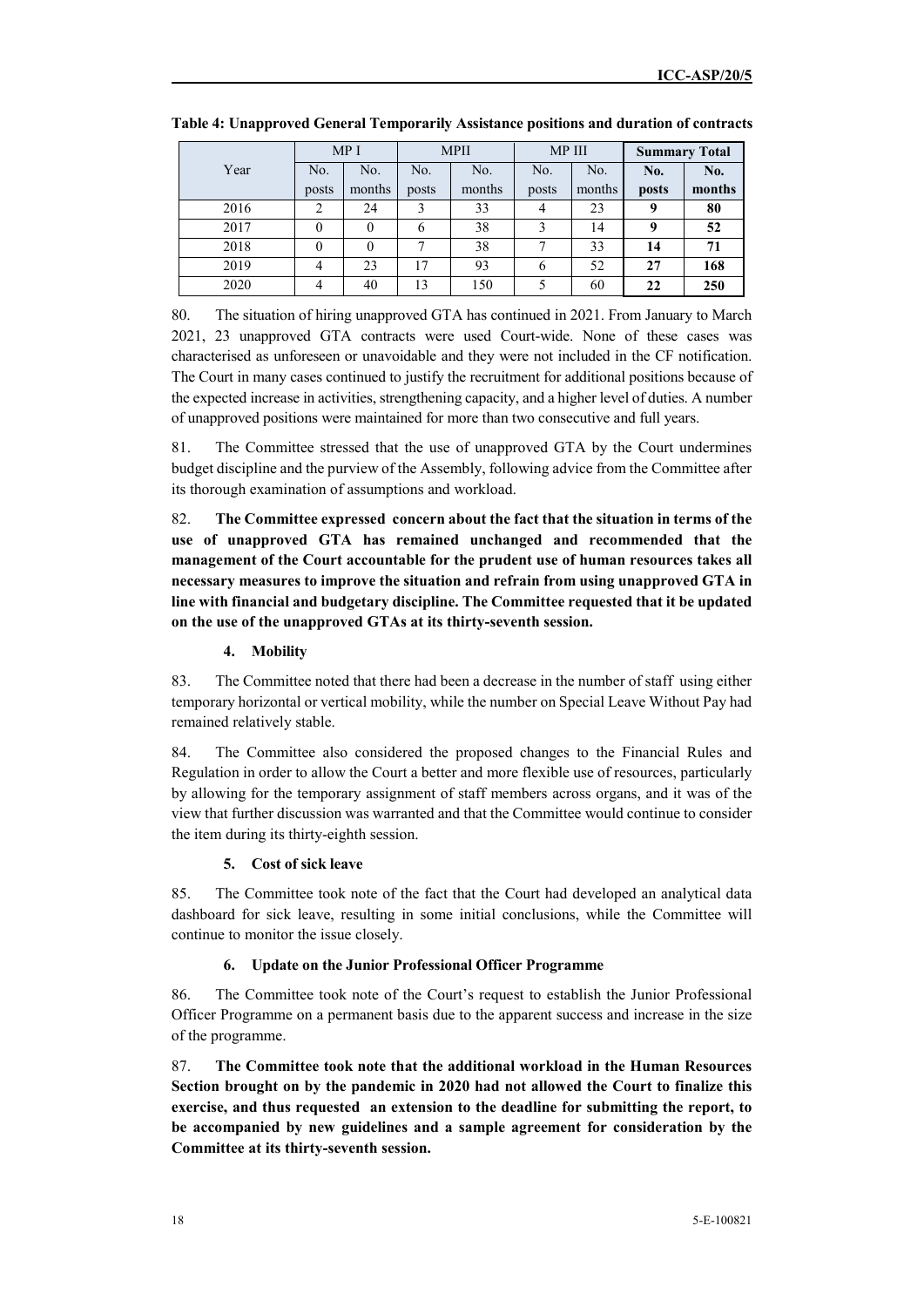## **7. Update on redeployment of post from the Democratic Republic of the Congo to the Headquarters**

88. The Committee reviewed the information provided by the Court regarding the redeployment of a P-3 post from a Field Office in the Democratic Republic of the Congo to the Headquarters, and while it was of the view that increased workload at the Headquarters would merit additional human resources, the approval by the Assembly for the redeployment was still pending and thus **the Committee requested further information regarding the unapproved GTA performing the duties and responsibilities of the External Affairs Coordinator at its thirty-seventh session in order to recommend the appropriate actions to the Assembly on the matter.** 

## **8. Proposal to introduce the National Professional Officer category**

89. The Court submitted to the Committee a proposal on the National Professional Officer Category ("NPO") related to field operations.

90. The Court stated that the NPO already exists in the United Nations framework and is employed by some United Nations organizations to perform Professional-level work that requires knowledge and experience nationally. The introduction of the NPO would offer a flexible, costefficient and cost-effective option to select candidates to support field operations.

91. NPOs are nationals of the country in which they are to serve and are restricted locally and perform functions within their home countries/regions. They are staff members of the Court and are subject to its Rules and Regulation. Specifically, they perform functions of a professional nature requiring local knowledge in culture and language, among other things. The same international standards of recruitment in terms of qualifications and performance would apply.

92. The NPO posts would be graded on the basis of the applicable standards established by the International Civil Service Commission for posts in the Professional categories. The posts would be budgeted and would have no impact on geographical representation.

93. The Court asked the Committee to positively consider the proposal in order to take the necessary steps towards its establishment after the Assembly. The Committee examined the proposal and took note of the positive aspects of the NPO category although estimates of potential cost savings were not available. **The Committee expressed the view that while it believed it was a way forward in the management of human resources in the field offices, some questions remained outstanding regarding financial and administrative matters, i.e. estimates of potential cost savings and it thus required further information from the Court before being able to make a specific recommendation to the Assembly. Therefore it would continue to discuss the proposal during its thirty-seventh session.** 

## **D. Premises**

## **1. Alternative arrangements explored to further integrate maintenance and capital replacement programmes into one contract**

94. The Committee considered the "Report of the Court on its assessment of alternative arrangements to further integrate maintenance and capital replacements" requested by the Committee at its thirty-fifth session.

95. The report sets out the preconditions for such an integrative approach:

96. The Court believed that the technical and economic capacity and the experience to enter into such a contract are present on the Dutch and wider regional markets. The risk allocation in a life cycle-oriented approach of primary operational risks would require a long contractual term covering a large part of the building's life cycle (20 to 30 years) and is seen as being viable given the scope and financial value of the contract. Close monitoring of the contractor's performance,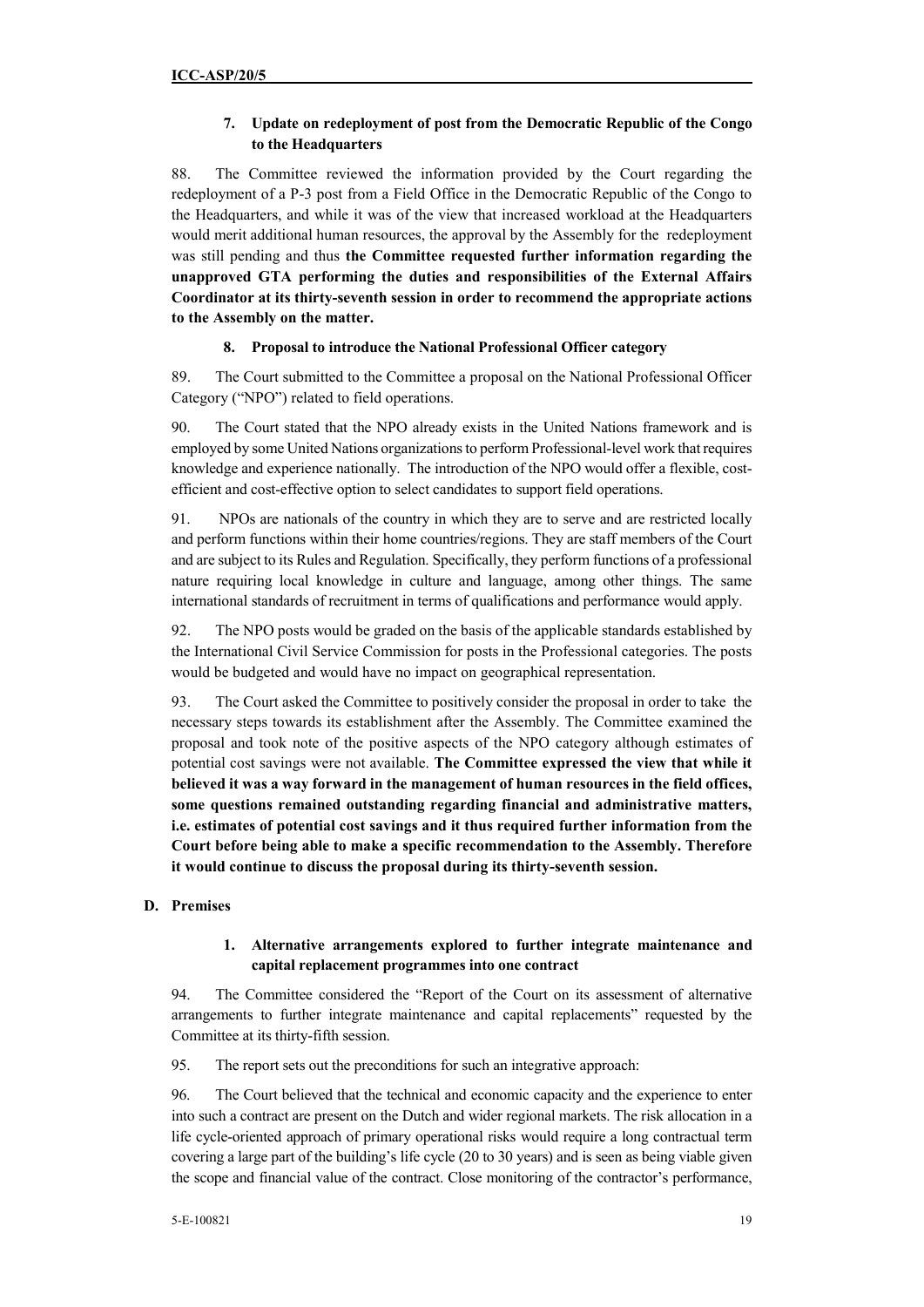as well as consistent and reliable funding through the annual budget would be required. In this respect, the Court emphasised repeatedly during the presentation that a firm commitment on the part of the States Parties is key. As the report points out, an integrative approach would also require substantive changes in the structure of the Court's Facilities Management Unit.

97. The Committee took note of these preconditions, noting however, that the survey conducted in 2019 by the Inter-Agency Network of Facilities Managers ("INFM") had shown that none of the other organizations had a maintenance contract in place for preventive and/or corrective maintenance services, which also includes capital replacements. Such an integrated contract would therefore seem to be new territory and require particular scrutiny of all aspects.

98. The Court premises are of a very complex nature and therefore constitute a major challenge for the Facility Management team. The outsourcing of responsibilities and operational risks may therefore be sensible. Risk premiums and required long-term financial commitments however raise questions of efficiency and their long-term budgetary impact, for example.

99. The consideration of alternative arrangements to further integrate maintenance and capital replacement would strongly benefit from external advice. The Committee has recommended such a mechanism in previous sessions, which was also supported by the Assembly at its eighteenth and nineteenth sessions. It took note of the definition of the "ideal profile" of such pro bono experts provided by the Court and hoped that State Parties would be in a position to nominate experts for this purpose. Such external expert advice could also be useful during the whole life cycle of the premises.

#### **2. Negotiations with a view to reducing the interest rate on the loan**

100. Given the prevailing interest rate on the international financial markets and the economic crisis and budget constraints of many States Parties, the Committee invited the Court and the States Parties to explore the possibility of opening negotiations with the host State with a view to reducing the interest rate on the loan provided by the host State. The Court did approach the Foreign Ministry of the host State; however, it was advised that the host State "regretfully does not see an opportunity for negotiating the current interest rate". The Committee was not advised whether any State Party had approached the host State in this regard.

101. The Committee welcomed the readiness of the Registry "to immediately open negotiations with the host State when an opportunity for negotiating the current interest rate does arise in the view of the host State."

#### **E. Trust Fund for Victims ("TFV")**

#### **1. External auditing firm: objectives and audit to implementing partners**

102. The Committee was informed on the status of the procurement process concerning the external auditing firm for implementing partners and took note of the work done in order to select the appropriate provider.

103. Furthermore, the Committee welcomed the consultation and support of the Procurement Unit and the Office of Internal Audit to ensure that all vendors are fairly assessed.

104. The Committee noted that the TFV objectives to be achieved by the external auditing firm would be to enable the Secretariat of TFV to review the performance reports of TFV implementing partners and ensure accountability for the resources used to implement the assistance programmes and reparations awards across situation countries.

105. **The Committee therefore recommended that the TFV establish a time frame in order to expedite the engagement of an external audit firm to commission an independent annual audit and share a sample of the report with the Committee including budgetary implications.**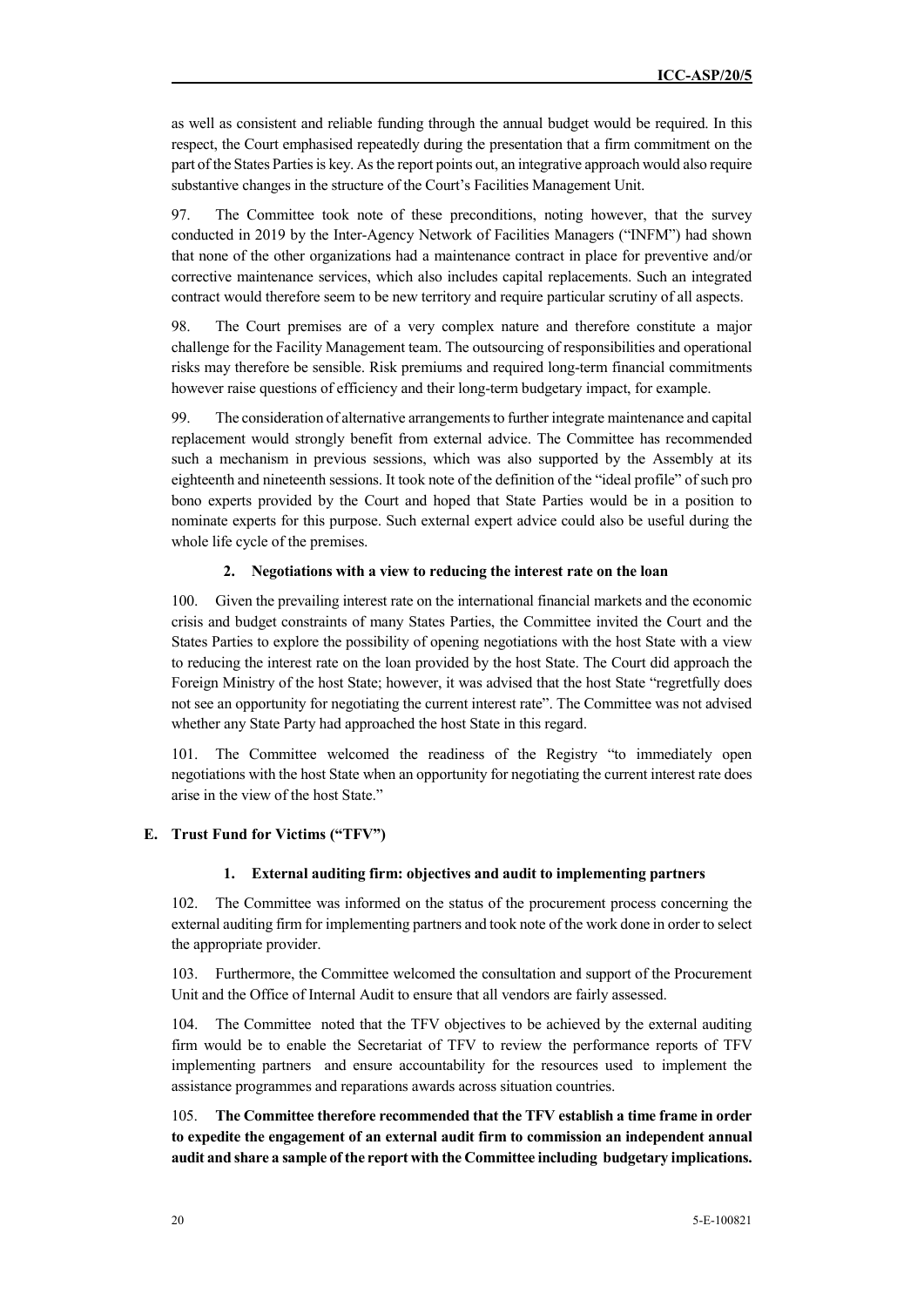106. Among the possible solutions for harmonizing the external audit approach across the increasing number of implementing partners of the TFV, the Fund should also look for solutions such as the Group Auditor modality as set out in the International Standards on Auditing (ISA 600). The Committee recognized that the TFV and its implementing partners are not forming a consolidated group and thus the provisions of the standard cannot be directly implemented. Depending on the cost of external audit solutions a similar viable monitoring environment as described in ISA 600 could be created, which would involve a central auditor in The Hague supervising and controlling the independent auditors of the implementing partners. This would probably require amendments to the contracts with the implementing partners in the sections where the auditing provisions are described.

## **2. Update on approaches to the use of donor funds for Incidental Programme Costs ("IPC")**

107. The Committee noted that the TFV maintains the IPC provision from the other sources portion of its extra-budgetary resources and supports self-sustained activities. Furthermore, the Committee expressed a concern that other resources should not been seen as a mechanism for alleviating pressure on the Secretariat of the TFV budget on programme-related activities and therefore the relationship between the TFV regular budget and the IPC provision should be clearly identified. The IPC provision should be planned to form part of the TFV overall Fund Management and Investment Policy with rules on usage to avoid duplication, programme-related investment to improve ways in which victims benefit from reparations awards and support activities with allocations recommended by the Secretariat and approved by the Board of the TFV.

108. **The Committee recommended that the TFV quantify and synchronize the other IPC-funded activities that relate to extraordinary needs in the area of victim verification procedures for reparations purposes in order to attract resources from private and public donors and related visibility activities, as well as extra reparations to services, and report to its thirty-seventh session.** 

## **F. Audit matters**

## **1. External Auditor's Note on the Governance Oversight workshop**

109. On 7 December 2019, and at its eighteenth session, the Assembly requested "*the External Auditor to conduct an evaluation of the oversight bodies of the Court as part of its work in 2020, replacing the performance audit and to recommend possible actions on their respective mandates and reporting lines, while fully respecting the independence of the Court as a whole*". The External Auditor submitted a "Note for the Workshop on the ICC Governance oversight". The Committee was informed that there are no plans to share the report by the External Auditor; however, the Note was submitted to the Committee for its consideration and for questions to be answered questions before the Workshop took place. The Committee examined the External Auditor's Note with great interest and reflected on the issues that are directly related to its mandate.

110. The workshop took place from 24 to 25 May 2021 in The Hague. The Chair, the Vice-Chair and the Executive Secretary to the Committee participated virtually and in person. Reflections on the Note in Annex III to this report were sent in writing to the convener of the External Auditor with the request to be attached to the External Auditor's report that will be presented to the Assembly.

111. These discussions refer in particular to the importance of the Committee's composition of elected experts serving on an independent basis and of the Executive Secretary assisting the Committee in its work being administratively part of the Secretariat of the Assembly but reporting directly to the Committee through its Chairperson. Openness to more contacts with the Budget Facilitator and States Parties was also expressed.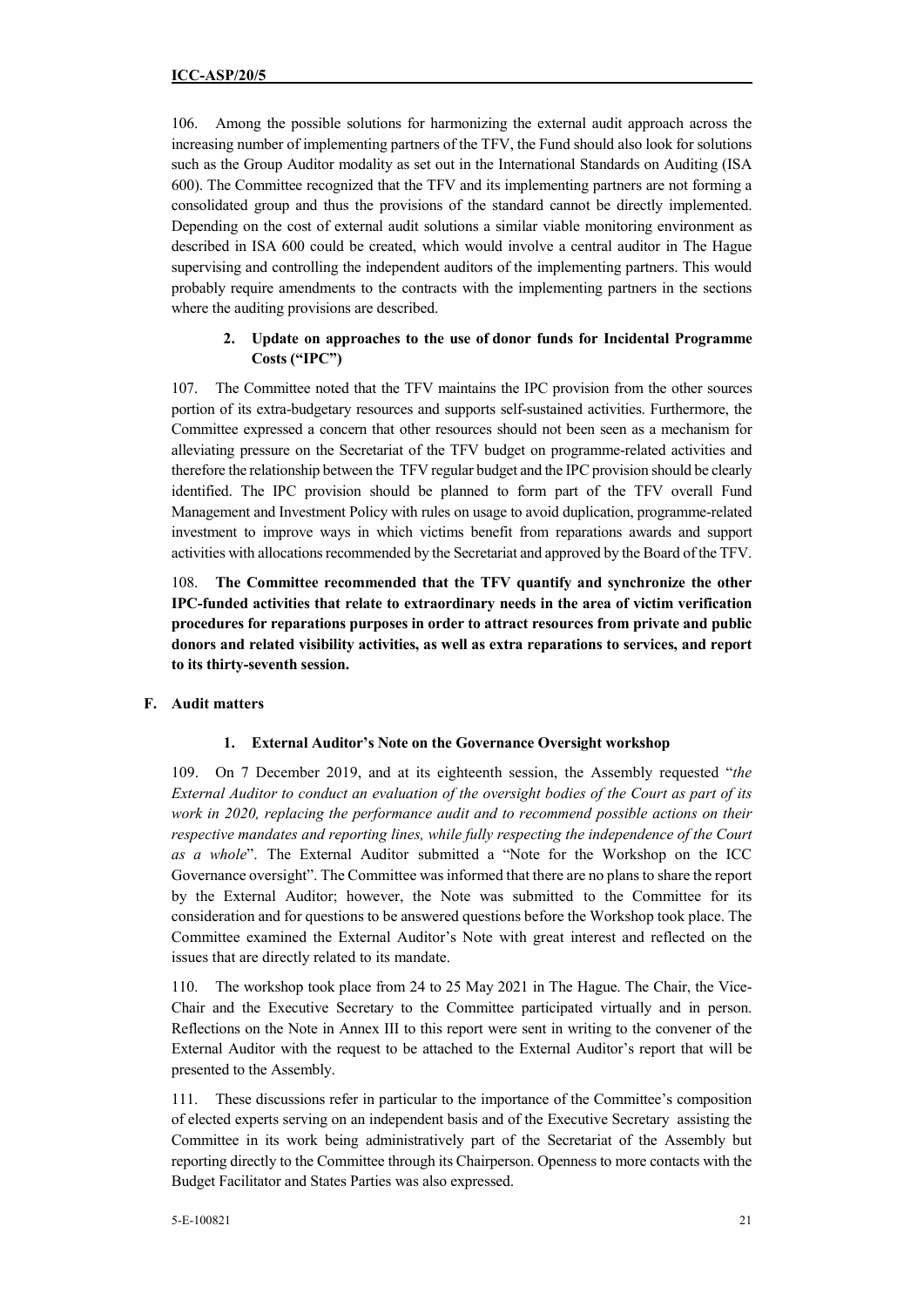## **G. Other matters**

#### **1. Update on the establishment of the alternative dispute resolution mechanism**

112. The Committee recalled that an Independent Expert had been appointed by the Court in 2019 to conduct an assessment of the internal conflict management system and provide an advisory opinion on the potential establishment of an informal mechanism.

113. At its thirty-fifth session, the Committee was informed that the report of the expert on "Informal conflict resolution at the ICC" was shared with the Independent Expert Review ("IER") of the Court in view of its mandate, which included looking into Internal grievance procedures. The Committee had recommended that it be informed at its thirty-sixth session about the outcome of the Court's consideration of the recommendations of the IER, including the potential financial implications of the establishment of an informal dispute mechanism.

114. The Committee noted that the IER report was issued on 30 September 2020 and the Court provided its consolidated response to the IER recommendations in the document entitled "Overall Response of the ICC to the IER of the ICC and the Rome Statue System" issued on 15 April 2021.

115. At the time of the Committee's session there was no outcome regarding the recommendations of the IER on the establishment of an alternative dispute mechanism at the Court. However, the "Report of the Court on the outcome of its consideration of the recommendations of the Independent Expert Review including the potential financial implication of the establishment of an informal dispute mechanism" has been submitted to the Committee for preliminary considerations on the potential financial implications of establishing such a mechanism.

116. The Committee noted that different models are possible:

a. The appointment of an Ombudsperson as a multi-year established post at P-5 level: the cost would be approximately  $E185.2$  thousand per year and the cost would be recurrent;

b. The United Nations Ombudsman and Mediation Services, whose cost consideration would require a careful adjustment of the Court's legal framework; additionally, several factors should be taken into consideration for this modality in order to assess the financial impact on the Court´s budget;

c. Recruitment of an individual consultant, with a cost estimate of  $E$ 144 thousand per year. The amount would cover 120 working days of consultancy services. However, the days of service would be decided by assessing the potential number of cases. This option would enable the Court to meet the IER recommendation that the Ombudsperson be a "true outsider".

117. **The Committee observed that not all relevant information on the alternative dispute resolution mechanism was available for it to express its view and it recommended that it be provided with an update at its thirty-seventh session.** 

### **2. The IER recommendations and the Review Mechanism**

118. The Committee noted that the IER report "Independent Expert Review of the International Criminal Court and the Rome Statute System" was distributed on 09 November 2020. The Report contains 384 recommendations, both short and long-term, with varying degrees of complexity, and urgency of implementation.

119. The Committee would like to express its appreciation to the President of the Assembly who assisted the Committee with engaging with the Review Mechanism process. The Committee assured the President that the Committee would be ready for any consultation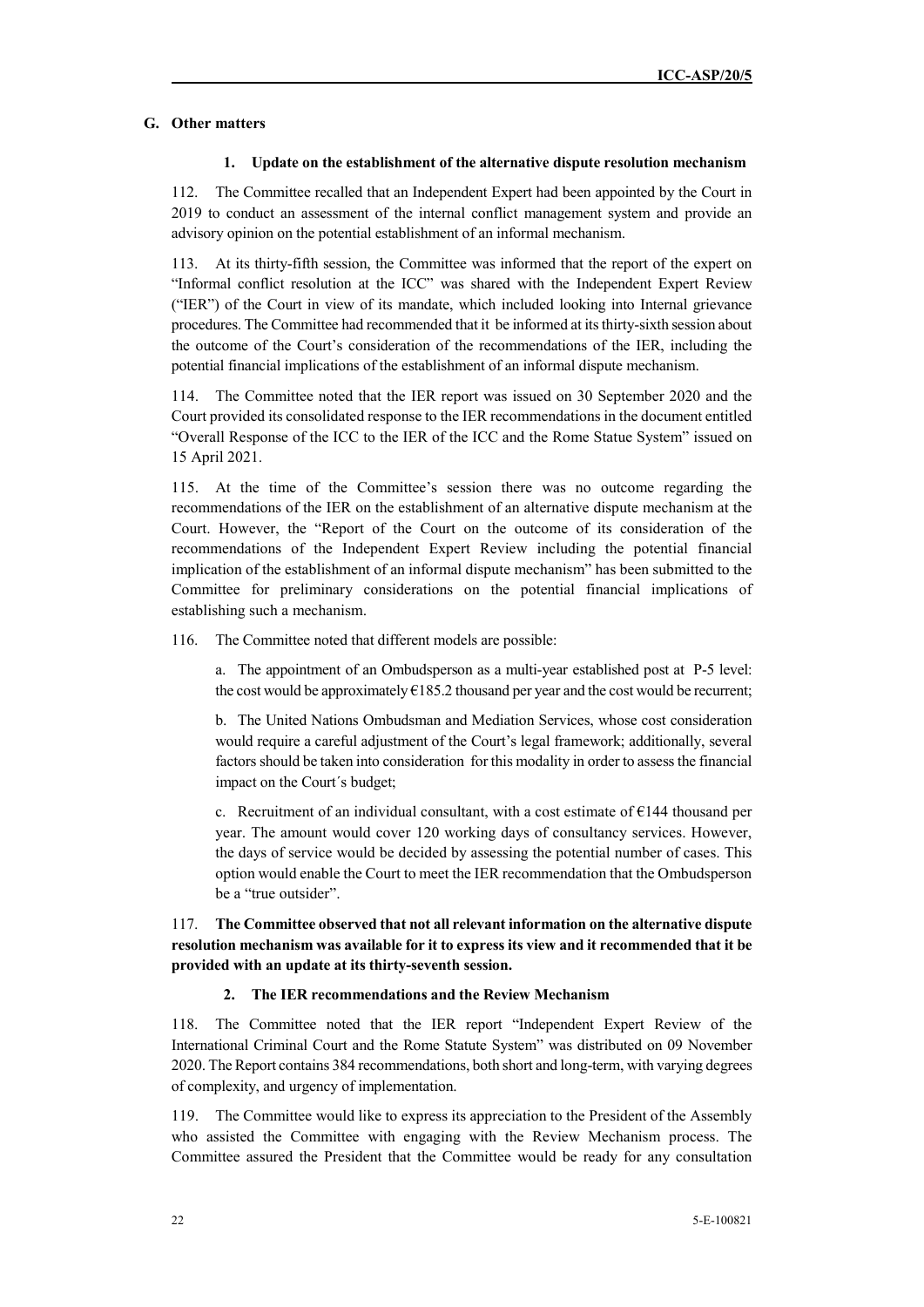within its mandate in the areas of budget, finance and administration that would assist the States Parties in this process.

120. The Committee was able to provide comments on the 15 recommendations most relevant and material to the Committee as having a budgetary, financial and administrative impact as illustrated in Annex IV.

## **3. Agenda items deferred for future sessions**

121. The Committee reviewed the list of agenda items, which had originally been scheduled for consideration at its thirty-sixth session, but due to the time limitations of the remote session as a security restriction imposed by the COVID-19 pandemic, had been deferred. A list of these items is in Annex II to this report. The Committee decided that the deferred items would be dealt with, to the extent feasible, at its thirty-seventh session. The Committee considered that this would only be possible if the situation improved sufficiently to allow an in-person meeting to take place in The Hague.

## **4. Future sessions of the Committee**

122. The thirty-seventh session of the Committee is scheduled<sup>16</sup> to take place from 6 to 17 September 2021 in The Hague. The Committee will keep the situation under review in light of developments regarding the COVID-19 pandemic.

<sup>\*\*\*</sup> 

<sup>&</sup>lt;sup>16</sup> Official Records ... Nineteenth session ... 2020 (ICC-ASP/19/20), vol. I, part I, section B., para. 40 and Res. 6, Annex I, para.19 (a).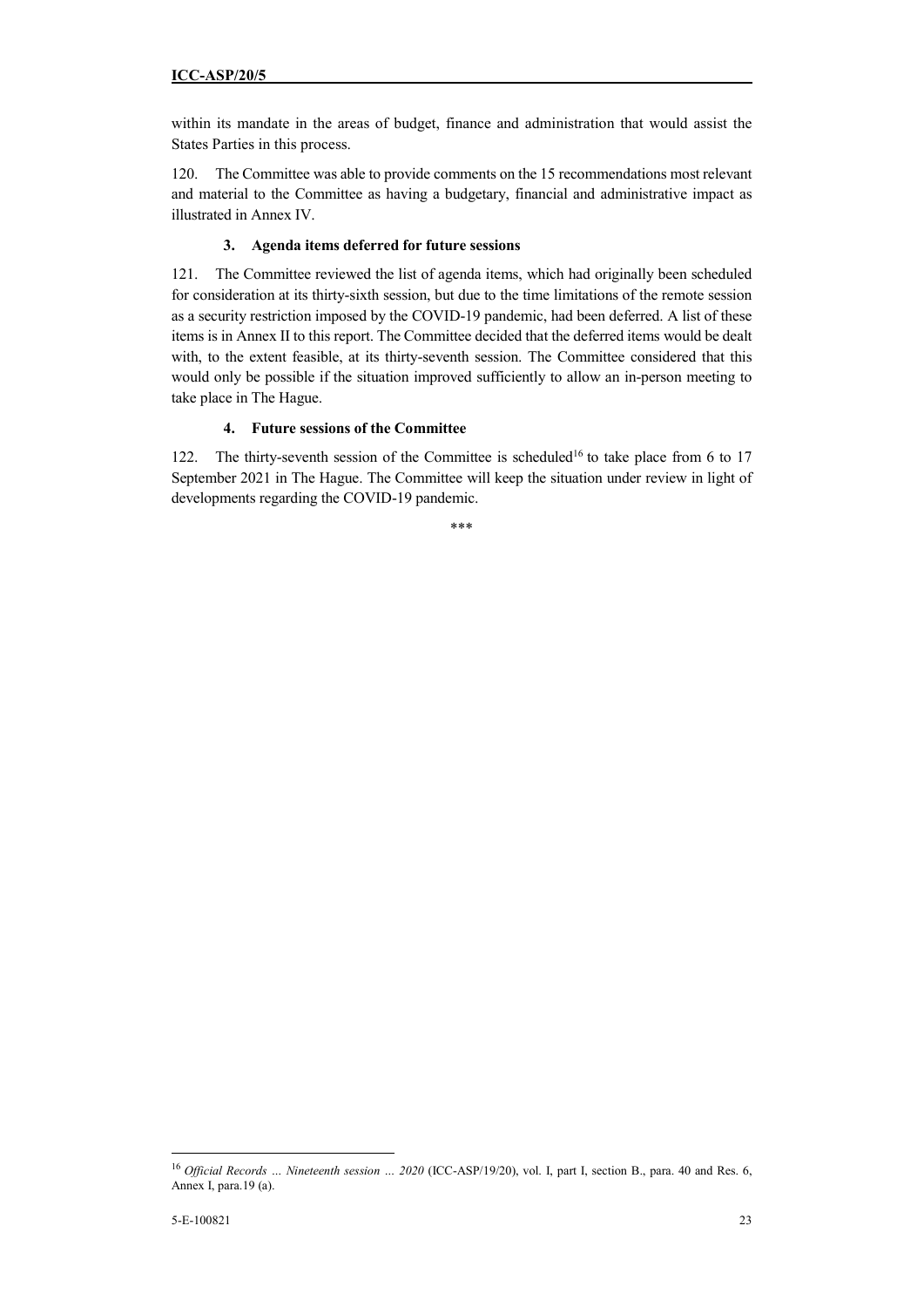| <b>Annex I: Status of contributions as at 31 March 2021</b> |  |
|-------------------------------------------------------------|--|
|-------------------------------------------------------------|--|

|                |                                 |                                    | <b>Prior Years</b>                                   |                              | <b>Year 2021</b>                |                                           |                           |                              |                          |                                  |                       |                          |
|----------------|---------------------------------|------------------------------------|------------------------------------------------------|------------------------------|---------------------------------|-------------------------------------------|---------------------------|------------------------------|--------------------------|----------------------------------|-----------------------|--------------------------|
|                |                                 | Outstanding                        | Outstanding                                          | <b>Total</b>                 | Assessed                        | <b>Assessed Host</b>                      | <b>Total</b>              | <b>Total</b>                 | <b>Total</b>             | <b>Grand Total</b>               | <b>State</b>          | Date latest              |
|                | <b>State Party</b>              | Regular<br><b>Contributions</b>    | <b>Host State</b><br>Loan                            | Outstanding<br>Contributions | Regular<br><b>Contributions</b> | <b>State Loan</b><br><b>Contributions</b> | Assessed<br>Contributions | Outstanding<br>Contributions | Outstanding<br>General   | Outstanding/<br><b>All Funds</b> | Party<br>Account      | received                 |
|                |                                 |                                    | <b>Contributions</b>                                 |                              |                                 |                                           |                           |                              | Fund                     |                                  | <b>Status</b>         | payment                  |
| 1              | Afghanistan                     | $\overline{\phantom{a}}$           | $\overline{\phantom{a}}$                             | $\overline{\phantom{a}}$     | 14,467                          | 706                                       | 15,173                    | 15,173                       | 15,173                   | 15,173                           | Overdue               | 27/05/2020               |
| $\overline{c}$ | Albania                         | $\overline{\phantom{a}}$           | $\overline{\phantom{a}}$                             | $\overline{\phantom{a}}$     | 21,267                          | $\overline{\phantom{a}}$                  | 21,267                    | $\overline{\phantom{a}}$     | $\overline{\phantom{a}}$ | $\overline{\phantom{a}}$         | Fully                 | 01/03/2021               |
| 3              | Andorra                         | $\overline{\phantom{a}}$           | $\overline{\phantom{a}}$                             | $\overline{\phantom{a}}$     | 13,310                          | $\overline{\phantom{a}}$                  | 13,310                    | 13,310                       | 13,310                   | 13,310                           | settled<br>Overdue    | 27/04/2020               |
| $\overline{4}$ | Antigua and                     | 27,297                             | 558                                                  | 27,855                       | 5,353                           | 186                                       | 5,539                     | 5,539                        | 33,394                   | 33,394                           | Ineligible            | 01/10/2016               |
|                | Barbuda                         |                                    |                                                      |                              |                                 |                                           |                           |                              |                          |                                  | to vote               |                          |
| 5              | Argentina                       | 3,669,710                          | $\sim$                                               | 3,669,710                    | 2,425,169                       | $\overline{\phantom{a}}$                  | 2,425,169                 | 2,425,169                    | 6,094,879                | 6,094,879                        | In arrears            | 22/02/2021               |
| 6              | Australia                       |                                    | $\overline{a}$                                       | $\overline{a}$               | 5,857,557                       |                                           | 5,857,557                 |                              |                          | $\overline{a}$                   | Fully<br>settled      | 08/01/2021               |
| $\overline{7}$ | Austria                         | $\overline{\phantom{a}}$           | $\overline{\phantom{a}}$                             | $\overline{a}$               | 1,794,390                       | 113,387                                   | 1,907,777                 | $\overline{\phantom{a}}$     | $\overline{\phantom{a}}$ | $\overline{\phantom{a}}$         | Fully                 | 11/01/2021               |
|                |                                 |                                    |                                                      |                              |                                 |                                           |                           |                              |                          |                                  | settled               |                          |
| 8              | Bangladesh                      | $\overline{\phantom{a}}$           | $\overline{\phantom{a}}$                             | $\overline{\phantom{a}}$     | 14,467                          | 893                                       | 15,360                    | $\overline{\phantom{a}}$     | $\overline{\phantom{a}}$ | $\overline{\phantom{a}}$         | Fully                 | 18/01/2021               |
| 9              | Barbados                        | $\overline{\phantom{a}}$           | $\overline{\phantom{a}}$                             | $\overline{\phantom{a}}$     | 18,518                          | $\overline{\phantom{a}}$                  | 18,518                    | 18,518                       | 18,518                   | 18,518                           | settled<br>Overdue    | 06/03/2020               |
| 10             | Belgium                         |                                    | $\overline{\phantom{a}}$                             | $\overline{\phantom{a}}$     | 2,176,040                       | 141,803                                   | 2,317,843                 | $\overline{a}$               | $\overline{a}$           | $\overline{\phantom{a}}$         | Fully                 | 09/12/2020               |
|                |                                 |                                    |                                                      |                              |                                 |                                           |                           |                              |                          |                                  | settled               |                          |
| 11             | Belize                          | 2,613                              | 143                                                  | 2,756                        | 2,604                           | 143                                       | 2,747                     | 2,747                        | 5,503                    | 5,503                            | In arrears            | 15/11/2019               |
| 12             | Benin                           |                                    |                                                      |                              | 7,957                           | 430                                       | 8,387                     |                              |                          | $\overline{\phantom{a}}$         | Fully                 | 25/03/2021               |
| 13             | Bolivia                         | 42,526                             | $\overline{\phantom{a}}$                             | 42,526                       | 42,389                          | $\overline{\phantom{a}}$                  | 42,389                    | 42,389                       | 84,915                   | 84,915                           | settled<br>In arrears | 16/09/2020               |
|                | (Plurinational                  |                                    |                                                      |                              |                                 |                                           |                           |                              |                          |                                  |                       |                          |
|                | State of)                       |                                    |                                                      |                              |                                 |                                           |                           |                              |                          |                                  |                       |                          |
| 14             | Bosnia and<br>Herzegovina       | $\overline{\phantom{a}}$           | $\overline{\phantom{a}}$                             | $\overline{\phantom{a}}$     | 31,828                          | $\blacksquare$                            | 31,828                    | $\overline{\phantom{a}}$     | $\overline{\phantom{a}}$ | $\overline{\phantom{a}}$         | Fully<br>settled      | 25/02/2021               |
| 15             | Botswana                        |                                    | $\overline{\phantom{a}}$                             | $\overline{a}$               | 37,037                          | 2,269                                     | 39,306                    | $\centerdot$                 | $\overline{\phantom{a}}$ | $\overline{\phantom{a}}$         | Fully                 | 08/02/2021               |
|                |                                 |                                    |                                                      |                              |                                 |                                           |                           |                              |                          |                                  | settled               |                          |
| 16             | Brazil                          | 15,407,298                         | 416,882                                              | 15,824,180                   | 7,813,693                       | 416,882                                   | 8,230,575                 | 8,230,575                    | 24,054,755               | 24,054,755                       | In arrears            | 08/02/2021               |
| 17<br>18       | Bulgaria<br><b>Burkina Faso</b> | $\overline{\phantom{a}}$<br>3,348  | $\overline{\phantom{a}}$<br>$\overline{\phantom{a}}$ | 3,348                        | 121,960<br>7,957                | 6,679<br>165                              | 128,639<br>8,122          | 128,639<br>8,122             | 128,639<br>11,470        | 128,639<br>11,470                | Overdue<br>In arrears | 29/01/2020<br>14/04/2020 |
| 19             | Cabo Verde                      | 1,636                              | $\sim$                                               | 1,636                        | 2,604                           | 143                                       | 2,747                     | 2,747                        | 4,383                    | 4,383                            | In arrears            | 09/10/2020               |
| 20             | Cambodia                        |                                    | $\overline{\phantom{a}}$                             | $\overline{\phantom{a}}$     | 14,467                          | 441                                       | 14,908                    | $\overline{\phantom{a}}$     | $\overline{\phantom{a}}$ | $\overline{\phantom{a}}$         | Fully                 | 18/03/2021               |
|                |                                 |                                    |                                                      |                              |                                 |                                           |                           |                              |                          |                                  | settled               |                          |
| 21             | Canada                          | $\overline{\phantom{a}}$           | $\sim$                                               | $\overline{\phantom{a}}$     | 7,246,426                       | $\overline{\phantom{a}}$                  | 7,246,426                 | $\overline{\phantom{a}}$     | $\overline{\phantom{a}}$ | $\overline{\phantom{a}}$         | Fully                 | 31/12/2020               |
| 22             | Central                         | 13,184                             | 629                                                  | 13,813                       | 2,604                           | 143                                       | 2,747                     | 2,747                        | 16,560                   | 16,568                           | settled<br>Ineligible | 09/12/2014               |
|                | African                         |                                    |                                                      |                              |                                 |                                           |                           |                              |                          |                                  | to vote               |                          |
|                | Republic                        |                                    |                                                      |                              |                                 |                                           |                           |                              |                          |                                  |                       |                          |
| 23<br>24       | Chad<br>Chile                   | $\overline{\phantom{a}}$<br>$\sim$ | $\overline{\phantom{a}}$<br>$\overline{\phantom{a}}$ | $\sim$<br>$\sim$             | 10,561<br>1,078,689             | 154<br>$\overline{\phantom{a}}$           | 10,715<br>1,078,689       | 10,715<br>1,078,689          | 10,715<br>1,078,689      | 10,715<br>1,078,689              | Overdue<br>Overdue    | 05/10/2020<br>20/11/2020 |
| 25             | Colombia                        | 46,163                             | $\overline{\phantom{a}}$                             | 46,163                       | 763,299                         | $\blacksquare$                            | 763,299                   | 763,299                      | 809,462                  | 809,462                          | In arrears            | 31/03/2020               |
| 26             | Comoros                         | 26,799                             | 657                                                  | 27,456                       | 2,604                           | 143                                       | 2,747                     | 2,747                        | 30,203                   | 30,257                           | Ineligible            | no payments              |
|                |                                 |                                    |                                                      |                              |                                 |                                           |                           |                              |                          |                                  | to vote               |                          |
| 27             | Congo                           | 107,802                            | 3,244                                                | 111,046                      | 15,914                          | 706                                       | 16,620                    | 16,620                       | 127,666                  | 128,074                          | Ineligible            | 01/06/2011               |
| 28             | Cook Islands                    |                                    | $\overline{\phantom{a}}$                             | $\overline{\phantom{a}}$     | 2,604                           | 143                                       | 2,747                     | 2,745                        | 2,745                    | 2,745                            | to vote<br>Overdue    | 20/05/2020               |
| 29             | Costa Rica                      | $\mathbf{r}$                       | $\overline{\phantom{a}}$                             | $\overline{\phantom{a}}$     | 164,350                         | $\overline{\phantom{a}}$                  | 164,350                   | $\overline{\phantom{a}}$     | $\overline{\phantom{a}}$ | $\overline{\phantom{a}}$         | Fully                 | 12/03/2021               |
|                |                                 |                                    |                                                      |                              |                                 |                                           |                           |                              |                          |                                  | settled               |                          |
|                | 30   Côte d'Ivoire              | 24,770                             |                                                      | 24,770                       | 34,432                          | 1,563                                     | 35,995                    | 35,995                       | 60,765                   | 60,765                           | In arrears            | 24/09/2019               |
| 31             | Croatia                         | $\overline{\phantom{a}}$           |                                                      | $\overline{\phantom{a}}$     | 204,135                         | 17,901                                    | 222,036                   | $\overline{\phantom{a}}$     |                          | $\overline{\phantom{a}}$         | Fully<br>settled      | 21/01/2021               |
| 32             | Cyprus                          | $\overline{\phantom{a}}$           | $\overline{\phantom{a}}$                             | $\overline{\phantom{a}}$     | 95,485                          | $\blacksquare$                            | 95,485                    | 95,485                       | 95,485                   | 95,485                           | Overdue               | 12/02/2020               |
| 33             | Czechia                         | $\overline{\phantom{a}}$           | $\overline{\phantom{a}}$                             | $\overline{\phantom{a}}$     | 824,352                         | $\overline{\phantom{a}}$                  | 824,352                   | $\mathcal{L}_{\mathcal{A}}$  | $\overline{\phantom{a}}$ | $\overline{\phantom{a}}$         | Fully                 | 13/01/2021               |
|                |                                 |                                    |                                                      |                              |                                 |                                           |                           |                              |                          |                                  | settled               |                          |
| 34             | Democratic<br>Republic of       | $\overline{\phantom{a}}$           | $\overline{\phantom{a}}$                             | $\overline{\phantom{a}}$     | 14,467                          | 32                                        | 14,499                    | 14,499                       | 14,499                   | 14,499                           | Overdue               | 28/12/2020               |
|                | the Congo                       |                                    |                                                      |                              |                                 |                                           |                           |                              |                          |                                  |                       |                          |
| 35             | Denmark                         | $\overline{\phantom{a}}$           | $\blacksquare$                                       | $\overline{\phantom{a}}$     | 1,468,440                       | $\overline{\phantom{a}}$                  | 1,468,440                 | $\overline{\phantom{a}}$     | $\overline{\phantom{a}}$ | $\overline{\phantom{a}}$         | Fully                 | 20/01/2021               |
|                | Djibouti                        |                                    |                                                      |                              | 2,604                           | 143                                       | 2,747                     |                              |                          |                                  | settled               | 12/08/2020               |
| 36             |                                 | $\overline{\phantom{a}}$           | $\overline{\phantom{a}}$                             | $\overline{\phantom{a}}$     |                                 |                                           |                           | $\blacksquare$               | $\overline{\phantom{a}}$ | $\overline{\phantom{a}}$         | Fully<br>settled      |                          |
| 37             | Dominica                        | $\sim$                             | $\overline{\phantom{a}}$                             | $\sim$                       | 2,604                           | 143                                       | 2,747                     | 2,747                        | 2,747                    | 2,747                            | Overdue               | 29/04/2020               |
| 38             | Dominican                       | 2,732                              | $\overline{\phantom{a}}$                             | 2,732                        | 140,478                         | 6,392                                     | 146,870                   | 146,870                      | 149,602                  | 149,602                          | In arrears            | 14/12/2020               |
| 39             | Republic<br>Ecuador             | 212,776                            | $\sim$                                               | 212,776                      | 212,092                         | $\sim$                                    | 212,092                   | 212,092                      | 424,868                  | 424,868                          | In arrears            | 30/01/2020               |
| 40             | El Salvador                     | $\overline{\phantom{a}}$           | $\blacksquare$                                       | $\overline{\phantom{a}}$     | 31,828                          | $\blacksquare$                            | 31,828                    | 31,009                       | 31,009                   | 36,093                           | Overdue               | 15/05/2020               |
| 41             | Estonia                         | $\overline{\phantom{a}}$           | $\overline{\phantom{a}}$                             | $\overline{\phantom{a}}$     | 103,442                         | $\overline{\phantom{a}}$                  | 103,442                   | $\overline{\phantom{a}}$     | $\overline{\phantom{a}}$ | $\overline{\phantom{a}}$         | Fully                 | 08/01/2021               |
| 42             |                                 | $\blacksquare$                     | $\blacksquare$                                       |                              | 7,957                           | 430                                       | 8,387                     |                              |                          |                                  | settled<br>Overdue    | 08/01/2021               |
|                | Fiji                            |                                    |                                                      | $\blacksquare$               |                                 |                                           |                           | 7,173                        | 7,173                    | 7,173                            |                       |                          |
| 43             | Finland                         | $\overline{\phantom{a}}$           | $\overline{\phantom{a}}$                             | $\overline{\phantom{a}}$     | 1,115,870                       | $\overline{\phantom{a}}$                  | 1,115,870                 | $\overline{\phantom{a}}$     | $\overline{\phantom{a}}$ | $\overline{\phantom{a}}$         | Fully                 | 19/01/2021               |
| 44             | France                          | $\blacksquare$                     | $\sim$                                               | $\overline{\phantom{a}}$     | 11,733,777                      | 794,694                                   | 12,528,471                | 12,528,181                   | 12,528,181               | 12,528,181                       | settled<br>Overdue    | 09/06/2020               |
| 45             | Gabon                           | 39,914                             | 1,793                                                | 41,707                       | 39,785                          | 1,793                                     | 41,578                    | 41,578                       | 83,285                   | 83,285                           | In arrears            | 05/08/2019               |
|                |                                 |                                    |                                                      |                              |                                 |                                           |                           |                              |                          |                                  |                       |                          |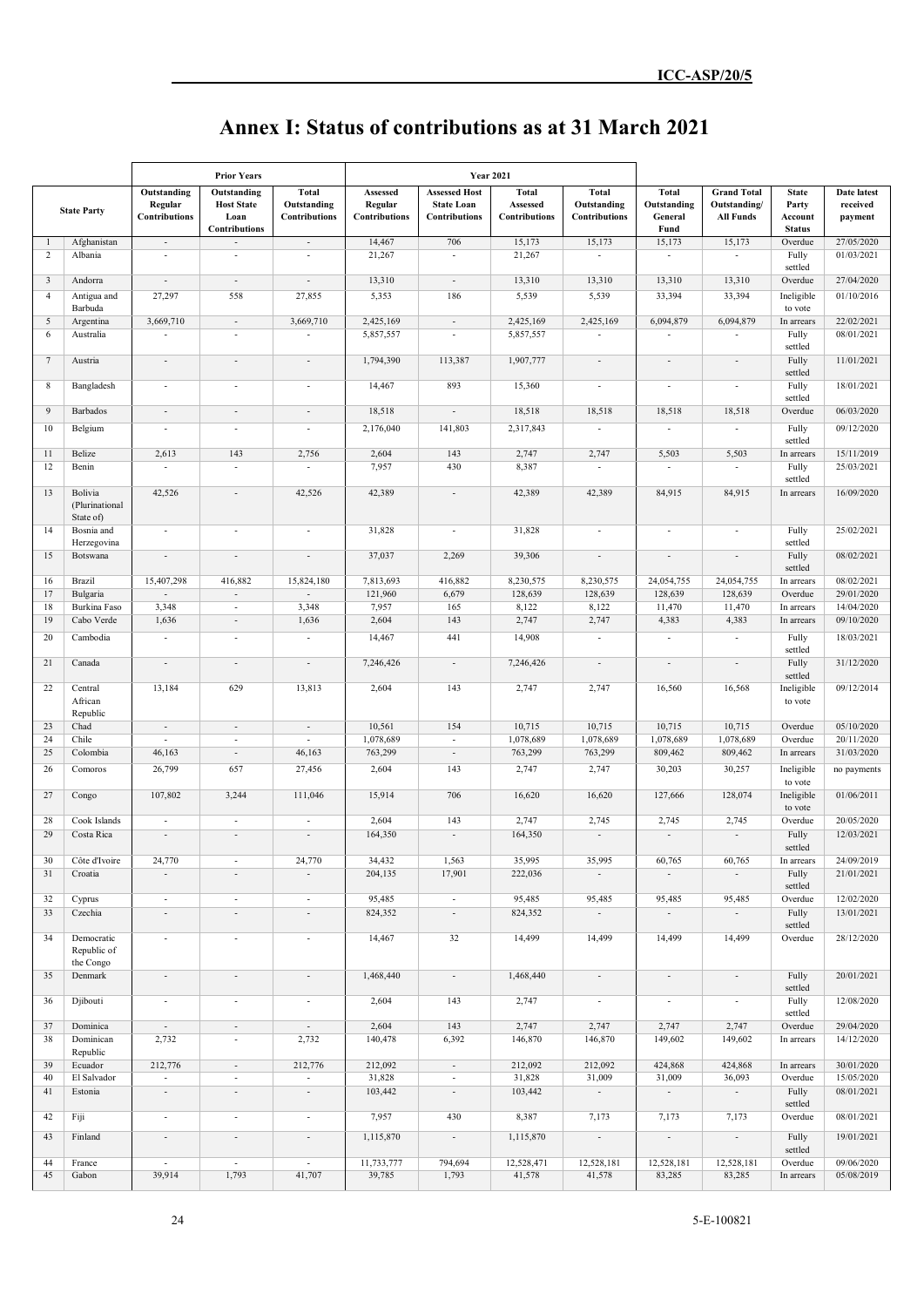|          |                      | <b>Prior Years</b>                      |                                                                  |                                              | <b>Year 2021</b>                     |                                                            |                                           |                                                     |                                                |                                                        |                                                   |                                           |
|----------|----------------------|-----------------------------------------|------------------------------------------------------------------|----------------------------------------------|--------------------------------------|------------------------------------------------------------|-------------------------------------------|-----------------------------------------------------|------------------------------------------------|--------------------------------------------------------|---------------------------------------------------|-------------------------------------------|
|          | <b>State Party</b>   | Outstanding<br>Regular<br>Contributions | Outstanding<br><b>Host State</b><br>Loan<br><b>Contributions</b> | <b>Total</b><br>Outstanding<br>Contributions | Assessed<br>Regular<br>Contributions | <b>Assessed Host</b><br><b>State Loan</b><br>Contributions | <b>Total</b><br>Assessed<br>Contributions | <b>Total</b><br>Outstanding<br><b>Contributions</b> | <b>Total</b><br>Outstanding<br>General<br>Fund | <b>Grand Total</b><br>Outstanding/<br><b>All Funds</b> | <b>State</b><br>Party<br>Account<br><b>Status</b> | <b>Date latest</b><br>received<br>payment |
| 46       | Gambia               | $\overline{\phantom{a}}$                | $\overline{\phantom{a}}$                                         | $\blacksquare$                               | 2,604                                | 143                                                        | 2,747                                     | 2,747                                               | 2,747                                          | 2,747                                                  | Overdue                                           | 19/11/2020                                |
| 47       | Georgia              | $\overline{\phantom{a}}$                | $\overline{\phantom{a}}$                                         | $\overline{\phantom{a}}$                     | 21,267                               | $\overline{\phantom{a}}$                                   | 21,267                                    | $\overline{\phantom{a}}$                            | $\overline{\phantom{a}}$                       | $\overline{\phantom{a}}$                               | Fully                                             | 24/02/2021                                |
| 48       | Germany              | $\overline{\phantom{a}}$                | $\overline{\phantom{a}}$                                         | $\overline{\phantom{a}}$                     | 16, 141, 556                         | $\overline{\phantom{a}}$                                   | 16,141,556                                | $\overline{\phantom{a}}$                            | $\overline{\phantom{a}}$                       | $\blacksquare$                                         | settled<br>Fully                                  | 15/01/2021                                |
| 49       | Ghana                | 1,818                                   | $\overline{\phantom{a}}$                                         | 1,818                                        | 39,785                               | 1,986                                                      | 41,771                                    | 41,771                                              | 43,589                                         | 43,589                                                 | settled<br>In arrears                             | 18/01/2021                                |
| 50       | Greece               | $\overline{\phantom{a}}$                | $\overline{\phantom{a}}$                                         | $\overline{\phantom{a}}$                     | 970,038                              | $\blacksquare$                                             | 970,038                                   | 970,038                                             | 970,038                                        | 970,038                                                | Overdue                                           | 29/06/2020                                |
| 51       | Grenada              | $\overline{\phantom{a}}$                |                                                                  | $\overline{\phantom{a}}$                     | 2,604                                | 143                                                        | 2,747                                     | 2,747                                               | 2,747                                          | 2,747                                                  | Overdue                                           | 20/05/2020                                |
| 52       | Guatemala            | 676                                     | $\overline{\phantom{a}}$                                         | 676                                          | 95,485                               | 3,836                                                      | 99,321                                    | 99,321                                              | 99,997                                         | 99,997                                                 | In arrears                                        | 31/12/2020                                |
| 53       | Guinea               | 40,102                                  | 657                                                              | 40,759                                       | 7,957                                | 143                                                        | 8,100                                     | 8,100                                               | 48,859                                         | 49,077                                                 | Ineligible                                        | 20/04/2015                                |
| 54       | Guyana               | $\overline{\phantom{a}}$                | $\overline{\phantom{a}}$                                         | $\overline{\phantom{a}}$                     | 5,353                                | 143                                                        | 5,496                                     | 1,938                                               | 1,938                                          | 1,938                                                  | to vote<br>Overdue                                | 20/03/2019                                |
| 55       | Honduras             | 37                                      | $\overline{\phantom{a}}$                                         | 37                                           | 23,871                               | 1,136                                                      | 25,007                                    | 25,007                                              | 25,044                                         | 25,044                                                 | In arrears                                        | 07/12/2020                                |
| 56       | Hungary              | $\overline{\phantom{a}}$                | $\overline{\phantom{a}}$                                         | $\overline{\phantom{a}}$                     | 545,999                              | 5,589                                                      | 551,588                                   | $\overline{\phantom{a}}$                            | $\overline{\phantom{a}}$                       | $\overline{\phantom{a}}$                               | Fully                                             | 28/12/2020                                |
|          |                      |                                         |                                                                  |                                              |                                      |                                                            |                                           |                                                     |                                                |                                                        | settled                                           |                                           |
| 57       | Iceland              | $\overline{\phantom{a}}$                | $\overline{\phantom{a}}$                                         | $\overline{\phantom{a}}$                     | 74,218                               | $\overline{\phantom{a}}$                                   | 74,218                                    | 74,218                                              | 74,218                                         | 74,218                                                 | Overdue                                           | 27/01/2020<br>21/01/2021                  |
| 58       | Ireland              | $\overline{\phantom{a}}$                |                                                                  | $\overline{a}$                               | 983,348                              | $\sim$                                                     | 983,348                                   | $\overline{\phantom{a}}$                            | $\overline{\phantom{a}}$                       | $\overline{\phantom{a}}$                               | Fully<br>settled                                  |                                           |
| 59       | Italy                | $\overline{\phantom{a}}$                | $\overline{\phantom{a}}$                                         | $\overline{\phantom{a}}$                     | 8,765,213                            | $\overline{\phantom{a}}$                                   | 8,765,213                                 | $\overline{\phantom{a}}$                            | $\overline{\phantom{a}}$                       | $\overline{\phantom{a}}$                               | Fully<br>settled                                  | 12/02/2021                                |
| 60       | Japan                | $\overline{a}$                          |                                                                  |                                              | 22,698,901                           | 1,538,944                                                  | 24,237,845                                | 13,976,927                                          | 13,976,927                                     | 13,976,927                                             | Overdue                                           | 15/01/2021                                |
| 61       | Jordan               | $\overline{\phantom{a}}$                |                                                                  | $\overline{\phantom{a}}$                     | 55,699                               | $\overline{\phantom{a}}$                                   | 55,699                                    | 55,699                                              | 55,699                                         | 55,699                                                 | Overdue                                           | 24/09/2020                                |
| 62       | Kenya                | $\overline{\phantom{a}}$                | $\overline{\phantom{a}}$                                         | $\overline{\phantom{a}}$                     | 63,657                               | 1,850                                                      | 65,507                                    | 65,507                                              | 65,507                                         | 65,507                                                 | Overdue                                           | 14/08/2020                                |
| 63       | Kiribati             | $\overline{\phantom{a}}$                | $\overline{\phantom{a}}$                                         | $\overline{\phantom{a}}$                     | 2,604                                | $\overline{\phantom{a}}$                                   | 2,604                                     | 2,604                                               | 2,604                                          | 2,989                                                  | Overdue                                           | 30/03/2020                                |
| 64       | Latvia               | $\overline{\phantom{a}}$                | $\overline{\phantom{a}}$                                         | $\blacksquare$                               | 124,564                              | $\overline{\phantom{a}}$                                   | 124,564                                   | $\overline{\phantom{a}}$                            | $\overline{\phantom{a}}$                       | $\overline{\phantom{a}}$                               | Fully<br>settled                                  | 05/01/2021                                |
| 65       | Lesotho              | 168                                     | $\overline{\phantom{a}}$                                         | 168                                          | 2,604                                | 143                                                        | 2,747                                     | 2,747                                               | 2,915                                          | 2,915                                                  | In arrears                                        | 08/02/2019                                |
| 66       | Liberia              | 10,212                                  | 548                                                              | 10,760                                       | 2,604                                | 143                                                        | 2,747                                     | 2,747                                               | 13,507                                         | 13,507                                                 | Ineligible                                        | 30/05/2016                                |
| 67       | Liechtenstein        | $\overline{\phantom{a}}$                | $\overline{\phantom{a}}$                                         | $\overline{\phantom{a}}$                     | 23,871                               | $\overline{\phantom{a}}$                                   | 23,871                                    | $\overline{\phantom{a}}$                            | $\overline{\phantom{a}}$                       | $\overline{\phantom{a}}$                               | to vote<br>Fully                                  | 15/01/2021                                |
| 68       | Lithuania            | $\overline{a}$                          |                                                                  | $\overline{a}$                               | 188,221                              |                                                            | 188,221                                   | $\overline{\phantom{a}}$                            |                                                | $\overline{\phantom{a}}$                               | settled<br>Fully                                  | 23/02/2021                                |
| 69       |                      | $\overline{\phantom{a}}$                | $\overline{\phantom{a}}$                                         |                                              | 177,515                              |                                                            |                                           |                                                     |                                                |                                                        | settled                                           | 18/01/2021                                |
|          | Luxembourg           |                                         |                                                                  | $\overline{\phantom{a}}$                     |                                      | $\overline{\phantom{a}}$                                   | 177,515                                   | $\overline{\phantom{a}}$                            | $\overline{\phantom{a}}$                       | $\overline{\phantom{a}}$                               | Fully<br>settled                                  |                                           |
| 70       | Madagascar           | $\overline{\phantom{a}}$                | $\overline{\phantom{a}}$                                         | $\overline{\phantom{m}}$                     | 10,561                               | 430                                                        | 10,991                                    | 10,991                                              | 10,991                                         | 10,991                                                 | Overdue                                           | 18/01/2021                                |
| 71       | Malawi               | $\overline{\phantom{a}}$                | $\overline{\phantom{a}}$                                         | $\sim$                                       | 5,353                                | 287                                                        | 5,640                                     | 5,640                                               | 5,640                                          | 5,640                                                  | Overdue                                           | 01/06/2020                                |
| 72       | Maldives             | $\overline{\phantom{a}}$                | $\overline{\phantom{a}}$                                         | $\overline{\phantom{a}}$                     | 10,561                               | 143                                                        | 10,704                                    | $\overline{\phantom{a}}$                            |                                                | $\overline{\phantom{a}}$                               | Fully<br>settled                                  | 28/12/2020                                |
| 73       | Mali                 | $\overline{\phantom{a}}$                |                                                                  |                                              | 10,561                               | 574                                                        | 11,135                                    | 11,135                                              | 11,135                                         | 11,135                                                 | Overdue                                           | 29/06/2020                                |
| 74       | Malta                | $\overline{\phantom{a}}$                | $\overline{\phantom{a}}$                                         | $\overline{\phantom{a}}$                     | 44,994                               |                                                            | 44,994                                    | $\overline{\phantom{a}}$                            | $\overline{\phantom{a}}$                       | $\overline{\phantom{a}}$                               | Fully<br>settled                                  | 20/01/2021                                |
| 75       | Marshall             | 2,613                                   | 123                                                              | 2,736                                        | 2,604                                | 143                                                        | 2,747                                     | 2,747                                               | 5,483                                          | 5,483                                                  | In arrears                                        | 05/12/2019                                |
| 76       | Islands<br>Mauritius | $\blacksquare$                          | $\overline{\phantom{a}}$                                         | $\blacksquare$                               | 29,224                               | $\overline{\phantom{a}}$                                   | 29,224                                    | 29,224                                              | 29,224                                         | 29,224                                                 | Overdue                                           | 03/02/2020                                |
| 77       | Mexico               | $\overline{\phantom{a}}$                | $\overline{\phantom{a}}$                                         | $\overline{\phantom{a}}$                     | 3,424,431                            | $\overline{\phantom{a}}$                                   | 3,424,431                                 | 3,424,286                                           | 3,424,286                                      | 3,424,286                                              | Overdue                                           | 15/01/2021                                |
| 78       | Mongolia             | $\overline{\phantom{a}}$                | $\overline{\phantom{a}}$                                         | $\overline{\phantom{a}}$                     | 13,310                               | $\overline{\phantom{a}}$                                   | 13,310                                    | 13,310                                              | 13,310                                         | 13,310                                                 | Overdue                                           | 27/01/2020                                |
| 79       | Montenegro           | $\overline{\phantom{a}}$                | $\overline{\phantom{a}}$                                         | $\sim$                                       | 10,561                               | $\overline{\phantom{a}}$                                   | 10,561                                    | 10,561                                              | 10,561                                         | 10,561                                                 | Overdue                                           | 06/02/2020                                |
| 80       | Namibia              | $\blacksquare$                          | $\overline{\phantom{a}}$                                         | $\overline{\phantom{a}}$                     | 23,871                               | $\overline{\phantom{a}}$                                   | 23,871                                    | 23,871                                              | 23,871                                         | 23,871                                                 | Overdue                                           | 29/05/2020                                |
| 81       | Nauru                | $\overline{\phantom{a}}$                | $\overline{\phantom{a}}$                                         | $\overline{\phantom{a}}$                     | 2,604                                | 143                                                        | 2,747                                     | 178                                                 | 178                                            | 178                                                    | Overdue                                           | 16/04/2020                                |
| 82       | Netherlands          | $\overline{\phantom{a}}$                | $\overline{\phantom{a}}$                                         | $\blacksquare$                               | 3,594,134                            | $\overline{\phantom{a}}$                                   | 3,594,134                                 | $\overline{\phantom{a}}$                            | $\overline{\phantom{a}}$                       | $\blacksquare$                                         | Fully                                             | 13/01/2021                                |
| 83       | New Zealand          | $\overline{\phantom{a}}$                | $\overline{\phantom{a}}$                                         | $\overline{\phantom{a}}$                     | 771,257                              | 35,952                                                     | 807,209                                   | $\overline{\phantom{a}}$                            | $\overline{\phantom{a}}$                       | $\overline{\phantom{a}}$                               | settled<br>Fully                                  | 23/12/2020                                |
| 84       | Niger                |                                         | $\overline{\phantom{a}}$                                         |                                              | 5,353                                | 287                                                        | 5,640                                     | 5,518                                               | 5,518                                          | 5,518                                                  | settled<br>Overdue                                | 15/02/2021                                |
| 85       | Nigeria              | 1,326,350                               | 23,324                                                           | 1,349,674                                    | 662,606                              | 12,785                                                     | 675,391                                   | 675,391                                             | 2,025,065                                      | 2,025,065                                              | In arrears                                        | 09/06/2020                                |
| 86       | North<br>Macedonia   | $\blacksquare$                          | $\overline{\phantom{a}}$                                         | $\ddot{\phantom{0}}$                         | 18,518                               | 1,136                                                      | 19,654                                    | 19,654                                              | 19,654                                         | 19,654                                                 | Overdue                                           | 14/10/2020                                |
| 87       | Norway               | $\sim$                                  | $\overline{\phantom{a}}$                                         | $\sim$                                       | 1,998,525                            | 120,916                                                    | 2,119,441                                 | 2,119,441                                           | 2,119,441                                      | 2,119,441                                              | Overdue                                           | 25/02/2020<br>23/11/2020                  |
| 88<br>89 | Panama<br>Paraguay   | 1,061<br>58,503                         | $\sim$<br>1,423                                                  | 1,061<br>59,926                              | 119,211<br>42,389                    | 749<br>1,423                                               | 119,960<br>43,812                         | 119,960<br>43,812                                   | 121,021<br>103,738                             | 121,021<br>103,738                                     | In arrears<br>In arrears                          | 16/09/2019                                |
| 90       | Peru                 | 417,563                                 | 16,621                                                           | 434,184                                      | 402,917                              | 16,621                                                     | 419,538                                   | 419,538                                             | 853,722                                        | 853,722                                                | In arrears                                        | 10/02/2020                                |
| 91       | Poland               |                                         | $\overline{\phantom{a}}$                                         | $\overline{\phantom{a}}$                     | 2,125,694                            | $\overline{\phantom{a}}$                                   | 2,125,694                                 | $\overline{\phantom{a}}$                            | $\overline{\phantom{a}}$                       | $\overline{\phantom{a}}$                               | Fully<br>settled                                  | 30/12/2020                                |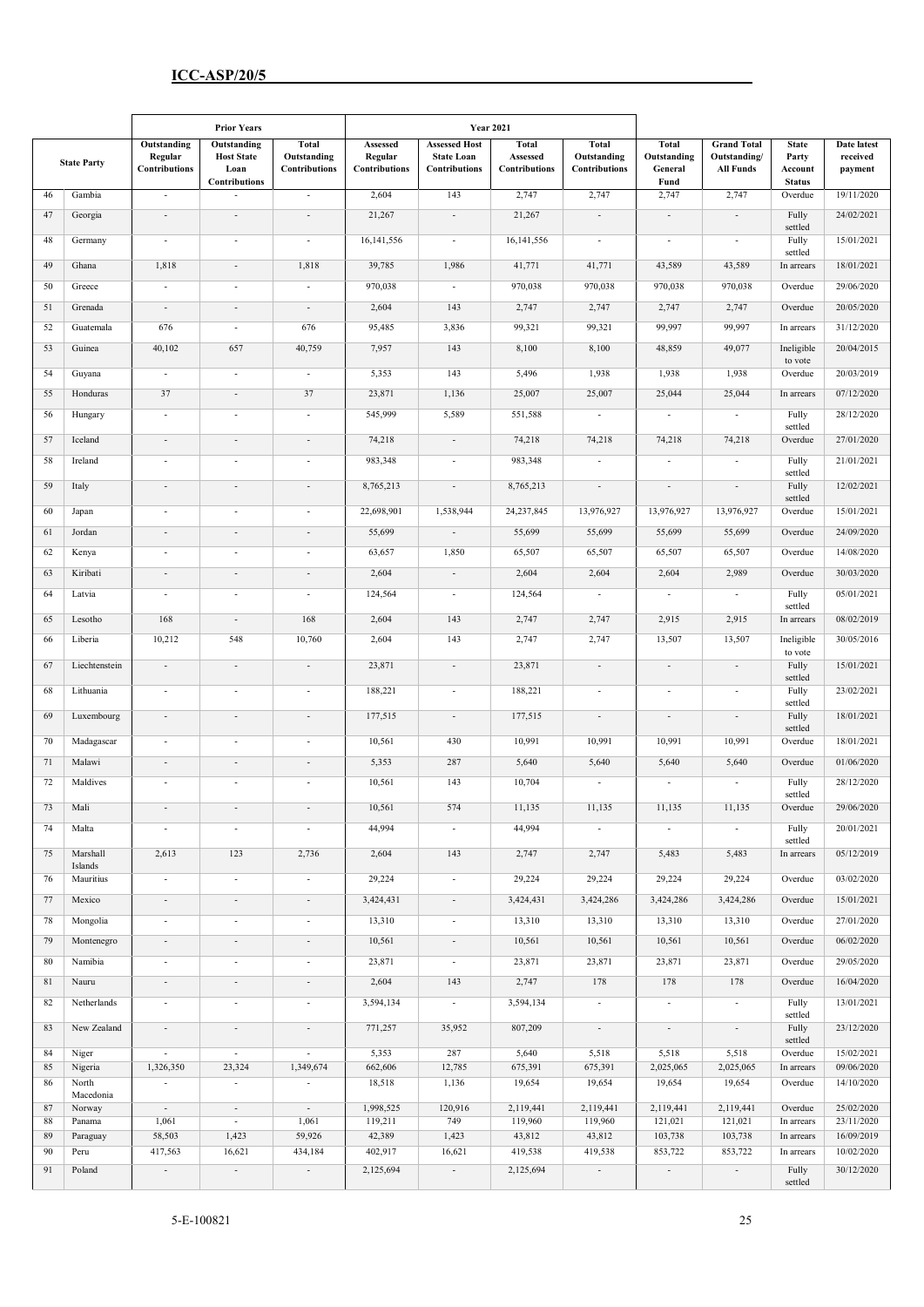|     |                                          |                                         | <b>Prior Years</b>                                        |                                       |                                      | <b>Year 2021</b>                                           |                                           |                                              |                                                |                                                        |                                                   |                                    |
|-----|------------------------------------------|-----------------------------------------|-----------------------------------------------------------|---------------------------------------|--------------------------------------|------------------------------------------------------------|-------------------------------------------|----------------------------------------------|------------------------------------------------|--------------------------------------------------------|---------------------------------------------------|------------------------------------|
|     | <b>State Party</b>                       | Outstanding<br>Regular<br>Contributions | Outstanding<br><b>Host State</b><br>Loan<br>Contributions | Total<br>Outstanding<br>Contributions | Assessed<br>Regular<br>Contributions | <b>Assessed Host</b><br><b>State Loan</b><br>Contributions | <b>Total</b><br>Assessed<br>Contributions | <b>Total</b><br>Outstanding<br>Contributions | <b>Total</b><br>Outstanding<br>General<br>Fund | <b>Grand Total</b><br>Outstanding/<br><b>All Funds</b> | <b>State</b><br>Party<br>Account<br><b>Status</b> | Date latest<br>received<br>payment |
| 92  | Portugal                                 | $\overline{\phantom{a}}$                |                                                           | $\overline{\phantom{a}}$              | 927,649                              | $\overline{\phantom{a}}$                                   | 927,649                                   | $\overline{a}$                               |                                                | $\overline{\phantom{a}}$                               | Fully<br>settled                                  | 04/01/2021                         |
| 93  | Republic of<br>Korea                     | $\overline{\phantom{a}}$                | $\overline{\phantom{a}}$                                  | $\overline{\phantom{a}}$              | 6,008,741                            | 230,628                                                    | 6,239,369                                 | 6,239,369                                    | 6,239,369                                      | 6,239,369                                              | Overdue                                           | 31/01/2020                         |
| 94  | Republic of<br>Moldova                   | $\overline{a}$                          | $\overline{\phantom{a}}$                                  | $\overline{\phantom{a}}$              | 7,957                                | $\overline{\phantom{a}}$                                   | 7,957                                     | 7,957                                        | 7,957                                          | 7,957                                                  | Overdue                                           | 13/05/2020                         |
| 95  | Romania                                  | $\overline{\phantom{a}}$                | $\overline{\phantom{a}}$                                  | $\overline{\phantom{a}}$              | 524,732                              | $\overline{\phantom{a}}$                                   | 524,732                                   | $\overline{\phantom{a}}$                     | $\overline{\phantom{a}}$                       | $\overline{\phantom{a}}$                               | Fully<br>settled                                  | 21/01/2021                         |
| 96  | Saint Kitts<br>and Nevis                 | 5,215                                   | 276                                                       | 5,491                                 | 2,604                                | 143                                                        | 2,747                                     | 2,747                                        | 8,238                                          | 8,238                                                  | In arrears                                        | 12/02/2021                         |
| 97  | Saint Lucia                              | $\overline{\phantom{a}}$                | $\overline{\phantom{a}}$                                  | $\overline{\phantom{a}}$              | 2,604                                | 143                                                        | 2,747                                     | 2,747                                        | 2,747                                          | 2,747                                                  | Overdue                                           | 18/03/2020                         |
| 98  | Saint Vincent<br>and the<br>Grenadines   |                                         |                                                           |                                       | 2,604                                | 143                                                        | 2,747                                     | 2,747                                        | 2,747                                          | 2,747                                                  | Overdue                                           | 04/06/2020                         |
| 99  | Samoa                                    | $\overline{\phantom{a}}$                | $\overline{\phantom{a}}$                                  | $\overline{\phantom{a}}$              | 2,604                                | $\overline{\phantom{a}}$                                   | 2,604                                     | 2,586                                        | 2,586                                          | 2,586                                                  | Overdue                                           | 07/02/2020                         |
| 100 | San Marino                               | $\overline{\phantom{a}}$                | $\overline{\phantom{a}}$                                  | $\overline{\phantom{a}}$              | 5,353                                | $\overline{\phantom{a}}$                                   | 5,353                                     | $\overline{\phantom{a}}$                     | $\sim$                                         | $\overline{\phantom{a}}$                               | Fully<br>settled                                  | 18/02/2021                         |
| 101 | Senegal                                  | 87                                      | $\overline{\phantom{a}}$                                  | 87                                    | 14,467                               | 850                                                        | 15,317                                    | 15,317                                       | 15,404                                         | 15,404                                                 | In arrears                                        | 01/09/2020                         |
| 102 | Serbia                                   | $\overline{\phantom{a}}$                | $\overline{\phantom{a}}$                                  | $\overline{\phantom{a}}$              | 74,218                               | $\overline{\phantom{a}}$                                   | 74,218                                    | 74,218                                       | 74,218                                         | 74,218                                                 | Overdue                                           | 10/02/2020                         |
| 103 | Seychelles                               | $\overline{\phantom{a}}$                | $\overline{\phantom{a}}$                                  | $\overline{\phantom{a}}$              | 5,353                                | 143                                                        | 5,496                                     | 5,496                                        | 5,496                                          | 5,496                                                  | Overdue                                           | 02/10/2020                         |
| 104 | Sierra Leone                             | $\sim$                                  | $\overline{\phantom{a}}$                                  | $\overline{\phantom{a}}$              | 2,604                                | 143                                                        | 2,747                                     | 2,747                                        | 2,747                                          | 2,747                                                  | Overdue                                           | 05/06/2020                         |
| 105 | Slovakia                                 | $\overline{a}$                          | $\overline{\phantom{a}}$                                  | $\overline{\phantom{a}}$              | 405,521                              | $\overline{\phantom{a}}$                                   | 405,521                                   | $\overline{\phantom{a}}$                     | $\overline{\phantom{a}}$                       | $\overline{\phantom{a}}$                               | Fully<br>settled                                  | 23/12/2020                         |
| 106 | Slovenia                                 | $\overline{\phantom{a}}$                | $\overline{\phantom{a}}$                                  | $\overline{\phantom{a}}$              | 201,386                              | $\overline{\phantom{a}}$                                   | 201,386                                   | $\overline{\phantom{a}}$                     | $\overline{\phantom{a}}$                       | $\overline{\phantom{a}}$                               | Fully<br>settled                                  | 27/01/2021                         |
| 107 | South Africa                             | $\overline{\phantom{a}}$                | $\overline{\phantom{a}}$                                  | $\overline{\phantom{a}}$              | 720,910                              | $\overline{\phantom{a}}$                                   | 720,910                                   | ÷,                                           | $\overline{\phantom{a}}$                       | $\overline{\phantom{a}}$                               | Fully<br>settled                                  | 16/03/2021                         |
| 108 | Spain                                    | $\overline{\phantom{a}}$                | $\sim$                                                    | $\overline{\phantom{a}}$              | 5,687,999                            | $\sim$                                                     | 5,687,999                                 | 5,687,854                                    | 5,687,854                                      | 5,687,854                                              | Overdue                                           | 30/03/2020                         |
| 109 | State of<br>Palestine                    | $\overline{\phantom{a}}$                | $\overline{\phantom{a}}$                                  | $\overline{\phantom{a}}$              | 21,267                               | 706                                                        | 21,973                                    | 21,973                                       | 21,973                                         | 21,973                                                 | Overdue                                           | 04/08/2020                         |
| 110 | Suriname                                 | 41,324                                  | 1,322                                                     | 42,646                                | 13,310                               | 441                                                        | 13,751                                    | 13,751                                       | 56,397                                         | 56,397                                                 | Ineligible<br>to vote                             | 02/12/2020                         |
| 111 | Sweden                                   | $\overline{\phantom{a}}$                | $\overline{\phantom{a}}$                                  | $\overline{\phantom{a}}$              | 2,401,297                            | $\overline{\phantom{a}}$                                   | 2,401,297                                 | $\overline{\phantom{a}}$                     | $\overline{\phantom{a}}$                       | $\overline{\phantom{a}}$                               | Fully<br>settled                                  | 23/03/2021                         |
| 112 | Switzerland                              | $\overline{\phantom{a}}$                | $\overline{\phantom{a}}$                                  | $\overline{\phantom{a}}$              | 3,050,739                            | $\overline{\phantom{a}}$                                   | 3,050,739                                 | $\overline{\phantom{a}}$                     | $\overline{\phantom{a}}$                       | $\overline{\phantom{a}}$                               | Fully<br>settled                                  | 08/02/2021                         |
| 113 | Tajikistan                               | $\overline{\phantom{a}}$                | $\mathbf{r}$                                              | $\overline{\phantom{a}}$              | 10,561                               | 430                                                        | 10,991                                    | 430                                          | 430                                            | 430                                                    | Overdue                                           | 31/03/2021                         |
| 114 | Timor-Leste                              | $\overline{a}$                          |                                                           | $\overline{\phantom{a}}$              | 5,353                                | $\overline{\phantom{a}}$                                   | 5,353                                     | $\overline{a}$                               | $\overline{\phantom{a}}$                       | $\overline{\phantom{a}}$                               | Fully<br>settled                                  | 23/02/2021                         |
| 115 | Trinidad and<br>Tobago                   | $\overline{\phantom{a}}$                | $\overline{\phantom{a}}$                                  | $\overline{\phantom{a}}$              | 106,046                              | $\overline{\phantom{a}}$                                   | 106,046                                   | 93,354                                       | 93,354                                         | 93,354                                                 | Overdue                                           | 30/09/2020                         |
| 116 | Tunisia                                  | $\overline{\phantom{a}}$                | $\overline{\phantom{a}}$                                  | $\overline{\phantom{a}}$              | 66,261                               | 5,112                                                      | 71,373                                    | 71,373                                       | 71,373                                         | 71,373                                                 | Overdue                                           | 25/01/2021                         |
| 117 | Uganda                                   | 2,061                                   | $\overline{\phantom{a}}$                                  | 2,061                                 | 14,467                               | 850                                                        | 15,317                                    | 15,317                                       | 17,378                                         | 17,378                                                 | In arrears                                        | 19/10/2020                         |
| 118 | United<br>Kingdom                        | $\mathbb{L}$                            | $\overline{\phantom{a}}$                                  | $\overline{\phantom{a}}$              | 12,104,865                           | $\overline{\phantom{a}}$                                   | 12,104,865                                | 9,078,540                                    | 9,078,540                                      | 9,078,540                                              | Overdue                                           | 29/01/2021                         |
| 119 | United<br>Republic of<br>Tanzania        | 14,514                                  | 893                                                       | 15,407                                | 14,467                               | 893                                                        | 15,360                                    | 15,360                                       | 30,767                                         | 30,767                                                 | In arrears                                        | 10/01/2020                         |
| 120 | Uruguay                                  | 231,354                                 | $\blacksquare$                                            | 231,354                               | 230,610                              | $\mathbb{Z}^2$                                             | 230,610                                   | 230,610                                      | 461,964                                        | 461,964                                                | In arrears                                        | 08/11/2019                         |
| 121 | Vanuatu                                  | 2,613                                   | 143                                                       | 2,756                                 | 2,604                                | 143                                                        | 2,747                                     | 2,747                                        | 5,503                                          | 5,503                                                  | In arrears                                        | 11/11/2019                         |
| 122 | Venezuela<br>(Bolivarian<br>Republic of) | 10,389,188                              | 409,205                                                   | 10,798,393                            | 1,929,516                            | 89,087                                                     | 2,018,603                                 | 2,018,603                                    | 12,816,996                                     | 12,816,996                                             | Ineligible<br>to vote                             | 26/11/2018                         |
| 123 | Zambia                                   | 71,173                                  | 3,735                                                     | 74,908                                | 14,467                               | 850                                                        | 15,317                                    | 15,317                                       | 90,225                                         | 90,262                                                 | Ineligible<br>to vote                             | 29/06/2015                         |
|     | Rounding<br>differences                  |                                         |                                                           |                                       | 154                                  | (16)                                                       | 138                                       |                                              |                                                |                                                        |                                                   |                                    |
|     |                                          | 32,245,200                              | 882,176                                                   | 33, 127, 376                          | 144,673,900                          | 3,584,984                                                  | 148,258,884                               | 71,774,654                                   | 104,902,030                                    | 104,908,224                                            |                                                   |                                    |

Notes:

All amounts are in euros.

1) Regards outstanding amounts of assessed contributions to i) CF; and ii) the permanent premises by new States Parties that joined the Court after 2015.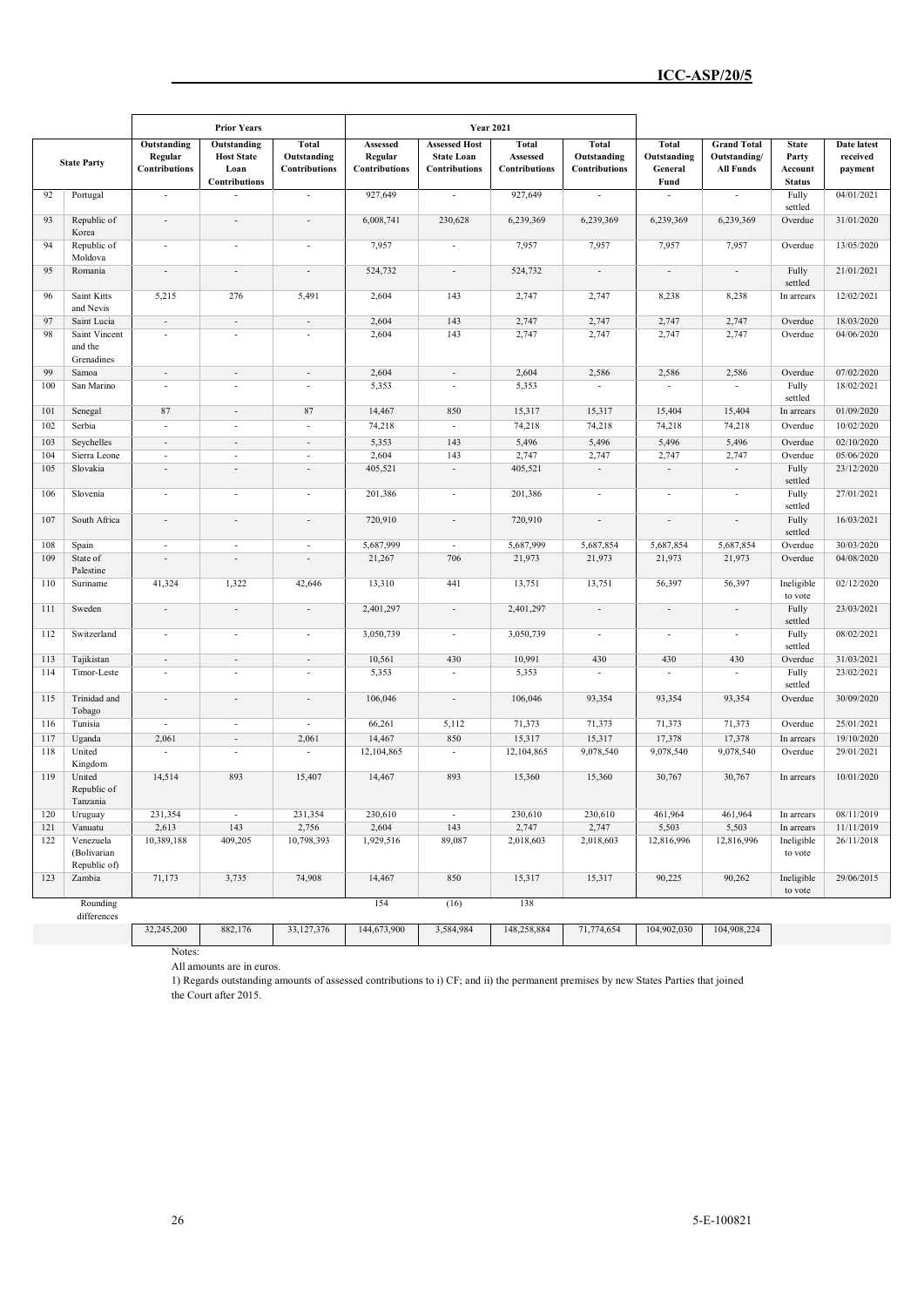## **Annex II: List of deferred agenda items**

- i. Other financial and budgetary matters
	- a. Cost ratios covering 2019 and  $2020$ ;<sup>17</sup>
	- b. Update on unliquidated obligations as at 31 December 2020, and open purchase orders and travel claims;<sup>18</sup>
	- c. Update on the cost of legal aid.<sup>19</sup>
- ii. Institutional reform and administrative matters
	- a. Update on the implementation of the strategic plans for the Court, the Office of the Prosecutor and the Registry.<sup>20</sup>
- iii. Audit matters
	- a. Progress report on the performance of the Office of Internal Audit;<sup>21</sup>
	- b. Update on the status of recommendations of the External Auditor by the Audit Committee.<sup>22</sup>
- iv. Other matters
	- a. Update on all cases pending before the ILO Administrative Tribunal and the internal Appeals Board.<sup>23</sup>

\*\*\*

<sup>17</sup>*Official Records … Nineteenth session … 2020* (ICC-ASP/19/20), vol. II, part B.2, para. 26.

<sup>18</sup> *Ibid.*, para. 203.

<sup>&</sup>lt;sup>19</sup> Resolution ICC-ASP/11/Res.1.

<sup>&</sup>lt;sup>20</sup>Resolution ICC-ASP/18/Res.1, section J, para. 6.

<sup>21</sup> *Official Records* … *Nineteenth session … 2020* (ICC-ASP/19/20), vol. II, part B.2, para. 216.

<sup>22</sup>*Ibid.,* para. 227.

<sup>23</sup> *Ibid.,* para. 236.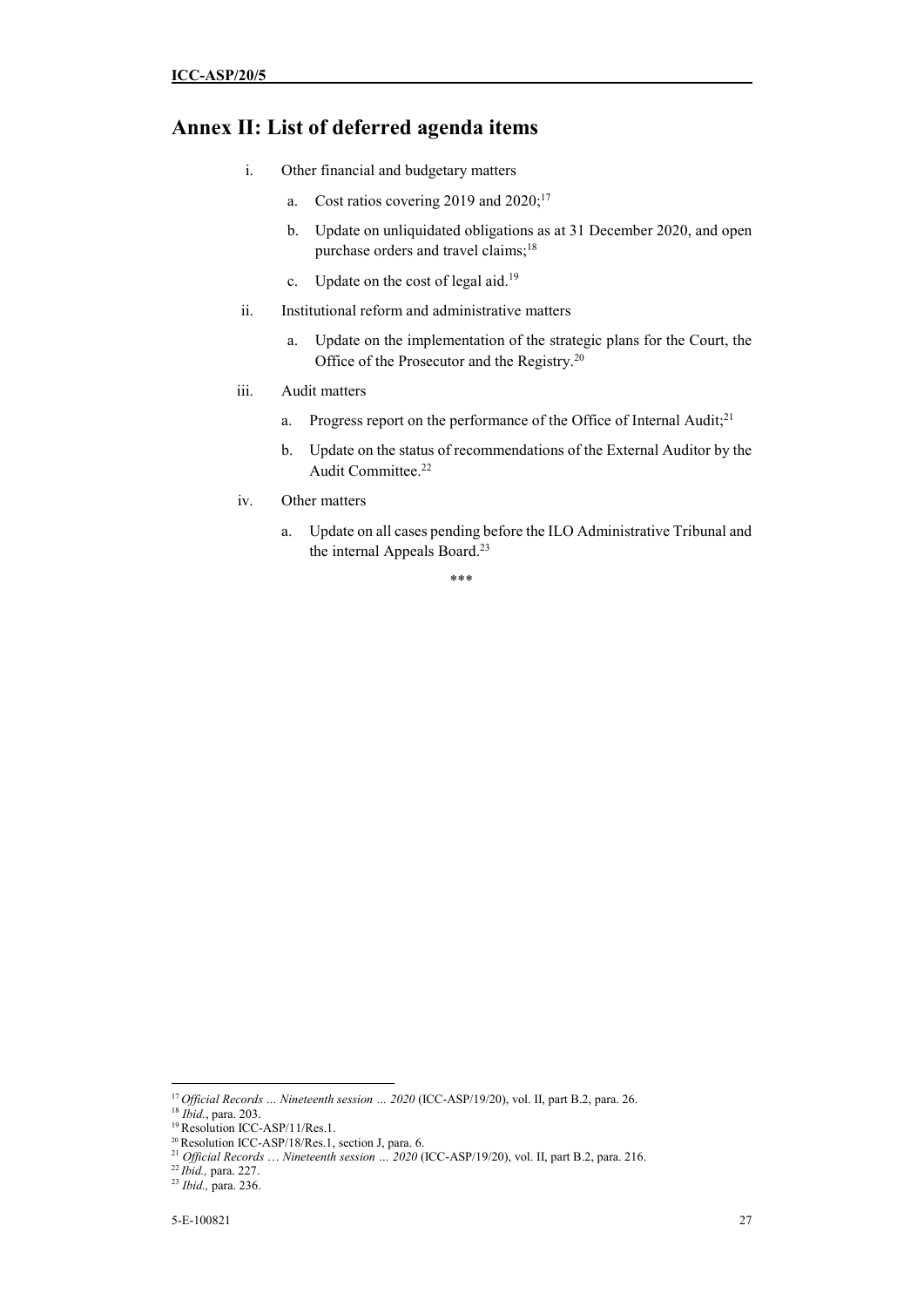# **Annex III: Reflections of the Committee on the ten questions raised by the External Auditor**

### **COMMITTEE ON BUDGET AND FINANCE**

Reference: ASP/CBF/2021/019 Secretariat –Secrétariat

The Hague, 23 May 2021

Mr. Michel Camoin Director of ICC's External audit *Cour des comptes*  13, rue Cambon – 75100 PARIS Cedex 01 France

Dear Mr. Camoin,

I am referring to your revised working document "NOTE FOR THE WORKSHOP ON THE ICC GOVERNANCE OVERSIGHT" ("the Note") received on 18 May 2021.

#### **A)Background**

On 7 December 2019, and at its eighteenth session, the Assembly of States Parties requested: "*the External Auditor to conduct an evaluation of the oversight bodies of the Court as part of its work in 2020, replacing the performance audit, and to recommend possible actions on their respective mandates and reporting lines, while fully respecting the independence of the Court as a whole;…*".<sup>24</sup>

The Committee on Budget and Finance ("the CBF") examined your Note with great interest, and I will reflect on the questions that are directly related to its mandate.

## **B) Answers to questions directly related to the mandate of the Committee on Budget and Finance:**

**Question 3:** Do the participants agree with the description of the present relationships between the ASP and the ICC governance oversight mechanism and their lack of transparency towards the States Parties?

#### *Adequacy and transparency vis-à-vis States Parties*

The cooperation between the CBF and States Parties on the one hand and the role and activities of the Executive Secretary on the other hand prove that the current system in place is working effectively and transparently.

#### *Role of the Executive Secretary:*

In order to provide more strategic advice to the Assembly, in 2011<sup>25</sup> the post of the "Executive Secretary to the Committee on Budget and Finance" was established to provide the CBF with technical and administrative assistance reporting directly to the Chair of the CBF.

In 2019,<sup>26</sup> the Assembly approved the amendments of the Rules of Procedures of the CBF, where the Assembly stressed, once again, that the Executive Secretary reports on substantial and technical matters directly to the Chair of the CBF. The aforementioned Assembly Resolution

 $\overline{a}$ <sup>24</sup> Official Records of the Assembly of States Parties to the Rome Statute of the International Criminal Court, Eighteenth *session, The Hague, 2-7 December 2019* (ICC-ASP/18/20), vol. I, Part III, ICC-ASP/18/Res.1, section I., para. 6.

<sup>&</sup>lt;sup>25</sup> Official Records of the Assembly ... Tenth session ... 2011 (ICC-ASP/10/20), vol. II, part B.2, para. 122.

<sup>&</sup>lt;sup>26</sup> ICC-ASP/18/Res.1.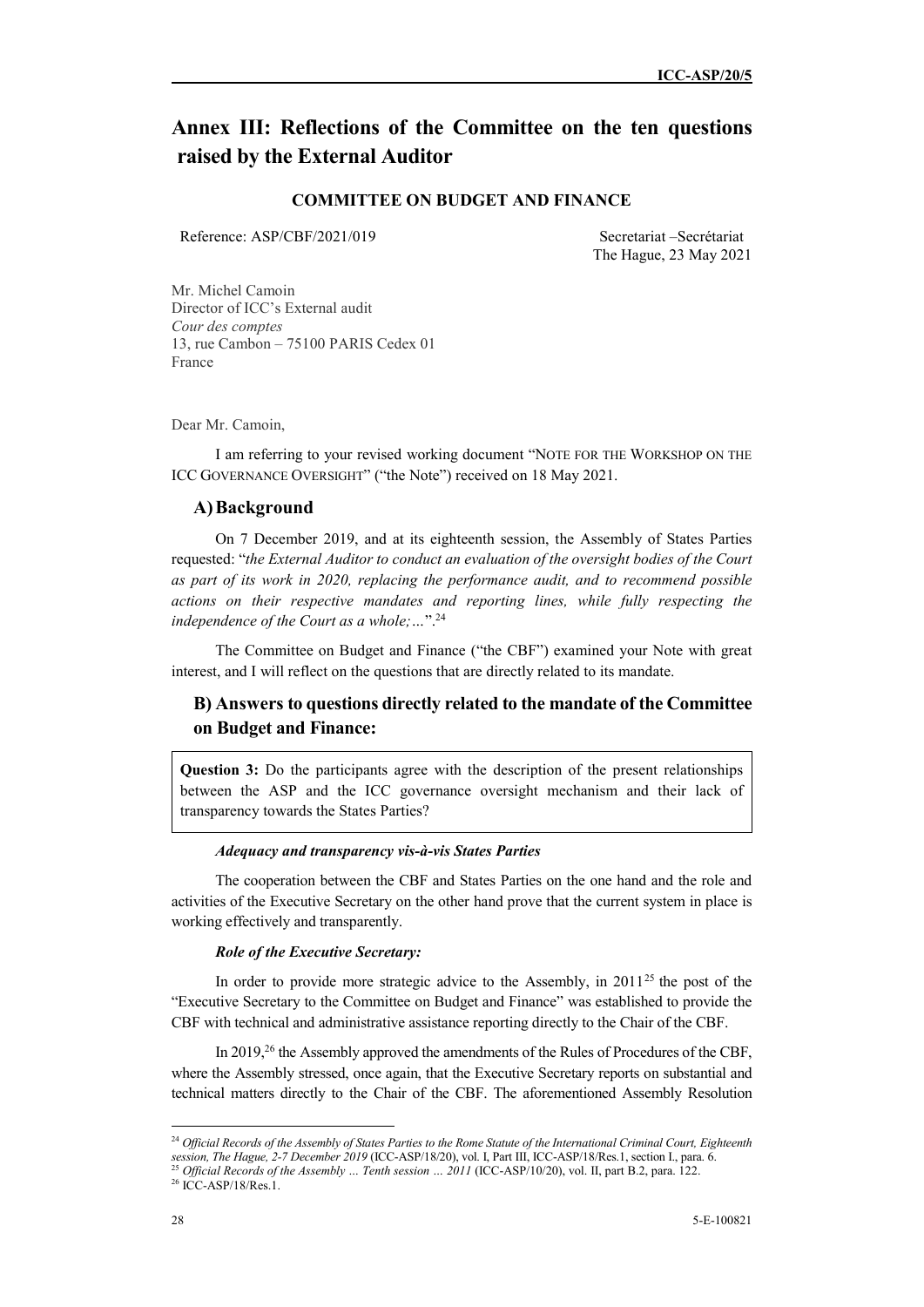therefore clearly defines the reporting lines. There is a clear separation between the duties of the Secretariat of the Assembly and those of the Executive Secretary and his staff for the technical subsidiary bodies of the Assembly, a set-up which is working well. In order to maintain the best working conditions for the technical subsidiary bodies this independence from the Secretariat is very important. In addition, for seamless and coherent operation, the technical subsidiary bodies need to have sufficient resources in order to deliver the tasks mandated by the Assembly.

#### *Cooperation: CBF – States Parties/Budget Facilitator*

The CBF and the Budget Facilitator have had a cooperative and effective relationship for a number of years. The CBF invites the Budget Facilitator to its sessions to discuss openly the issues and concerns some States Parties have for the CBF to consider in its sessions. As an example of good practice in terms of communication and transparency, on the first day of its autumn session, the CBF members meet with The Hague Working Group at the seat of the German Embassy to discuss the concerns of States in relation to the proposed budget that is submitted by the Court. A briefing session by the Chair of the CBF takes place on completion of the autumn session in order to share with States Parties the outcome of the session. A few weeks after the briefing session, a report is issued and shared with the States Parties. During the Assembly, the Chair of the CBF addresses the Assembly on the outcome of the two sessions of the CBF. During the year, communication may take place between the Budget Facilitator and the Chair of the CBF on different issues in particular those related to the budget process.

**Question No. 5:** Do the participants agree that a single straightforward reporting-line should be implemented in the ASP Secretariat on the follow-up of the activities of the Assembly, the CBF and the AC?

As explained in the response to Question 3 above, the creation of the post of the Executive Secretary allowed for the exclusive servicing of the CBF by having one person in charge of all Committee related matters. This led to an increase in overall servicing capacity and quality. In 2014, Programme 4500 "Committee on Budget and Finance" was created under Major Programme IV with a view to increasing budgetary transparency and to directly allocate the resources needed to fulfil the Committee's work. While the Executive Secretary assists the Secretariat of the Assembly with a broad array of financial, budgetary and administrative matters in relation to Major Programme IV, Programme 4500 is clearly distinct from the Programmes of the Secretariat of the Assembly.

Few staff are assigned to service the technical committees, i.e., the CBF and the Audit Committee. Such allocation and separation in providing the services to the technical bodies are working well. The independence of the Executive Secretary was reaffirmed by the Assembly.

Maintaining two distinct reporting lines is essential for the CBF to provide the appropriate technical advice to the Assembly. It is not unusual to have two reporting lines: one on substantive matters, and a second on administrative matters. Other examples can be found in other international organizations and comparative examples do exist within the Court.

**Question No. 6:** Do the participants agree that a more formal structure for contacts between CBF, AC and both facilitators should be implemented?

As indicated above in question No. 3, the CBF and the Budget Facilitator have developed a cooperative and effective relationship over a number of years.

Transparency between the States Parties and the CBF is assured. The CBF would be open to more contacts if they were deemed necessary.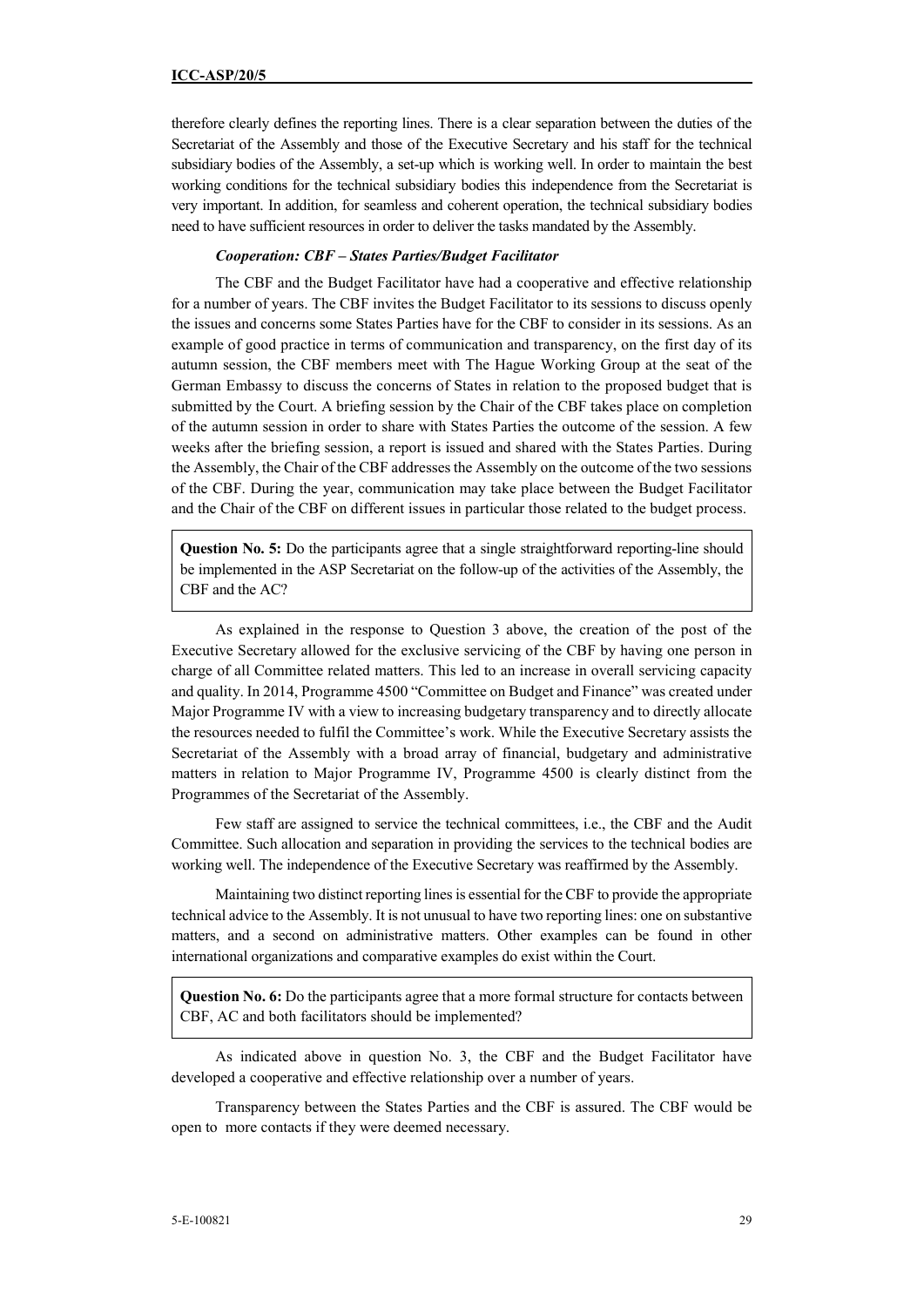**Question n°8**: Do the participants agree to modify the rules concerning membership of CBF and AC so that the ASP can be directly represented in these committees through the facilitators.

The Budget Facilitator and the Budget Management Oversight ("the BMO") focal point are representatives of States Parties. The purpose of the CBF and the Audit Committee as subsidiary bodies of the Assembly is to provide independent technical advice on budgetary and administrative matters. Their recommendations serve as technical input for the political discussions and decisions by States Parties. The independent character – the members of the Committees are bound to act in their personal capacity  $-$  of the experts' analysis and recommendations have always been recognized as being of particular value to the Assembly.

The political role that the Budget Facilitator and the BMO focal point have as part of the Committees would endanger the technical role that the CBF and the AC have to fulfil. The Committees would lose their character as independent expert bodies. Also, the facilitators would lose their flexibility which is necessary during the budget negotiations at the Assembly because they would have to defend their position which would have been reached in the CBF and in the AC. There would also be different criteria for membership, where the CBF and AC members are elected by the Assembly as independent experts while facilitators are diplomatic representatives of States Parties being nominated by the Bureau.

Finally, considering the workload of the Chair/Vice-Chair of the Committees going well beyond the two meetings (of one and two weeks), the suggested roles of the Budget Facilitator and the BMO focal point also do not seem very practical.

The current set-up should be maintained and the independence of technical advice for the political consideration of the Assembly assured.

\*\*\*\*\*

The Note rightly points out in its terms of reference that the objectives of the mission are for example assessing the performance of the current mechanism and examining to what extent it meets the needs of the States Parties. A judgement about adequacy thus requires an understanding of the efficiency and effectiveness of the current set-up. Therefore, we are looking forward to receiving the outcome of this assessment together with the results of the related examinations that were not reflected in the Note of the External Auditor.

I would like to request that this letter be annexed to your final report that will be submitted to the Assembly.

Please accept, Mr. Camoin, the assurances of my highest consideration.

Yours sincerely,

## *SIGNED*

Werner Druml Chairperson Committee on Budget and Finance Assembly of States Parties

CC: Judge Silvia Fernandez de Gurmendi, President, Assembly of States Parties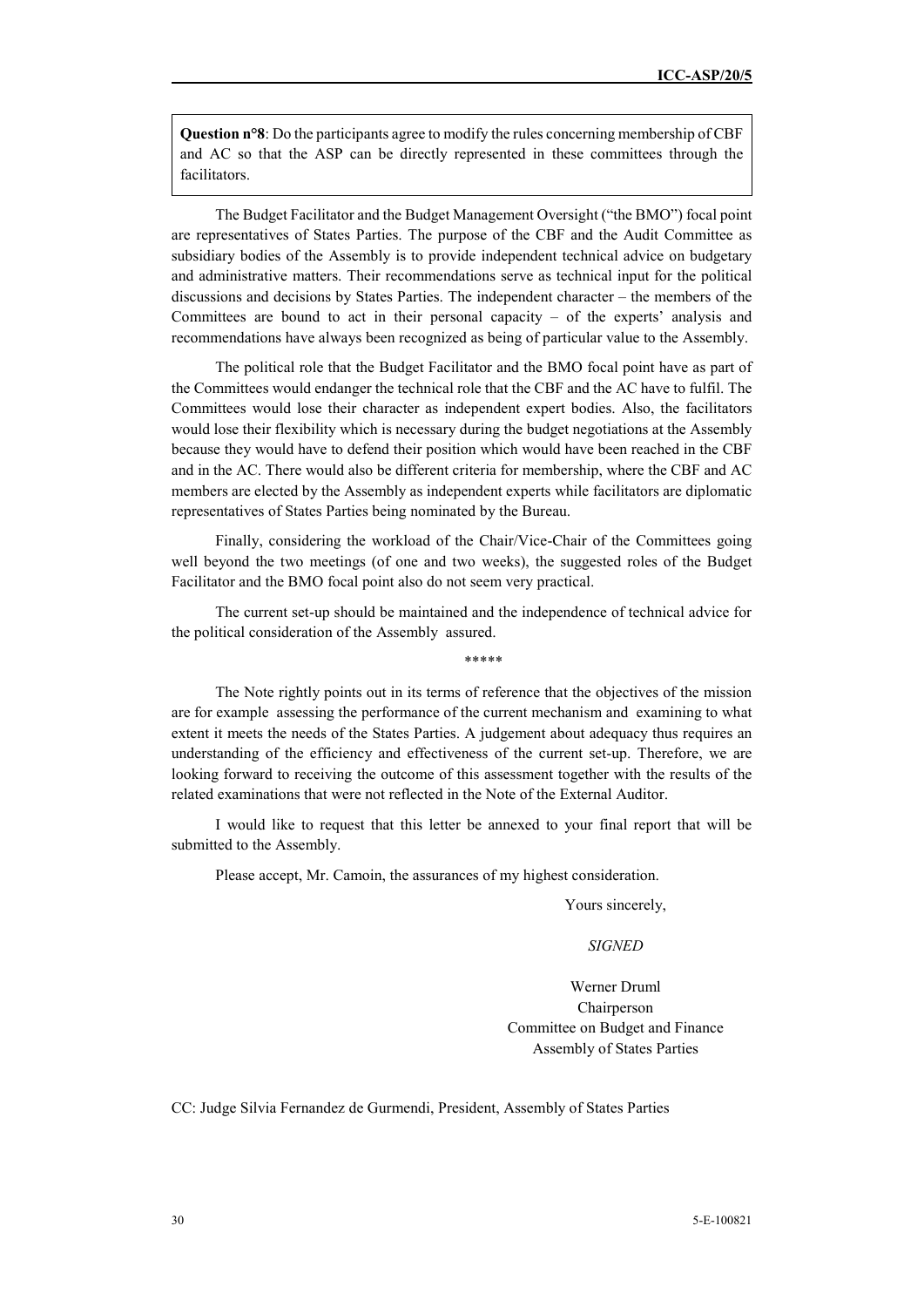# **Annex IV: The Committee's comments on 15 recommendations of the Independent Expert Review**

### **Introduction**

The Assembly of the States Parties ("ASP/Assembly"), pursuant to Resolution ICC-ASP/18/Res.7, commissioned an Independent Expert Review ("IER") with an overall mandate to "identify ways to strengthen the International Criminal Court and the Rome Statute system in order to promote universal recognition of their central role in the global fight against impunity and enhance their overall functioning" starting on 1<sup>st</sup> January 2020. The IER submitted the report "Independent Expert Review of the International Criminal Court and the Rome Statute System", distributed on 09 November 2020. The Report contains 384 recommendations, both short and long-term, with varying degrees of complexity and urgency of implementation. The International Criminal Court (the Court or the ICC), pursuant to the ASP request in paragraph 5 of Resolution ICC-ASP/19/Res.7, submitted the Preliminary Analysis of the Recommendations and information on relevant activities undertaken by the Court.

The Committee on Budget and Finance ("CBF") noted that the Committee was not involved at any stage during the review by the Group of Experts and was not consulted by the Review Mechanism. It proposed to assist and take the necessary actions to allow the Committee to be part of this process in order to achieve the ultimate outcome of the process that will benefit all stakeholders. The President of the ASP proposed that the CBF submit the Committee's view to the Review Mechanism as soon as possible in order to meet the deadline by 30 April 2021. The CBF response to the IER report addresses 15 recommendations relevant to the CBF team and Budget.

#### **1. Inter-organ consultation as a cohesive strategic vision to guide Organs in their budgetary planning**

- The IER recommended (**R132**) that, in parallel with or subsequent to the elaboration of high-level assumptions, inter-organ consultations should be held on a cohesive strategic vision to guide Organs in their budget planning. Additional close consultations should be held between the OTP and Registry on these strategic priorities and the Registry's expected capacity.
- o The CBF welcomes the IER recommendation and recalls that the Committee has submitted various recommendations on budget governance and related matters. At its twenty-fifth session in 2015, the Committee suggested a number of ways in which the Court could improve its budgetary process and documents to ensure clear, consistent and transparent information, and a different presentation of costs in the budget document. These suggestions were endorsed by the Assembly at its fourteenth session.
- o At its twenty-sixth session in April 2016, the CBF proposed several improvements, which included taking into account the financial cost per page; dialogue between the Court and the Assembly during the budgetary process; taking into account changes to original assumptions and measurements of success; including comparable data, which is consistent and presented either as a year-on-year or a trend analysis; the budget table should reflect approved budget levels and the draft budget must include the savings, the efficiencies and the agreements that would result in a multi-year spending commitment; and human resources information, including a differentiation of established posts and the use of GTA and STA.
- o At its twenty-eighth session in May 2017, the Committee recommended that two annexes be included in the 2018 proposed programme budget. One annex describes Court-wide capital investment plans, such as ICT and others, including projected costs. The other annex focuses on efficiencies and savings achieved and the projected savings for the Court.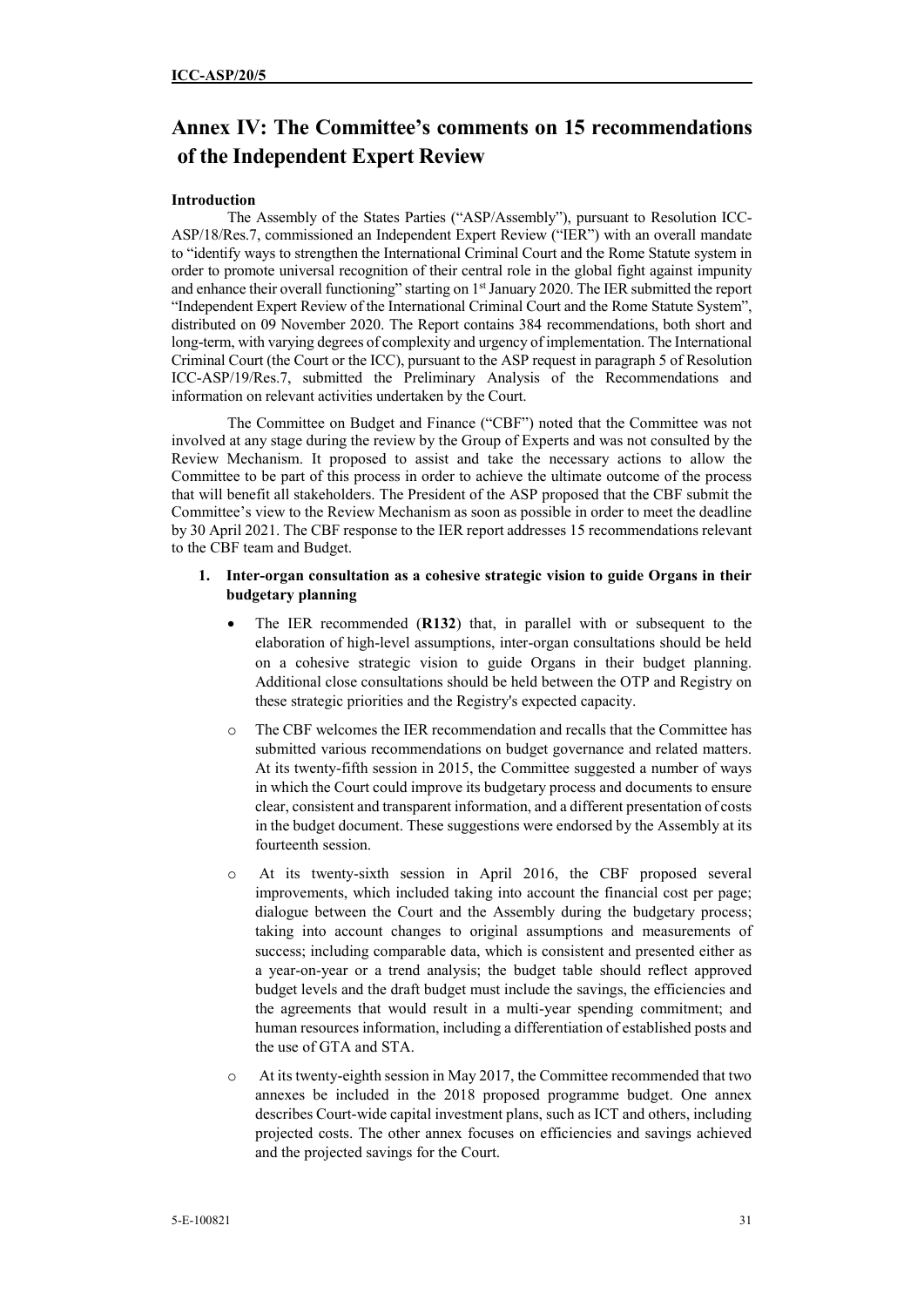## **2. Enhance the Registrar's role to enable a more centralised budget process (in line with the One Court principle)**

- The IER recommended (**R133**) that an enhanced role for the Registrar, in line with the Expert's recommendations in the Unified Governance section, would also enable a more centralized budget process, in line with the One Court principle. The Court should be represented by the Registrar at budget oversight meetings.
- o The CBF agrees with the IER recommendation to enhance the role of the Registrar as the Chief Administrative Officer who is responsible for the overall budget of the Court.

#### **3. Explore amendments to the FRR to enable the Registrar to have more flexibility in implementing CBF cuts**

- The IER (**R134**) recommended that the Financial Regulations of the Court should be amended to enable the Registrar to make transfers across major programmes, to adapt based on workload. Similarly, ways through which the Registrar could be given more flexibility in implementing CBF/ASP decided cuts ought to be explored. Such increased flexibility should be accompanied by appropriate reporting and transparency mechanisms.
- o The CBF is concerned and not convinced by this recommendation. The CBF builds its recommendations upon assumptions, documents received from the Court and additional clarifications from different representatives of the Court. It further takes into consideration the discussions among CBF members on each agenda item in order to reach the appropriate recommendations. Those recommendations are reflected in the CBF reports, which are shared with the Court and the States Parties.
- o The CBF is willing to engage with the Court during the regular workshops conducted at spring sessions and discuss how to enhance flexibility for the Registrar.

#### **4. ASP endorsement of CBF most important issues for the 'standing agenda'**

- The IER recommended (**R135**) that the CBF should make an inventory of the most important topics it considers should form its 'standing agenda', for ASP endorsement. This should result in more concise reports, issued as soon as possible after the CBF's session.
- o The Rules of Procedure of the CBF that have been approved by the Assembly explain the mechanism for preparing and sharing the agenda.
- o The CBF is willing to engage with States Parties on this recommendation.

#### **5. CBF report to include detailed explanations of the reasons for the recommendations as well as the Court's position**

- The IER recommended (R136) that the Committee should include alongside its recommendation, sufficiently detailed explanations of its reasons, as well as the Court's position on the proposal.
- $\circ$  The CBF, in its report for each agenda item, provides background information and a discussion on the reports submitted by the Court, followed by a recommendation.
- o The CBF is willing to engage in a more thorough discussion with the Court in order to achieve what is required for the CBF reports to be clearer.
- **6. States Parties to meet with the CBF and the Court to share preliminary indications** 
	- The IER report recommended (**R137**) that States Parties are encouraged to consider a meeting with the CBF and the Court after consulting the Court-issued budget proposal, to share preliminary indications as to questions and concerns relating to which they wish to receive the CBF's advice.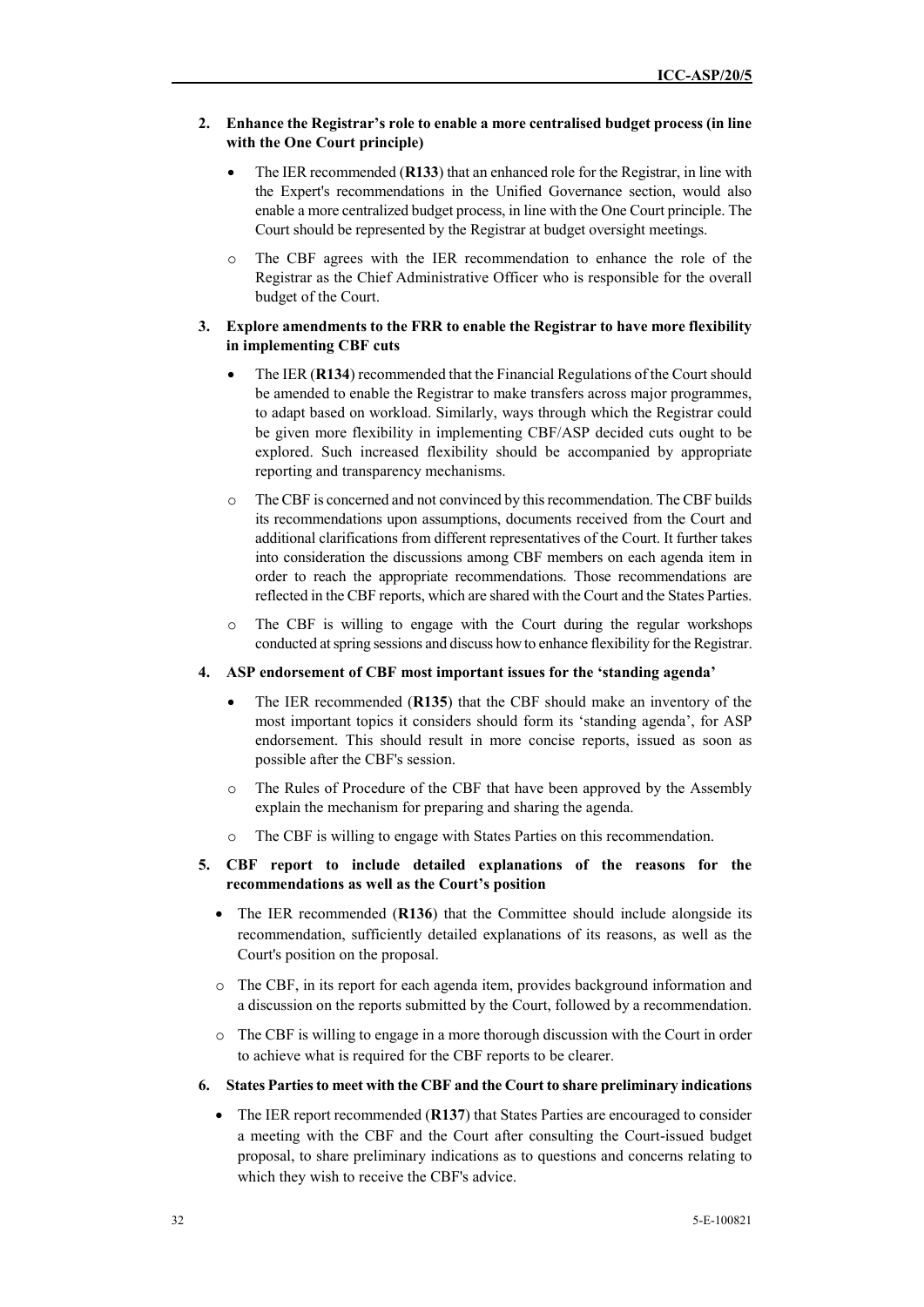- o One aspect of the CBF working methods includes engaging with States Parties at the beginning of the budget-related session – held in September each year – where half a day is allocated to this purpose. The meeting is usually held every year at the German Embassy, where States Parties attend along with the CBF members. The meeting format allows for an open dialogue where States pass on to the CBF their inputs and concerns. In addition, the Budget Facilitator addresses the CBF sessions and outlines any issues referred by the States Parties.
- o As for the Court, the CBF holds an annual workshop where the Court discusses with the CBF issues related to the budget process.
- o The CBF is willing to engage with States Parties and the Court in a more thorough discussion on this matter.

#### **7. To hold additional workshops between the Court and the CBF**

- The IER recommended (**R138**) that additional (remote) workshops between the Court and the CBF should be held, ahead of the Committee's fall session, as the main forum for dialogue between the two on the Court-issued budget proposal.
- o As mentioned in point 6, the CBF conducts a workshop on a yearly basis where the Court discusses issues related to the budget process with the CBF.
- o The CBF is willing to engage with States Parties and the Court in a more thorough discussion in order to achieve what is further required from the CBF.

### **8. Explore additional means to encourage timely and full payment of contributions in line with the practices of other international organisations**

- The IER recommended (**R140**) that noting the concerning state of arrears and potential liquidity crisis facing the Court, the Experts recommend that the ASP explore additional means to encourage timely and in full payment of contributions by States Parties, taking into account practices from other international organizations. For example, the ASP could explore setting a lower threshold of arrears beyond which States Parties lose their voting rights or inability of States Parties in arrears to present candidates for elected officials' positions.
- o The CBF welcomes any new ideas to improve the payment of contributions by States Parties. The CBF continuously addresses the issue of the Status of Contributions and States in Arrears at each of its sessions.
- **9. ASP to ensure that the levels of the WCP and CF are maintained at fixed levels, if not increased** 
	- The IER recommended (**R141**) that, as a minimum, the ASP should ensure that the levels of the Working Capital Fund and the Contingency Fund are maintained at the fixed levels, if not increased.
	- o The CBF supports this recommendation and continuously monitors the level of those funds based on operational requirements.

#### **10. Increase transparency of the organisational structure**

- The IER recommended (R142) that increased transparency on the organizational structure and organigram should be introduced, with the number of full-time equivalent posts by Section and Office indicated.
- o The CBF supports this recommendation and noted that the Court is willing to provide more details on this matter.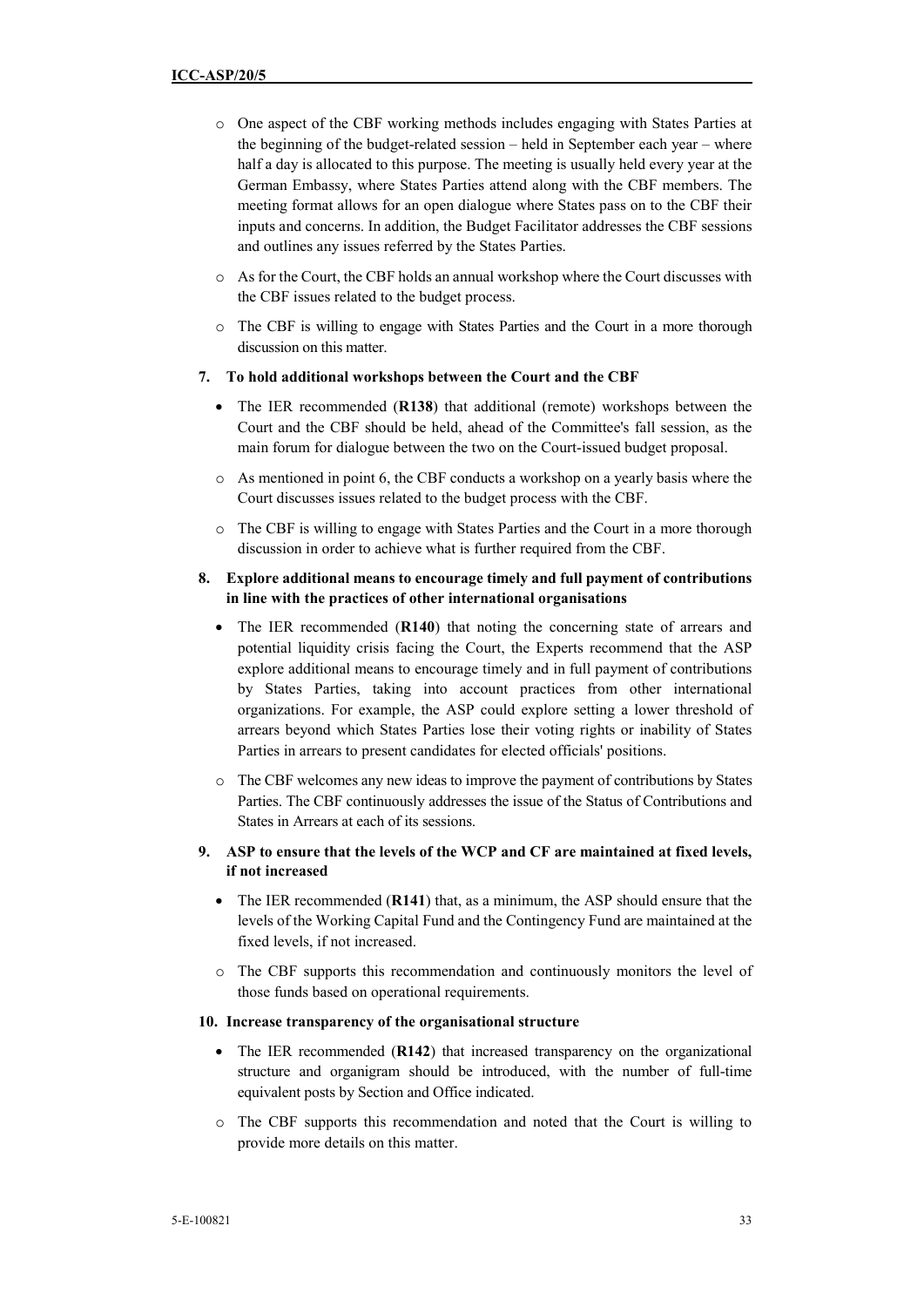## **11. Budget Process – Joint approaches with other international courts and tribunals in The Hague**

- The IER recommended (**R143**) that States Parties should consider joint approaches with other international courts and tribunals housed in The Hague, such as organizing joint trainings, pooling administrative services and exploring possibilities for joint procurement to obtain more advantageous rates.
- o The CBF supports this recommendation and noted that the Court had made good progress in the area of procurement.

### **12. Budget Process – To maximize the potential of ASP sessions**

- The IER recommended (**R139**) that to maximize the potential of ASP sessions, States Parties are suggested to defer to the CBF on technical budgetary details, reach consensus on the budget ahead of the ASP session, and dedicate an early slot of the session on budget, attended by specialized State representatives, before the political part of the conference, where high-level political participation can be encouraged.
- o The Assembly has appointed 12 independent experts to assist it in matters related to budget, finance and administration. The CBF believes that it is efficient to rely on its expert advice without replicating the efforts of the CBF by States Parties. The final decision will rest with the States Parties.

## **13. Merger of the AC and CBF and change of the mandate of Committee members**

- The IER recommended (**R366**) the merger of the AC and CBF into one Organ of budgetary control and audit.
- $\circ$  The External Auditor, in his report on the financial statements for 2004 and 2005, recommended establishing an independent audit committee that should focus on promoting effective internal control; provide a focus to make best use of assurance resources; monitor internal and external audit outputs; assess the effectiveness of risk management and thus separate the functions of the CBF and the Audit Committee. The Assembly endorsed the External Auditor's recommendation. Moreover, the External Auditor, who was tasked with evaluating the oversight bodies of the ICC, outlined in his note when analyzing 29 International Organizations that 25 out of 29 IO (86%) have a separate Audit Committee. Therefore, the ICC follows best practice among the IO.
- o In addition, the IER report did not set out the pros and cons of merging these two Committees and what would be achieved by merging two different areas of expertise, given that the CBF is mandated to look at budget, finance and administration matters, whilst the Audit Committee is mandated to look at the governance structure, risk management, ethics and values, and the internal and external audit matters.
- o There is also one important substantive reason why budget preparation and audit should not be concentrated in one hand and that is conflict of interest. Otherwise, at a certain point the same persons and body that have made a proposal for the budget would then have to assess the efficiency and effectiveness of that same proposal. That would create a systemic conflict of interest.
- o The CBF does not see the value and relevance of implementing this recommendation and believes that the merger of both committees would be a step backwards.
- The IER also recommended (**R366**) the extension of the mandate of CBF-Audit Committee members to a five-six years non-renewable term.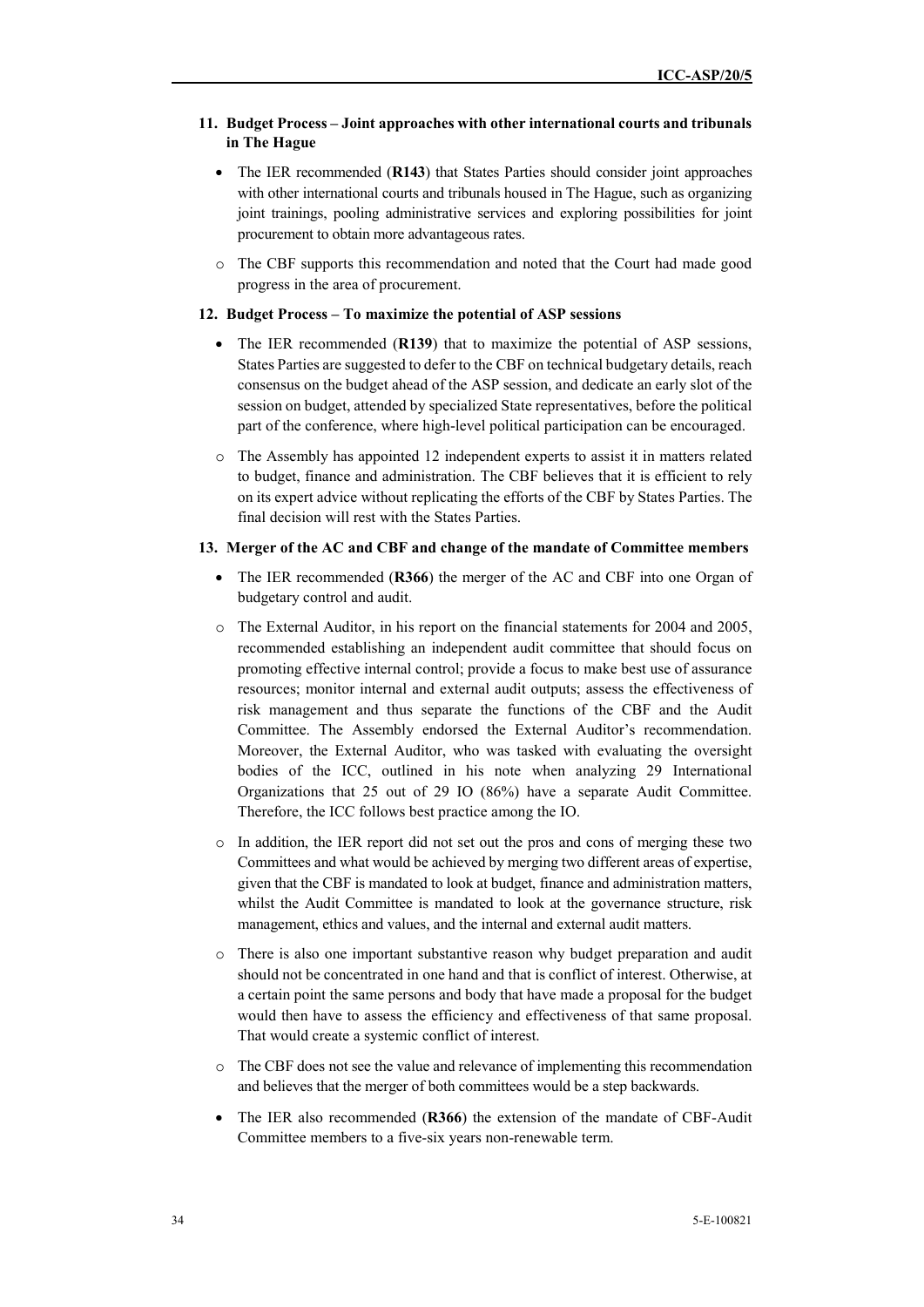- o Four current members have been serving from 9 to 18 years, the average of the other members over the last 18 years is about five years of service. A turn-over under the current rules is therefore taking place, while a limited number of long serving members have the institutional memory, which has proven very helpful for the work of the Committee.
- o The CBF is willing to engage with States Parties to discuss these issues further.
- **14. Transfer of the post of Executive Secretary CBF and AC to the Registry, maintaining functional independence** 
	- The IER (R370) made a recommendation for the ASP Secretariat to be absorbed into the Registry, it is envisaged that the Executive Secretary of the CBF and Audit Committee position, currently located in the ASP Secretariat, also be transferred to the Registry, where it would maintain its functional independence.
	- $\circ$  R370 is based on R369 (Absorption of the SASP into the Registry). The Assembly is the only overarching body of the Court under which the three organs have found and continue to find a delicate balance. While it is up to States Parties to decide on the proposed structural change (R369), the CBF supports the recommendation to maintain the functional independence of its Executive Secretary. In addition, the CBF believes that sufficient resources should be provided to its Executive Secretary at all times in order to ensure the independent and proper functioning of the CBF and the Audit Committee.

## **15. Making use of the upcoming recommendations of the External Auditor to find ways to streamline and render more efficient its oversight structures**

- The ASP is recommended to make use of the upcoming recommendations of the External Auditor, tasked with assessing the Court's oversight bodies, to find ways to streamline and render more efficient its oversight structures. (**R368**).
- o The CBF sent a letter to the External Auditor answering questions that were raised by the External Auditor. They relate i.e. to proposals by the External Auditor to establish a single reporting line between the Secretariat and the Assembly and to include the Budget Facilitator and the Budget Management Oversight focal point as Chair- and Vice-chairpersons in the CBF and the Audit Committee respectively:

## *Role of the Executive Secretary*

- $\circ$  In order to provide more strategic advice to the Assembly, in 2011,27 the post of the "Executive Secretary to the Committee on Budget and Finance" was established to provide the CBF with technical and administrative assistance reporting directly to the Chair of the CBF.
- o In 2019, <sup>28</sup> the Assembly reconfirmed that the Executive Secretary reports on substantial and technical matters directly to the Chair of the CBF. There is a clear separation between the duties of the Secretariat of the Assembly and those of the Executive Secretary and his staff for the technical subsidiary bodies of the Assembly. In order to maintain the best working conditions of the technical subsidiary bodies that independence from the Secretariat is particularly important. In addition, for seamless and coherent operation, the technical subsidiary bodies need to have sufficient resources in order to deliver what was mandated by the Assembly.
- $\circ$  In addition, the IER (R370) made a recommendation that "it is envisaged that the Executive Secretary of the CBF and Audit Committee position, currently located in

 $\overline{a}$ <sup>27</sup> Official Records of the Assembly ... Tenth session ... 2011 (ICC-ASP/10/20), vol. II, part B.2, para. 122.

 $28$  ICC-ASP/18/Res.1.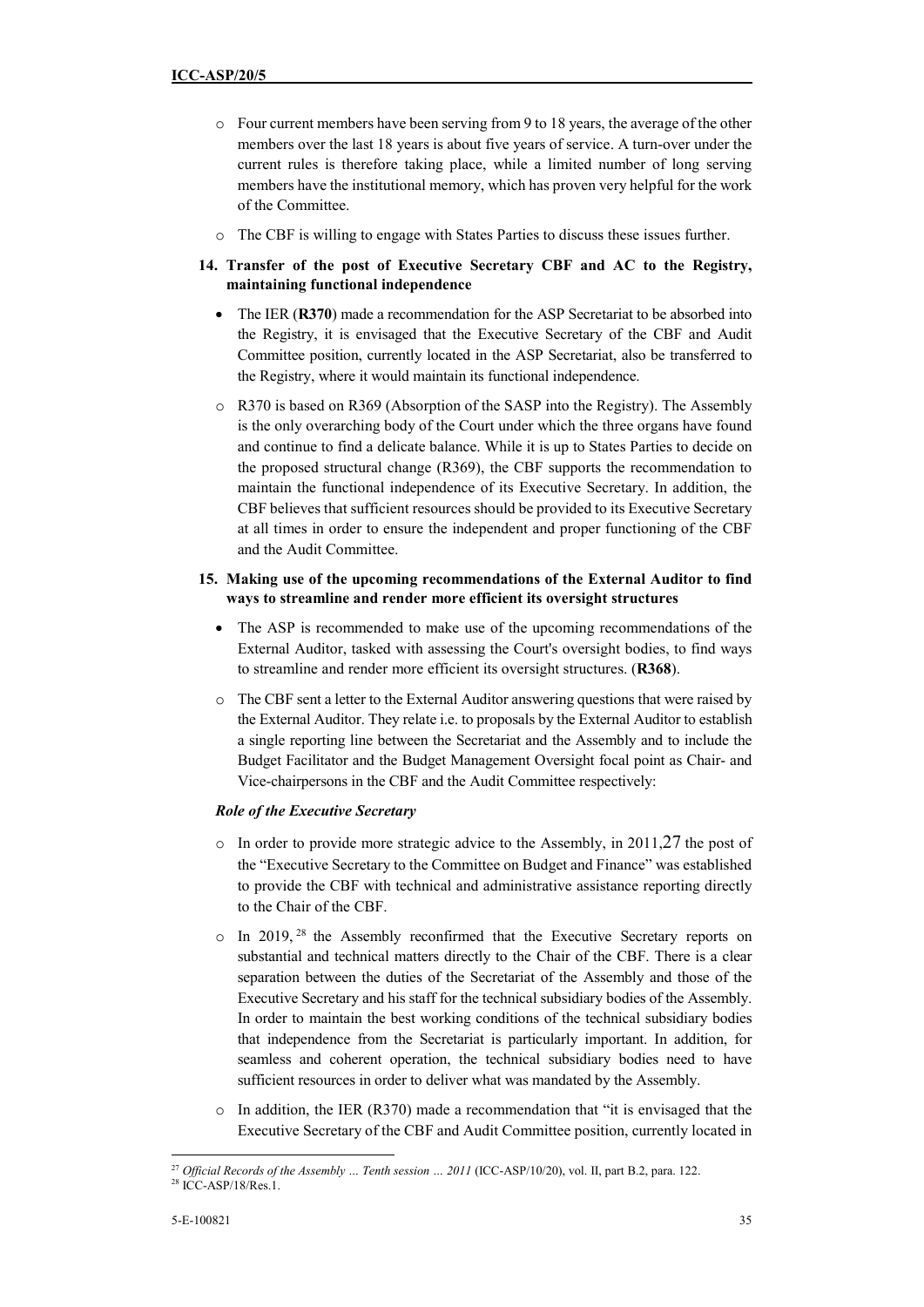the ASP Secretariat, also be transferred to the Registry, where it would maintain its functional independence".

#### *Cooperation: CBF – States Parties/Budget Facilitator*

- o The CBF and the Budget Facilitator have had a cooperative and effective relationship over number of years. The CBF receives the Budget Facilitator in its sessions to discuss openly the issues and concerns some States Parties have for the CBF to consider in its sessions. As an example of good practice in terms of communication and transparency, on the first day of its autumn session, the CBF members meet with The Hague Working Group at the seat of the German Embassy to discuss the concerns of States in relation to the proposed budget that is submitted by the Court.
- $\circ$  A briefing session by the Chair of the CBF takes place after the completion of the autumn session in order to share with States Parties the outcome of the session. A few weeks after the briefing session a report is issued and shared with States Parties. During the Assembly, the Chair of the CBF addresses the Assembly on the outcome of the two sessions of the CBF. During the year, communication may take place between the Budget Facilitator and the Chair of the CBF on different issues in particular those related to the budget process.
- o The Budget Facilitator and the Budget Management Oversight ("the BMO") focal point are representatives of the States Parties. The purpose of the CBF and the Audit Committee as subsidiary bodies of the Assembly is to provide independent technical advice on budgetary and administrative matters. Their recommendations serve as technical input for the political discussions and decisions by States Parties. The independent character – the members of the Committees are bound to act in their personal capacity – of the experts' analysis and recommendations have always been recognized as being of particular value to the Assembly.
- o The political role of the Budget Facilitator and the BMO focal point would jeopardize the technical role that the CBF and the AC have to fulfil if they were part of the Committees. The latter would lose their character as independent expert bodies of the Assembly. Also, the facilitators would lose their necessary flexibility during the budget negotiations at the Assembly because they would have to defend the position that has been reached in the CBF and in the AC. There also would be different criteria for membership, as the CBF and AC members are elected by the Assembly as independent experts while facilitators are diplomatic representatives of States Parties and are nominated by the Bureau.
- o Finally, considering that the workload of the Chair/Vice-Chair of the Committees goes well beyond the two meetings (of one and two weeks), the suggested roles of the Budget Facilitator and the BMO focal point also do not seem very practical.
- o The current set-up should be maintained to ensure the independence of technical advice for the political consideration of the Assembly.

\* \* \*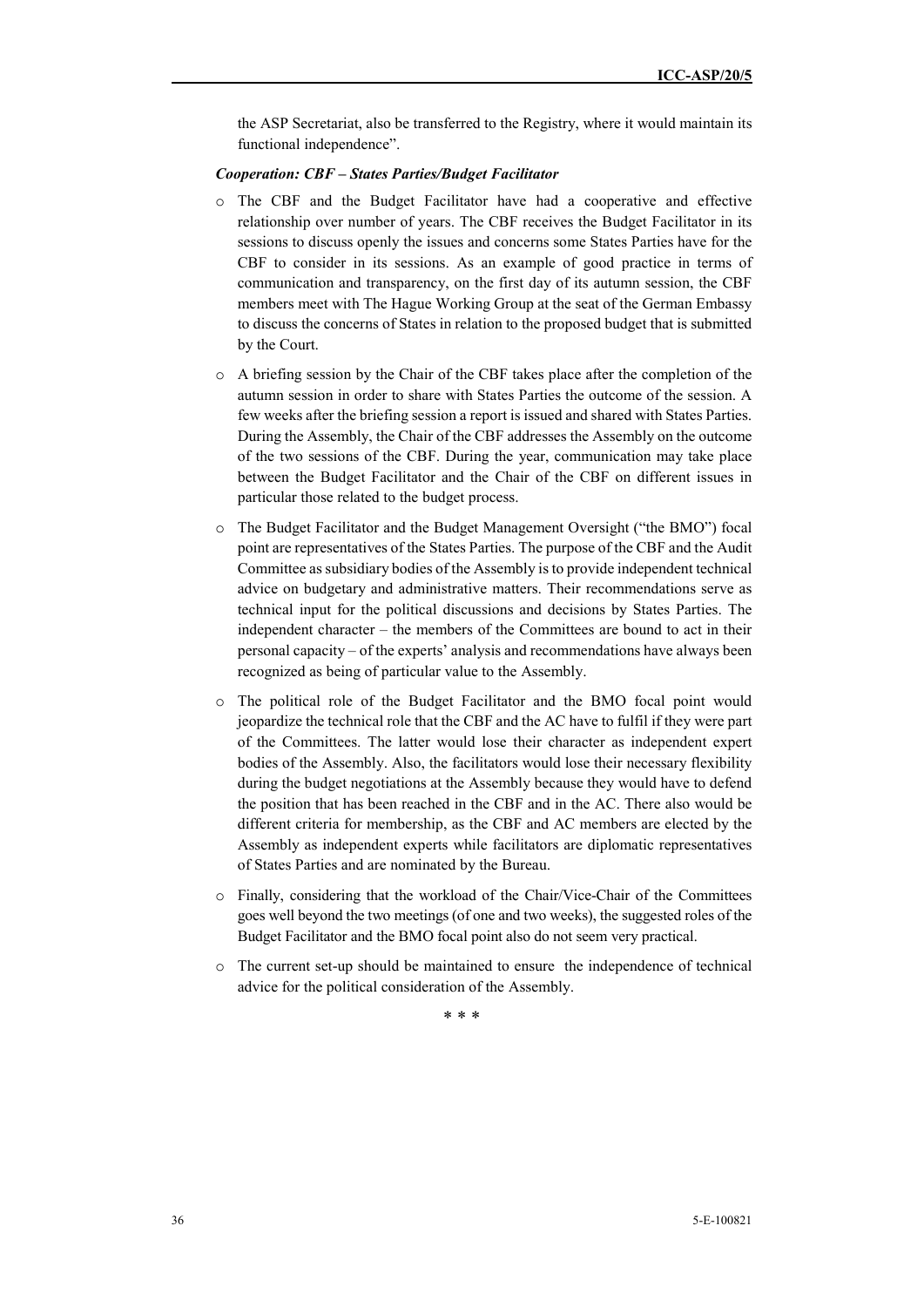# **Annex V: Geographical representation**

|                          | 2016 | 2021 |   | Change     |
|--------------------------|------|------|---|------------|
|                          |      | (%)  |   |            |
| Over-represented         | 21   | 22   | 1 | 4.8 $(N)$  |
| In-balance               | 16   | 22   | 6 | 37.5(P)    |
| <b>Under-represented</b> | 27   | 23   | 4 | 14.8 $(P)$ |
| Non-represented          | 60   | 56   | 4 | 6.7(P)     |
| Non-ratified             | 21   | 21   | 0 |            |

# *(1) Representation of States Parties* **as at 31 March 2021**

*(N): Negative (P): Positive* 

## **(2) Representation of Established Professional staff by Regional Group as at 31 March**

|                                      |              | 2016 |              | 2021 | <b>Change</b> |        |
|--------------------------------------|--------------|------|--------------|------|---------------|--------|
|                                      | No.          | (%)  | No.          | (%)  | No.           | $(\%)$ |
|                                      | <b>Staff</b> |      | <b>Staff</b> |      | <b>Staff</b>  |        |
| <b>Africans</b>                      | 56           | 16.9 | 72           | 16.5 | 16            | $-2.4$ |
| <b>Asians</b>                        | 23           | 6.9  | 31           | 7.1  | 8             | 2.9    |
| <b>East Europeans</b>                | 28           | 8.5  | 45           | 10.3 | 17            | 21.2   |
| Caribbean<br>America<br>Latin<br>and | 26           | 7.9  | 33           | 7.6  | 7             | $-3.8$ |
| <b>Countries ("GRULAC")</b>          |              |      |              |      |               |        |
| Western Europeans and other states   | 198          | 59.8 | 256          | 58.7 | 58            | $-1.8$ |
| ("WEOG")                             |              |      |              |      |               |        |
| <b>Total staff numbers</b>           | 331          | 100% | 437          | 100% | 106           |        |

| (3) Representation of higher grade level of Professional staff by Regional |  |  |  |
|----------------------------------------------------------------------------|--|--|--|
| Group as at 31 March 2021                                                  |  |  |  |

|                                     | <b>Africans</b> |             | <b>Asians</b> |      | East             |     | <b>GRULAC</b>  |      |     | <b>WEOG</b>   | <b>Total</b> |
|-------------------------------------|-----------------|-------------|---------------|------|------------------|-----|----------------|------|-----|---------------|--------------|
|                                     |                 |             |               |      | <b>Europeans</b> |     |                |      |     |               | Per Grade    |
|                                     | No.             | $\%$        | No.           | %    | No.              | %   | No.            | %    | No. | $\frac{0}{0}$ |              |
| $D-1$                               |                 | 11.1        |               | 11.1 |                  | 0   | $\overline{2}$ | 22.2 | 5   | 55.6          |              |
| $P-5$                               | 8               | <i>20.0</i> |               | 2.5  |                  | 5.0 | $\theta$       | 0    | 29  | 72.5          | 40           |
| $P-4$                               | 17              | 20.8        | 6             | 7.3  |                  | 8.5 | 6              | 7.3  | 46  | 56.1          | 82           |
| <b>Total of</b><br>higher<br>grades | 26              | 19.8        | 8             | 6.1  | 9                | 6.9 | 8              | 6.1  | 80  | 61.1          | 131          |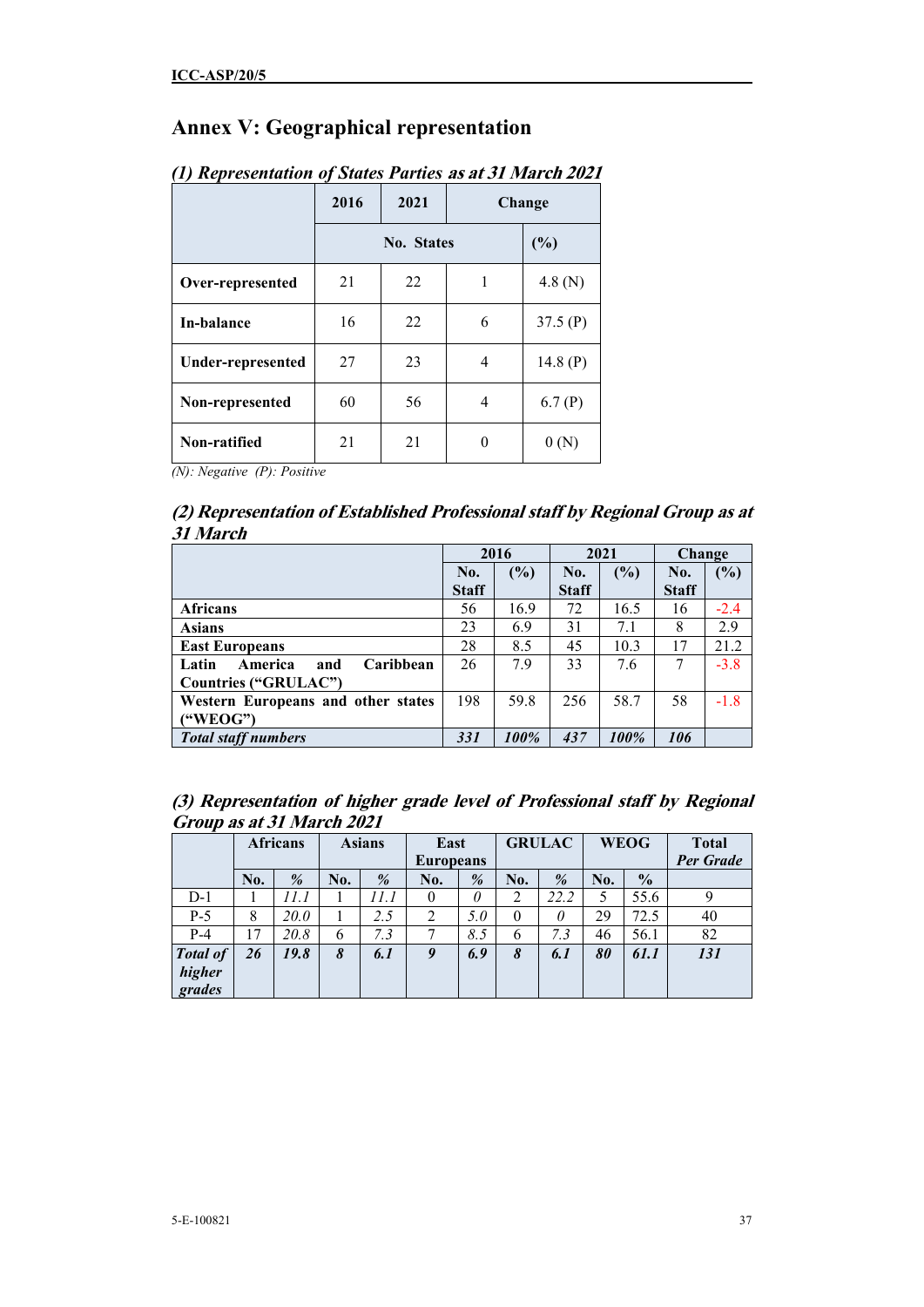# **Annex VI: Gender balance**

| (1) Distribution of all professional grades by major programme as at 31 |  |  |  |
|-------------------------------------------------------------------------|--|--|--|
| March $2021*$                                                           |  |  |  |

|                    |     |     | 2016  |               |               | 2021     |      |       |               |               | <b>Difference</b> |                   | Change $(\% )$ |         |
|--------------------|-----|-----|-------|---------------|---------------|----------|------|-------|---------------|---------------|-------------------|-------------------|----------------|---------|
|                    | F   | M   | Total |               | M             | Е        | M    | Total | F             | M             |                   | M                 | F              | M       |
|                    | No. | No. | No.   | $\frac{0}{0}$ | $\frac{0}{0}$ | No.      | No.  | No.   | $\frac{0}{0}$ | $\frac{0}{0}$ |                   |                   |                |         |
| Judiciary          | 16  | 17  | 33    | 48.5          | 51.5          | 17       | 17   | 34    | 50.0          | 50.0          |                   |                   | 3.1            | $-2.9$  |
| Office of the      | 63  | 81  | 144   | 43.8          | 56.2          | 105      | 107  | 212   | 49.5          | 50.5          | 42                | 26                | 13.0           | $-10.1$ |
| <b>Prosecutor</b>  |     |     |       |               |               |          |      |       |               |               |                   |                   |                |         |
| <b>Registry</b>    | 89  | 89  | 178   | 50.0          | 50.0          | 104      | l 10 | 214   | 48.6          | 51.4          | .5                | $\mathbf{\Omega}$ | $-2.8$         | 2.8     |
| Other              |     |     | 12    | 41.7          | 58.3          | $\Omega$ | 8    | 17    | 53.0          | 47.0          |                   |                   | 27.1           | $-19.4$ |
| programmes         |     |     |       |               |               |          |      |       |               |               |                   |                   |                |         |
| <b>Grand</b> total | 173 | 194 | 367   |               |               | 235      | 242  | 477   |               |               | 62                | 48                |                |         |

\*Excluding elected officials.

# *(2) Distribution by higher grade level as at 31 March 2021\**

|       | 2016 <sup>29</sup> |     |       |               |               |           | 2021 |       |                               |               |   |     | Change $(\% )$ |        |
|-------|--------------------|-----|-------|---------------|---------------|-----------|------|-------|-------------------------------|---------------|---|-----|----------------|--------|
|       | г                  | M   | Total |               | M             |           | М    | Total | □                             | M             | П | M   |                | M      |
|       | No.                | No. | No.   | $\frac{0}{0}$ | $\frac{0}{0}$ | No.       | No.  | No.   | $\frac{0}{0}$                 | $\frac{0}{0}$ |   |     |                |        |
| $D-1$ |                    | 10  |       | 9.1           | 90.9          |           |      |       | $\mathbf{1} \cdot \mathbf{1}$ | 88.9          |   | - 1 | 2.Z            | $-L.L$ |
| $P-5$ | . L J              | 20  | 33    | 39.4          | 60.6          | 10        | 30   | 40    | 25.0                          | 75.0          | - | 10  | $-36.5$        | 23.8   |
| $P-4$ | 24                 | 47  | $-1$  | 33.8          | 66.2          | 32<br>ے ر | 50   | 82    | 39.0                          | 61.0          |   |     | 15.4           | $-7.9$ |

| Other        | 125<br>199   | 117<br>$\mathbf{1}$ | 252<br>ے ب |  | 192 | 154.<br>$\sim$ | 346            |  | $ -$<br>◡                      | $\bigcap$<br>◡ |  |
|--------------|--------------|---------------------|------------|--|-----|----------------|----------------|--|--------------------------------|----------------|--|
| grades       |              |                     |            |  |     |                |                |  |                                |                |  |
| <b>Total</b> | 172<br>1 I J | 194                 | 367        |  | 235 | 242            | 17730<br>T 7 7 |  | $\overline{\phantom{a}}$<br>0Z | 48             |  |

\*Excluding elected officials.

 $29$  Data is as of 31 July 2016.

<sup>&</sup>lt;sup>30</sup> This total excludes 19 USA and 2 ASG.